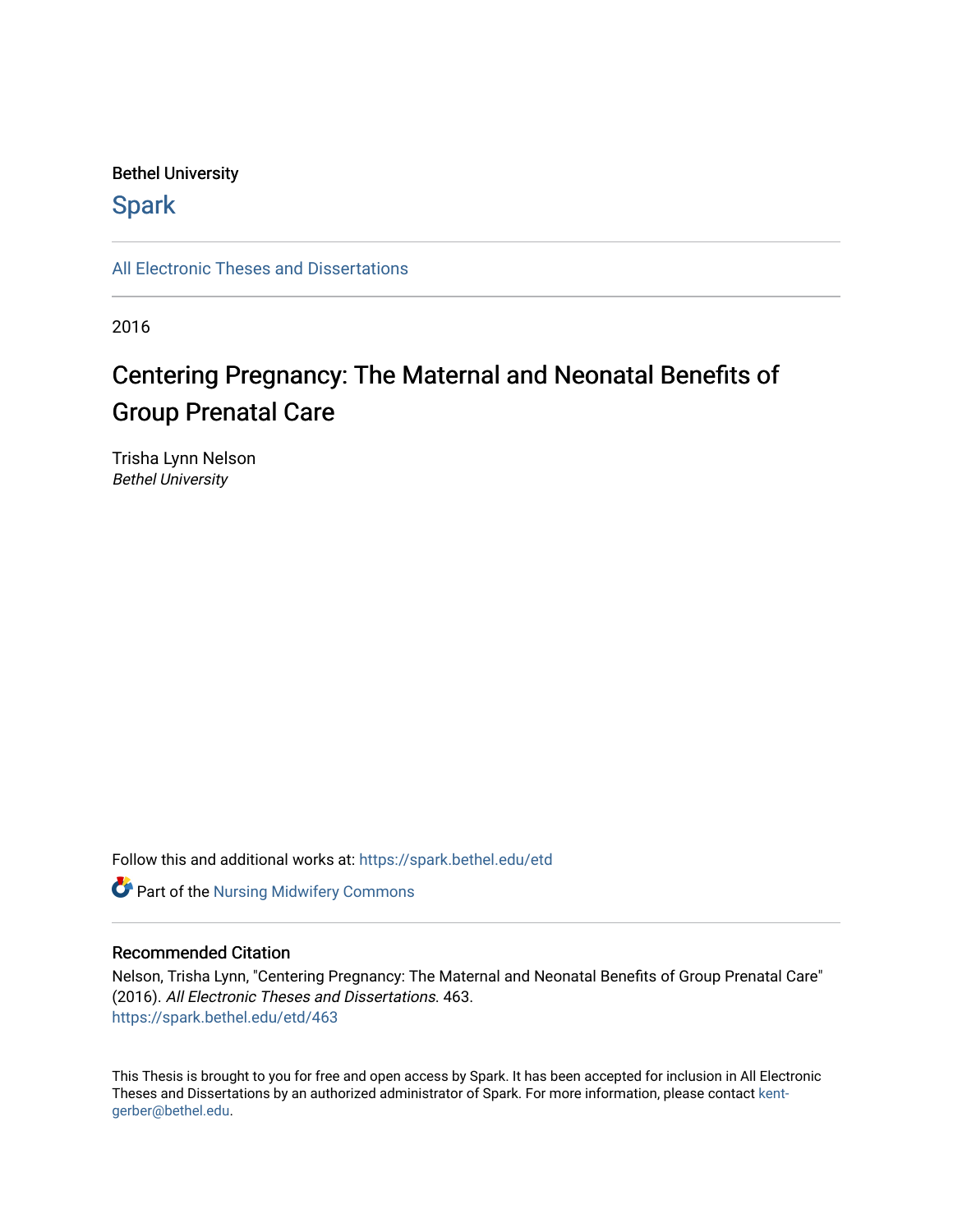## CENTERING PREGNANCY: THE MATERNAL AND NEONATAL BENEFITS OF GROUP PRENATAL CARE

# A MASTER'S PROJECT SUBMITTED TO THE GRADUATE FACULTY OF THE GRADUATE SCHOOL BETHEL UNIVERSITY

BY

TRISHA L. NELSON

## IN PARTIAL FULFILLMENT OF THE REQUIREMENTS

## FOR THE DEGREE OF

MASTER OF SCIENCE IN NURSE-MIDWIFERY

MAY 2016

BETHEL UNIVERSITY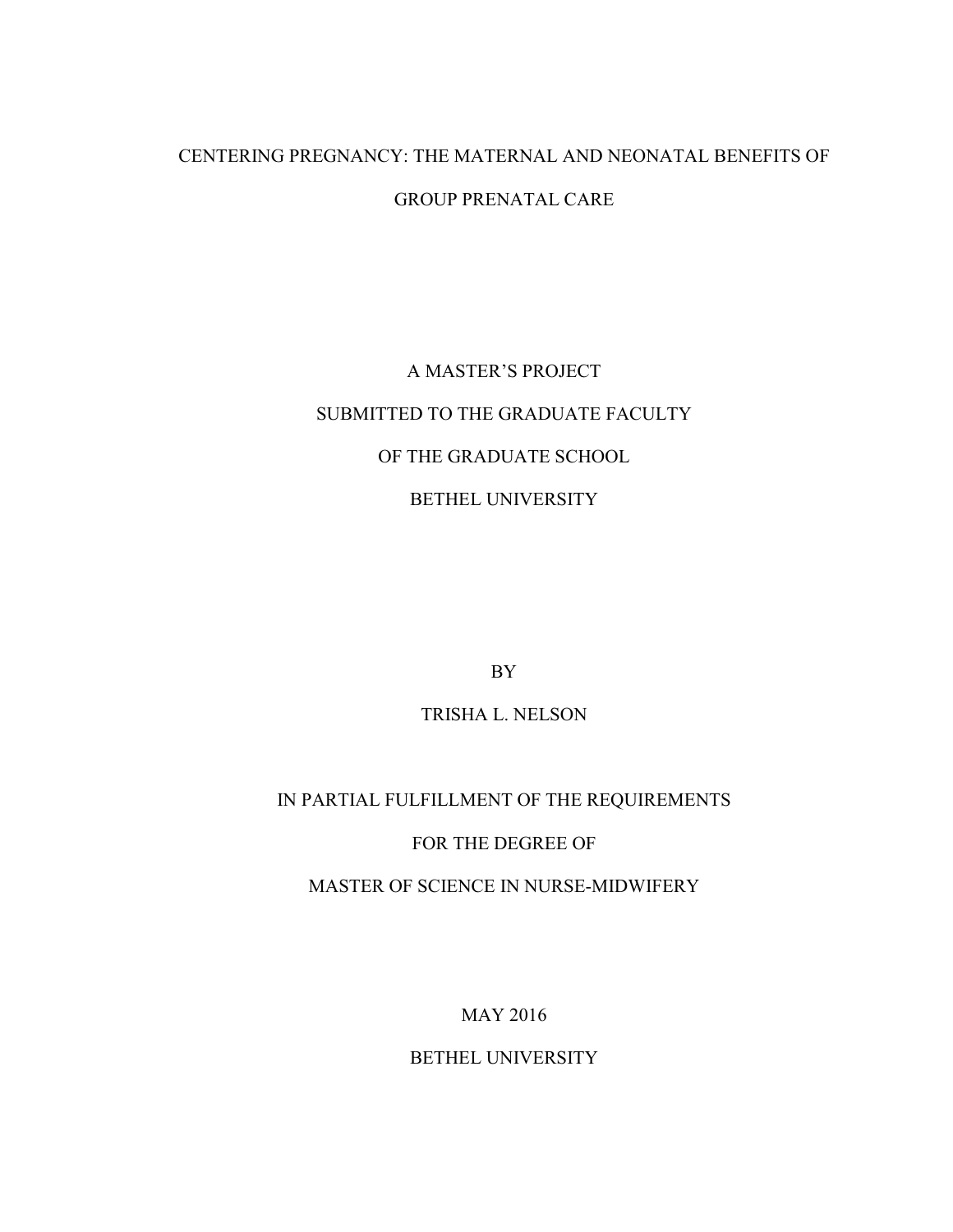Centering Pregnancy: The Maternal and Neonatal Benefits of Group Prenatal Care

Trisha Lynn Nelson

May 2016

Approvala:

| Project Advisor Name:                           | Dr. Julie Ann Vingers     |
|-------------------------------------------------|---------------------------|
| Project Advisor Signature:                      | <b>AAAmmad</b>            |
| Second Reader Name:                             | Katrina Wu (Anderson)     |
| Second Reader Signature:                        | Tatrina Underson          |
| Director of Graduate Nursing Program Name:      | Dr. Jane Wrede, APRN, CNM |
| Director of Graduate Nursing Program Signature: | lane Wurde                |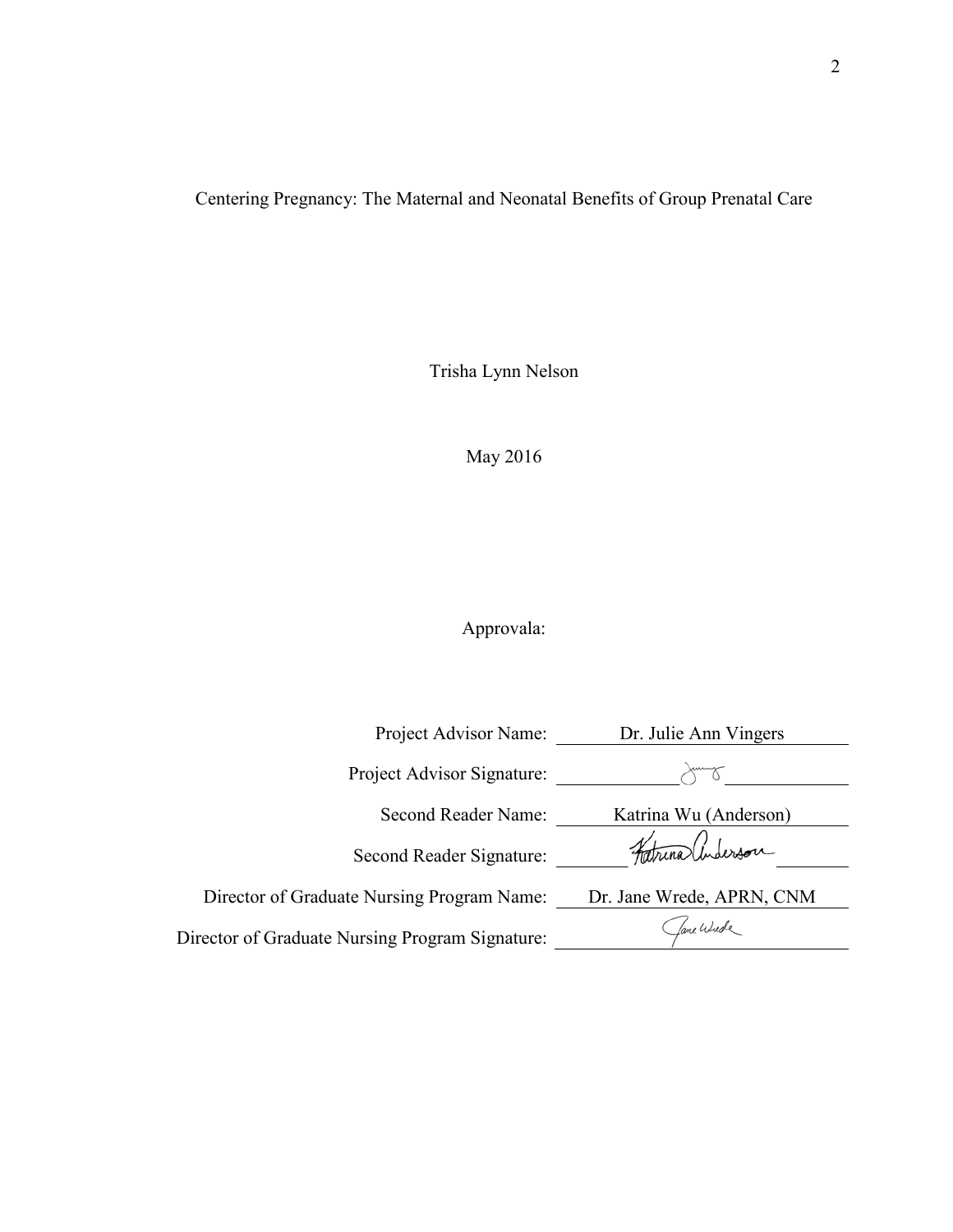#### Acknowledgements

I would like to thank my advisor Dr. Julie Ann Vingers for her constant support and encouragement through this capstone. She has been a constant source of wisdom and valuable feedback in the writing process.

I would like to thank the individuals at the Bethel writing center who read through numerous copies and revisions of this capstone.

I would like to thank Beth Carlson and the midwives of The Group, who taught me what

Centering Pregnancy was all about and encouraged me to research this topic.

I would like to thank my family and friends who offered hours of prayer, support, and encouragement.

Finally, I would like to thank my husband Andrew. Without Andrew's constant technical support, prayer, and patience this capstone would have never been accomplished.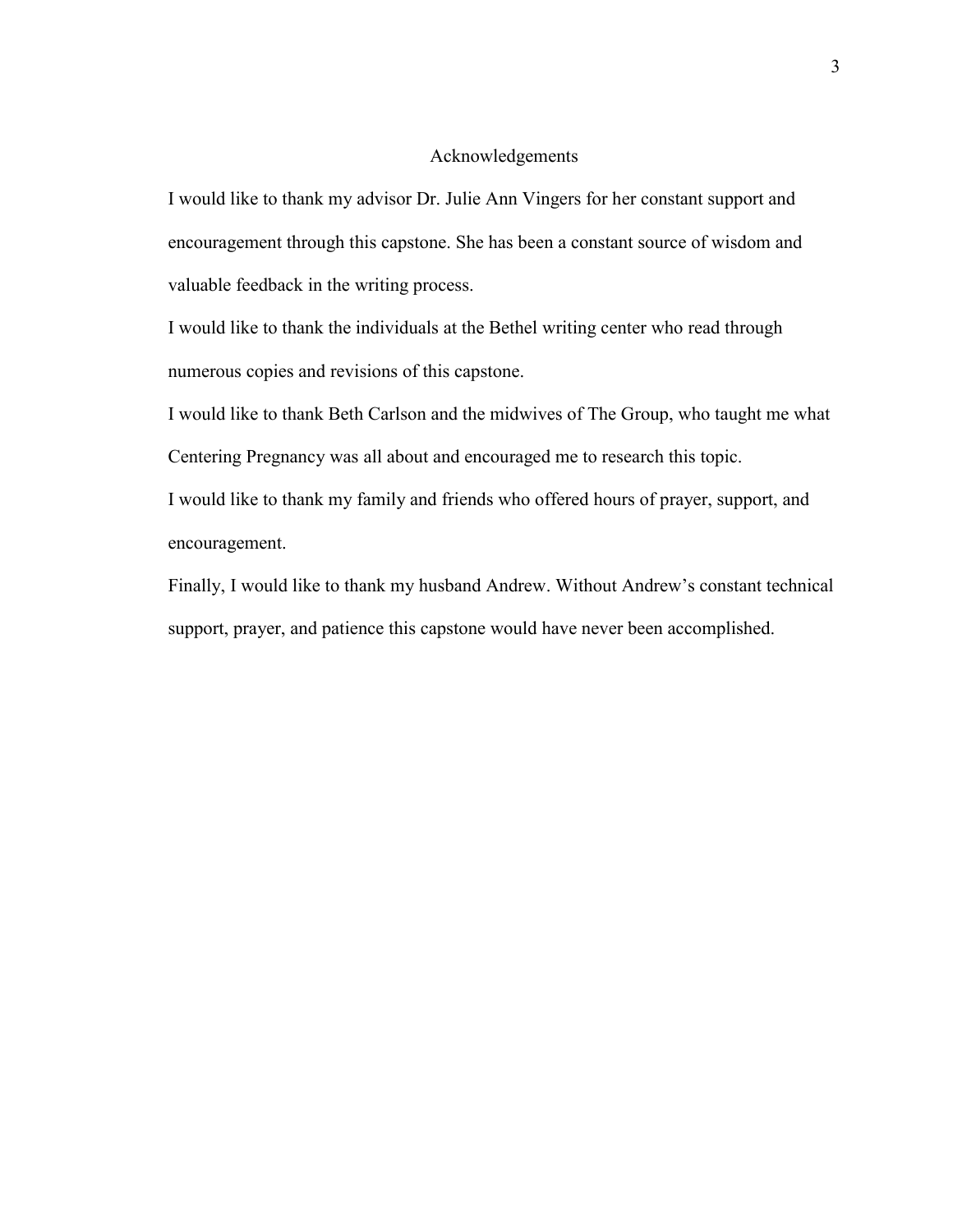#### Abstract

**Title:** Centering Pregnancy: The Maternal and Neonatal Benefits of Group Prenatal Care **Background/Purpose**: Centering Pregnancy is a type of group prenatal care that allows women to meet and receive their prenatal care together. The groups meet ten times during the pregnancy and focuses on different aspects of prenatal care. This critical review of the literature focuses on maternal and neonatal benefits of group prenatal care over traditional one-on-one care. A secondary analysis looks at how group prenatal care affects adolescents, women of low socioeconomic status, and minority ethnicities.

**Theoretical/Conceptual Framework**: The Social Learning Theory by Albert Bandura was utilized to look at Centering Pregnancy. The Social Learning Theory states that learning in a group setting allows the participant to learn social norms, physical behaviors, and psychosocial responses to the material being taught. Reflection on group content also enhances the women's learning.

**Methods**: A critical review of the literature was completed with 24 articles that compared Centering Pregnancy to traditional prenatal care. Studies from all five levels of research were utilized in the review. A literature matrix was completed with the 24 articles to help organize the studies included.

**Results/Conclusions**: Centering Pregnancy has proven benefits of decreased preterm birth, reduction in low birth weight infants, and increased social networking. Stress reduction and decreased incidence of post-partum depression were also proven. High-risk individuals such as adolescents, LSES, and ethnic minorities show increased benefits when participating in Centering Pregnancy over traditional care.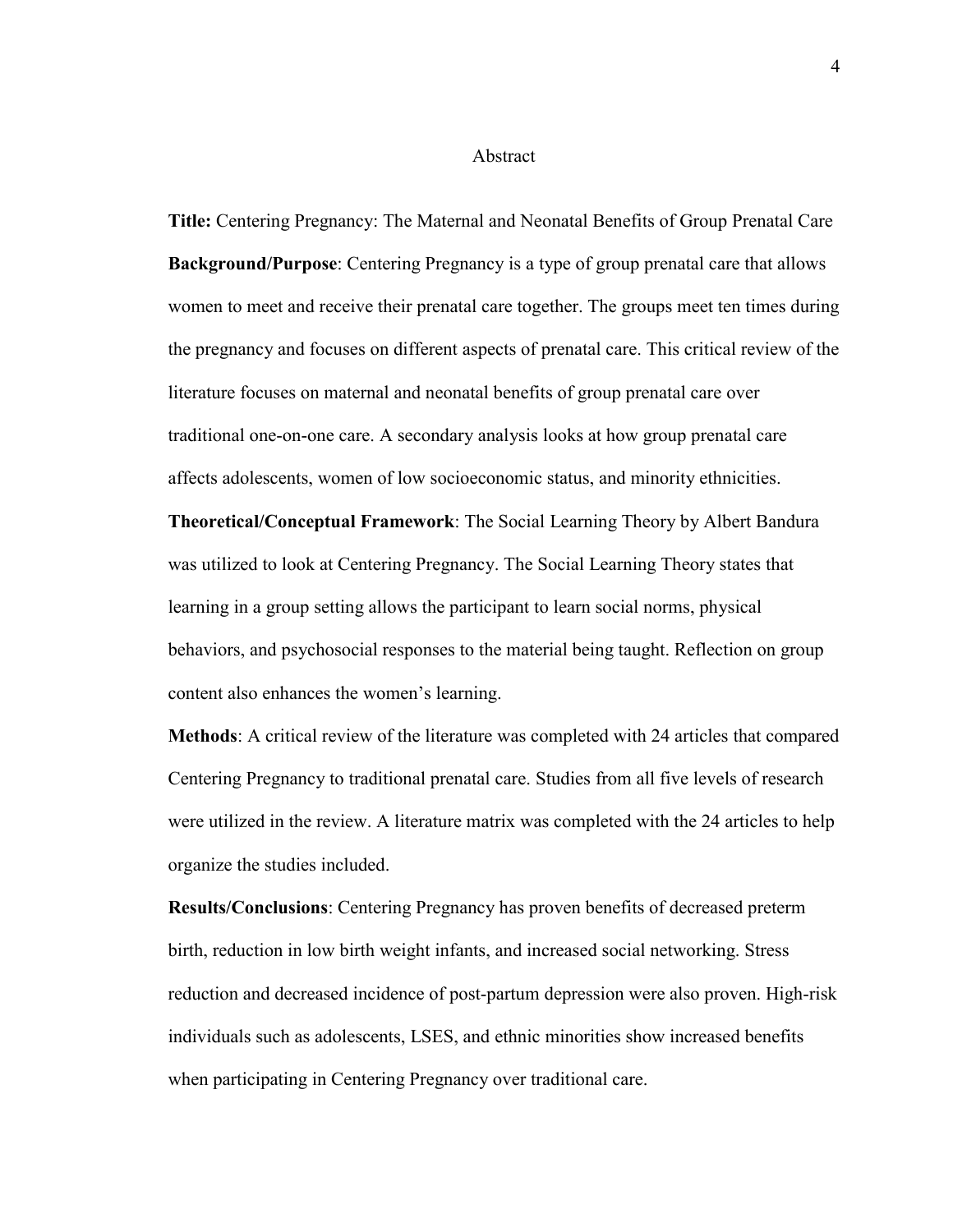**Implications for Research and Practice**: Future research for Centering Pregnancy needs to be done to understand the causal pathways that contribute to its effectiveness. Further research on breastfeeding initiation, effects on post-partum depression, and cost analysis of Centering Pregnancy need to be looked at.

**Keywords**: Centering Pregnancy, Group care, Pregnancy care, Maternal outcomes, Benefits, Ickovics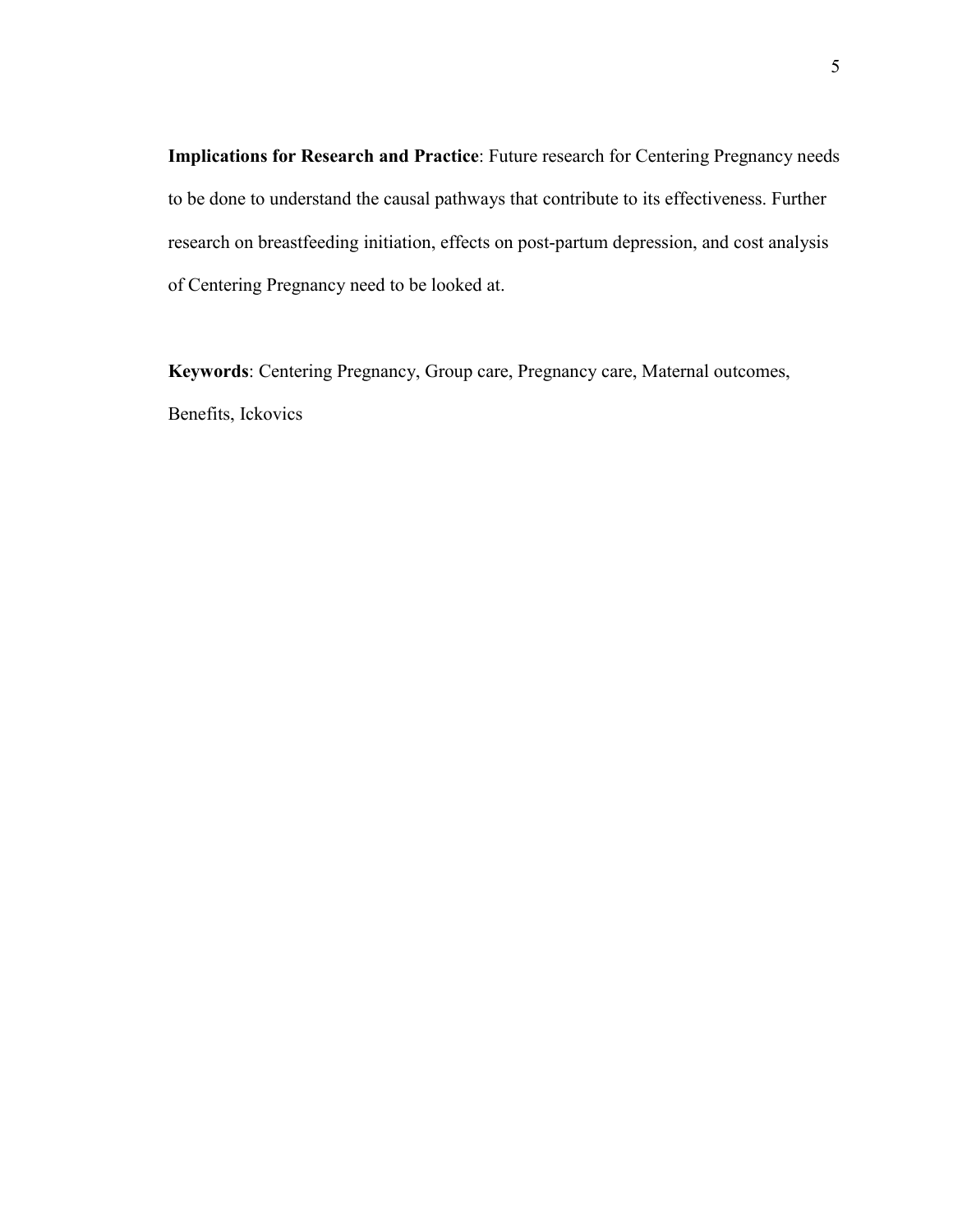### Table of Contents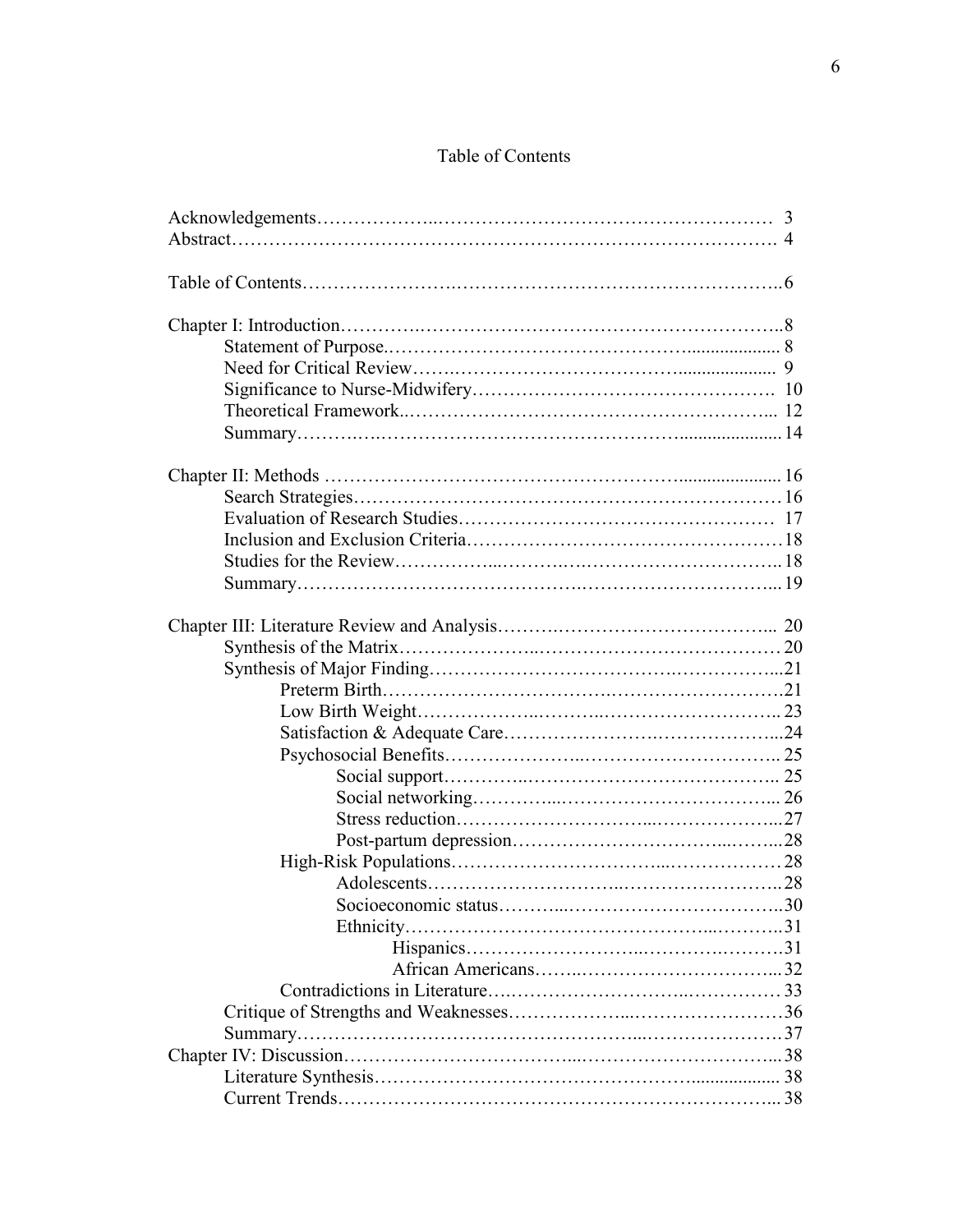| Integration and Application of the Theoretical Framework 46 |  |
|-------------------------------------------------------------|--|
|                                                             |  |
|                                                             |  |
|                                                             |  |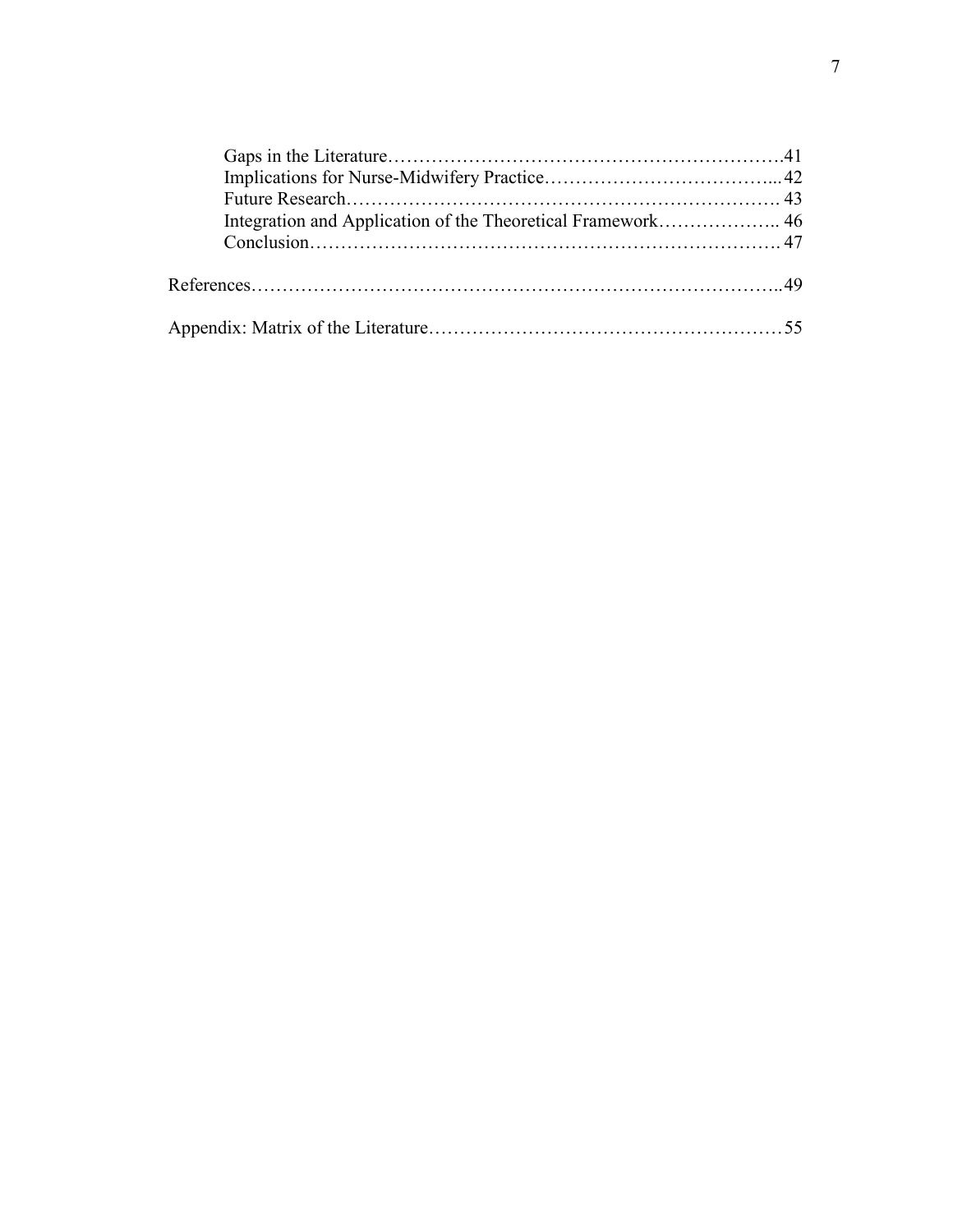#### **Chapter I: Introduction**

Prenatal care is one of the most common health interventions in the United States today (Novick, 2009). The way women relate and react to their prenatal experience has the potential to alter their birth outcomes. Research has identified the most common problems and disappointments women have had with their prenatal care, which include a lack of time with the provider for questions, and lack of awareness obtained from the visit (Novick, 2009). One emerging trend to help combat these problems is the concept of Centering Pregnancy.

Centering Pregnancy is a group format of prenatal care, where 8-12 women gather for 90-120 minutes, and discuss different topics during their pregnancy; this is in lieu of the traditional one-to-one care. During the Centering Pregnancy sessions, women are exposed to topics, such as nutrition, exercise, relaxation techniques, common pregnancy issues, postpartum depression, postpartum contraception, breastfeeding, parenting topics, and childbirth preparation (Massey, Schindler-Rising, & Ickovics, 2006). Massey et al. (2006) stated that Centering Pregnancy "… is based on the philosophy that pregnancy is a process of wellness, and a time when many women can be encouraged to take responsibility for their own health and learn self-care". The model has been proven to help alleviate the fears associated with birth for first-time mothers, as well as alter the birth outcomes for those involved (Ickovics et al., 2003; Kennedy, Farrell, Paden, Hill, & Jolivet, 2011).

#### **Statement of Purpose**

The primary question to be addressed through this critical review of the literature is, "Does group prenatal care affect birth outcomes differently than traditional one-on-one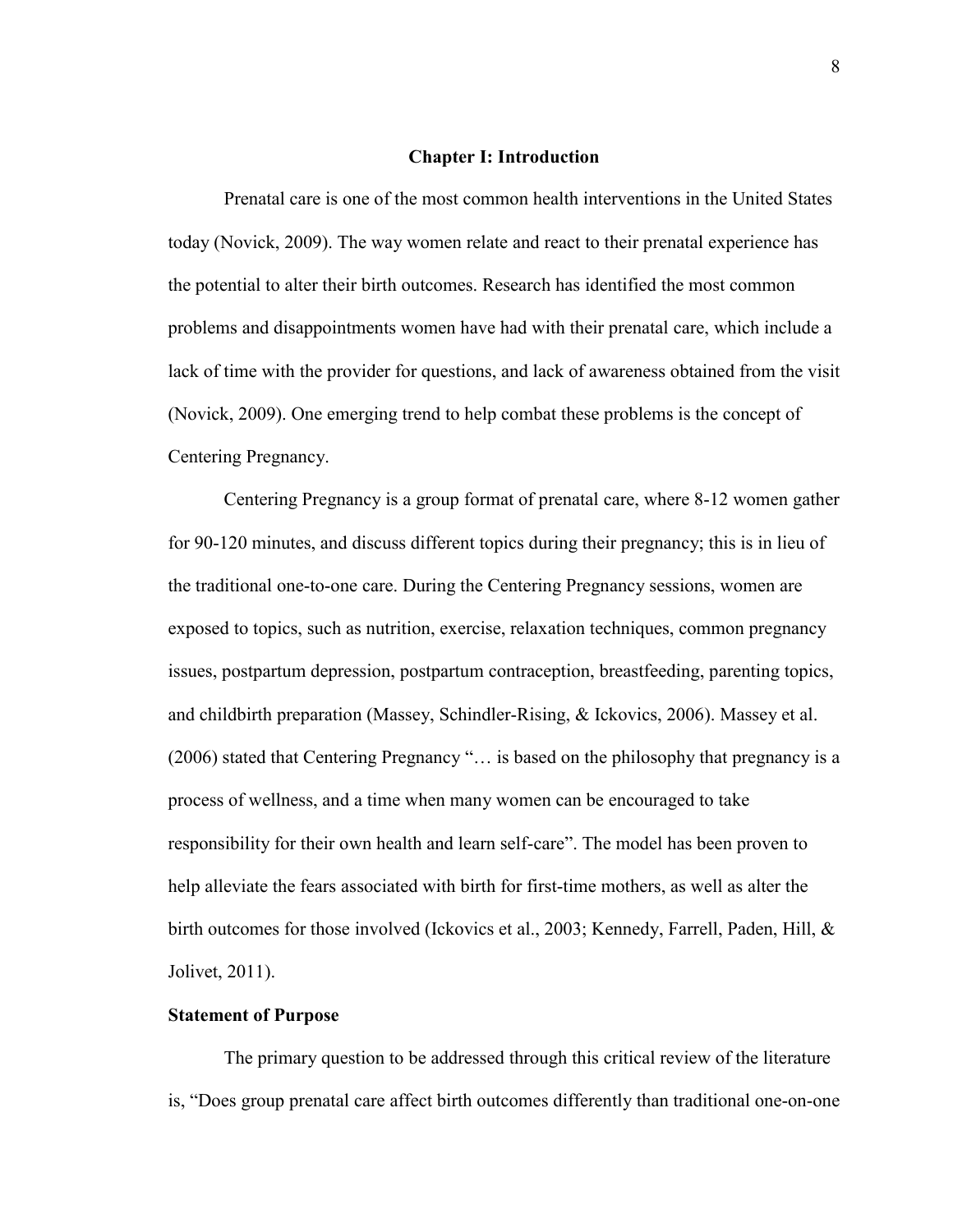prenatal care?" In addition, this paper will describe how group prenatal care impacts outcomes for the following groups: adolescents, low socioeconomic status, and minority ethnicities. These groups were selected due to their numerous benefits in Centering Pregnancy, such as decrease in preterm birth and reduction in low birth rate, which impact these specific populations the most. These groups were also identified in many of the literature studies, because of their increased risk of repetitive childbearing, with decreased spacing between children, poor health habits, increased stress, and the lack of social support. Adolescents, women with low socioeconomic status, African Americans, and Latinas, statistically have an increased risk of preterm birth and low birth weight (Benediktsson et al., 2013; Grady & Bloom, 2004). Studies in the past have focused on those groups as a means to decrease the negative outcomes. Finally, African Americans and Latinas represent a growing childbearing population in the US, which suffer from increased infant mortality (Robertson et al., 2009; Tandon, Cluxton-Keller, Conon, Vega, & Alonso, 2013). This critical review of the literature will identify the benefits of Centering Pregnancy over traditional prenatal care, as they are in the literature, and how they may make an impact upon these specific groups.

#### N**eed for Critical Review**

Thielen (2012) conducted a literature review that looked at the group prenatal model of care. In her review, she reported an increased requirement for more research to be done on the effects of group prenatal care. The author chose to specifically detail the specific benefits of group care, and also looked at what groups would benefit the most. Thielen (2012) found that the major benefits from group prenatal care included a longer gestational period and higher birth weights. It was also noted that teens in group prenatal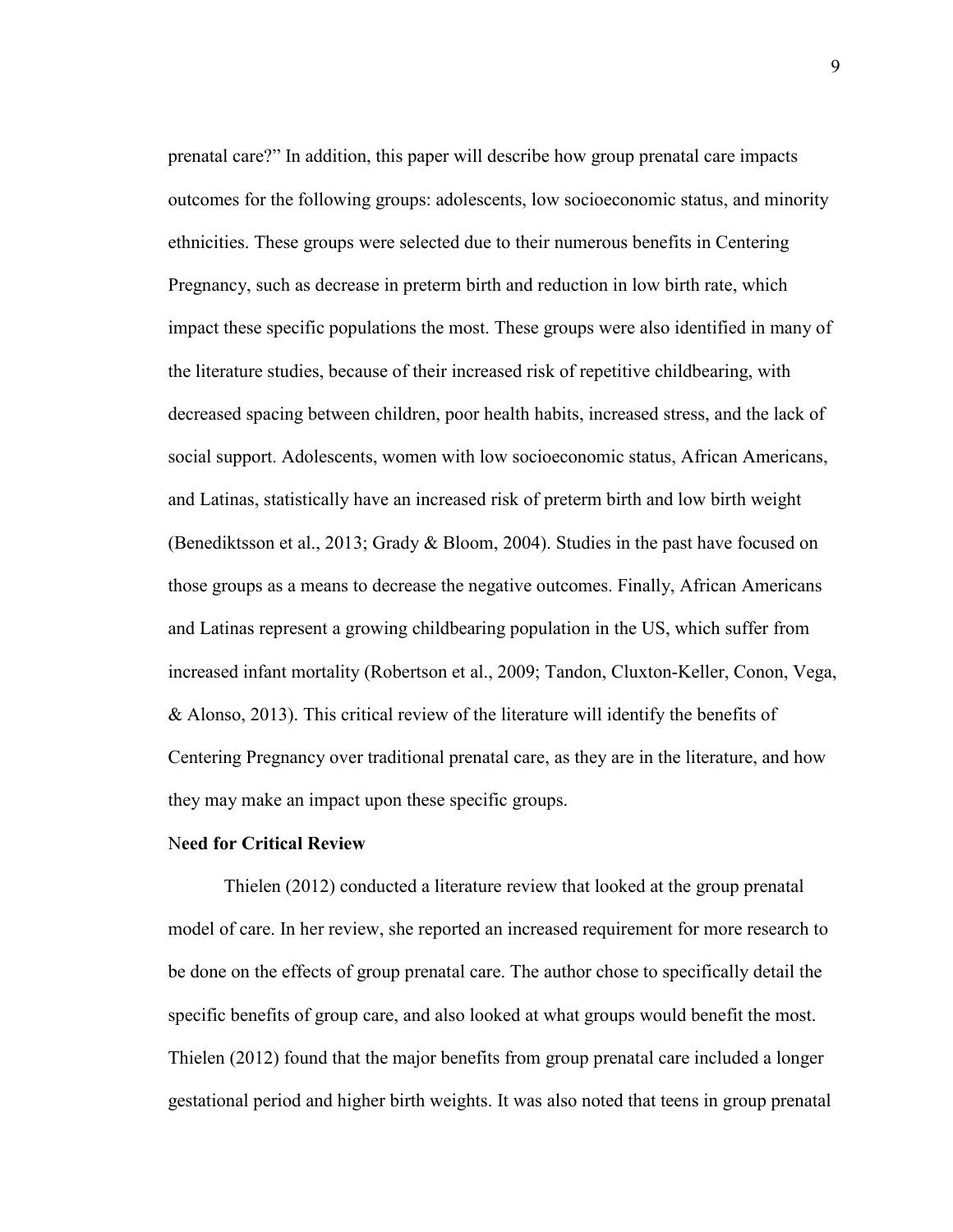care showed a decrease in preterm births, and low birth weight issue reduced, when compared to teenagers in traditional prenatal care. Additional research by Tandon et al. (2013) and Baldwin (2006) discussed other benefits, such as engagement in prenatal care, social support, and satisfaction with care that Thielen's (2012) review did not cover. As this review was conducted in 2012, an updated critical review should be provided to understand what further research has been completed with regard to Centering Pregnancy, and to determine the gaps in the literature.

When reviewing the literature, many studies discuss the maternal benefits, with relation to one's social group. Although the studies are limited, the available details demonstrate the need for further review. Literature on Centering Pregnancy is scattered, and a robust study of the effects on maternal outcomes would benefit both participants and providers. Research shows that those involved in Centering Pregnancy have better birth outcomes and a lower rate of cesarean birth (Ickovics et al., 2003; Jafari, Eftekhar, Fotouhi, Mohammad, & Hantoushzade, 2010). While infant mortality has been on a decline, the rates of preterm birth and low birth weight infants have slowly been on the rise over the past decade (Tanner-Smith, Steinka-Fry, & Lipsey, 2014). Therefore, despite the advances in technology, there is still a need for changes to be made in prenatal care. By using a model of prenatal care that highlights the social outcomes and relationships, the nurse-midwives can change their approach to prenatal care.

#### **Significance to Nurse-Midwifery**

 Understanding the maternal and neonatal benefits for group prenatal care is meaningful for midwifery, as Centering Pregnancy is presently becoming a more widespread option for prenatal care (Bell, 2012). Centering Pregnancy can provide an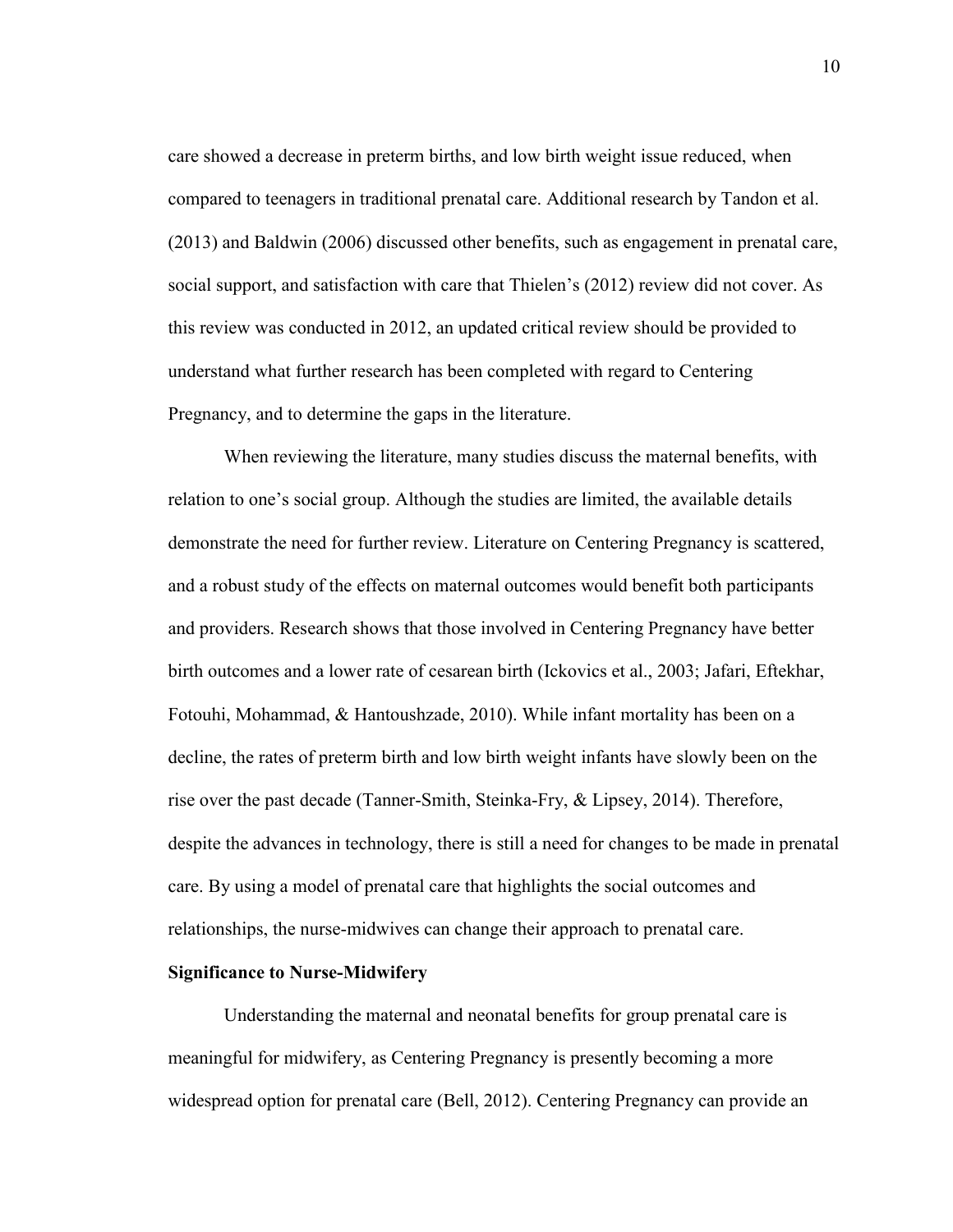alternative to traditional care, with increased social and relationship-based care (Massey et al., 2006). The philosophy of midwifery traditionally means 'with women', and Centering Pregnancy is based on the theory of relationship-based care (Bell, 2012). Being 'with women' implies that nurse-midwives come beside women and support them in their choices and in their care. In addition, midwifery encompasses the art of teaching, and Centering Pregnancy combines teaching with prenatal care in a group setting, which allows nurse-midwives to use their skills, such as interpersonal communication and relational care. Weldon and Crozier (2005) state that "Education can take place during any interaction and this gives nurse-midwives huge scope to provide an educational experience for women each time they meet" (p. 216).

 Through a deeper understanding of the benefits of Centering Pregnancy, more nurse-midwives have started to utilize a group prenatal model to better benefit their patients. Bell (2012) found that Centering Pregnancy allows the patients to become active participants in their prenatal care.

Positive birth outcomes become the result of patient empowerment. While this model can be used within any OB office, traditionally, nurse-midwives are developing relationships with their patients, which draw them into Centering Pregnancy. Another advantage is that women from many different arenas can be brought to one place, in order to learn together. Camaraderie and shared beliefs encourage participation from all group members, even from those who are socially less outgoing (Bell, 2012).

 Looking at the specific social groups mentioned above will allow the nursemidwives to target those individuals during the patient's initial prenatal visit. Klima et al. (2009) lists the benefits, such as improved attendance at prenatal visits, increased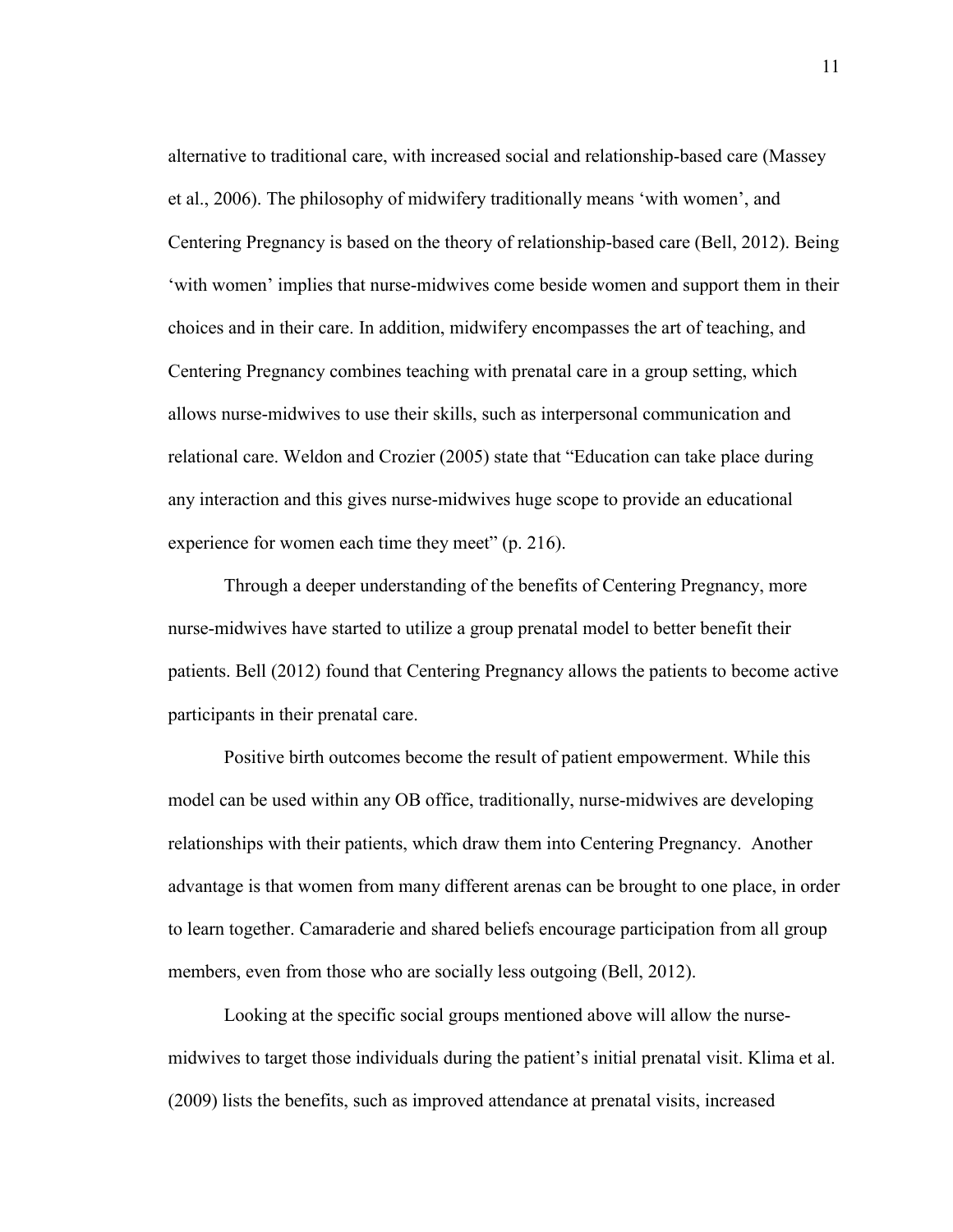independence with participants, and higher patient satisfaction, which are important factors while working with at-risk populations. An awareness of population-based benefits allow more opportunities for Centering Pregnancy, by targeting the at-risk populations. One study showed that African American women participating in the Centering Pregnancy groups were more likely to demonstrate an increase in their prenatal knowledge, breast-feeding initiation, and they also felt more prepared for labor (Ickovics et al., 2007). The importance of increasing positive behaviors cannot be emphasized upon enough in at-risk populations.

#### **Theoretical Framework**

The theorist who is most closely aligned with the Centering Pregnancy model is Albert Bandura and the Social Learning Theory. The Social learning Theory states that certain behaviors, such as social attitudes, psychosocial responses, and physical behaviors, can be learned by observing others in a learning situation (McLeod, 2011). Group care, as seen in the case of Centering Pregnancy, invites the woman to not only look at her ideas and responses during the learning process, but also to see how those ideas are received and validated by others in a group. Reed et al. (2010) discusses social learning with regard to it's meaning and its evolution. In Bandura's initial work (1977) Social Learning is described as individuals who learn in a social setting and are built up by the social norms of the group (Reed et al., 2010). It is important to note that social learning is enhanced through one's reflection of an experience. Reflection is important, because it allows the learner to internalize the information and then process how it affects them. By reflecting upon the information, learners become active participants in their learning. In Centering Pregnancy, group members are able to discuss pregnancy and labor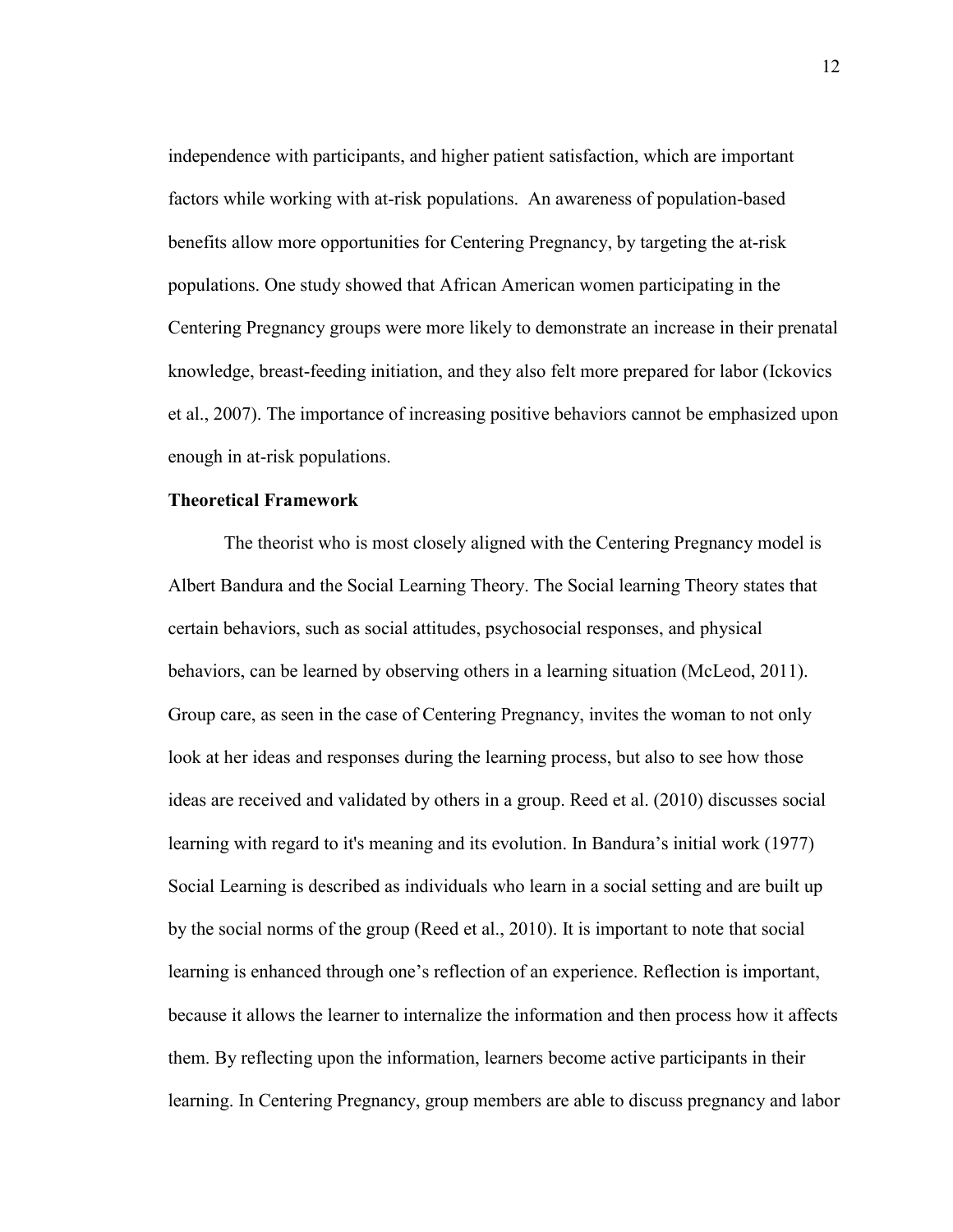experiences with one another, which allow all the members to learn from those experiences. Mezirow (1995) states that learning new skills in a group setting and being able to communicate the same to a group also constitutes the Social Learning Theory, because members are able to share their thoughts. According to Reed et al. (2010), in order to demonstrate effective social learning, the participants need to demonstrate that a change in understanding has taken place, and the learning needs to "go beyond the individual to become situated within wider social units or communities of practice within society"  $(p. 5)$ .

The Social Learning Theory, with its wide array of definitions, serves to explain how women learn and benefit from group experiences. By allowing these women extended time to talk and share with one another, they can enhance their learning, when compared to traditional prenatal care (Massey et al., 2006). Since Centering Pregnancy groups are generally made up of primigravida and multigravida women, they are able to share not only helpful hints which are related to their pregnancy, but also about their previous birth experiences. This allow the first time mothers to ask questions which they may not have otherwise known to ask.

Social Learning Theory can also be applied to different patient demographics and social groups which are seen within Centering Pregnancy. Teenagers are constantly accessing social media and electronic forms of media to augment their learning thus implying that they learn better in a social forum. Social learning states that the participants benefit from learning not only concepts, but from the larger practices they develop. Latina women benefit from the social aspect of Centering Pregnancy by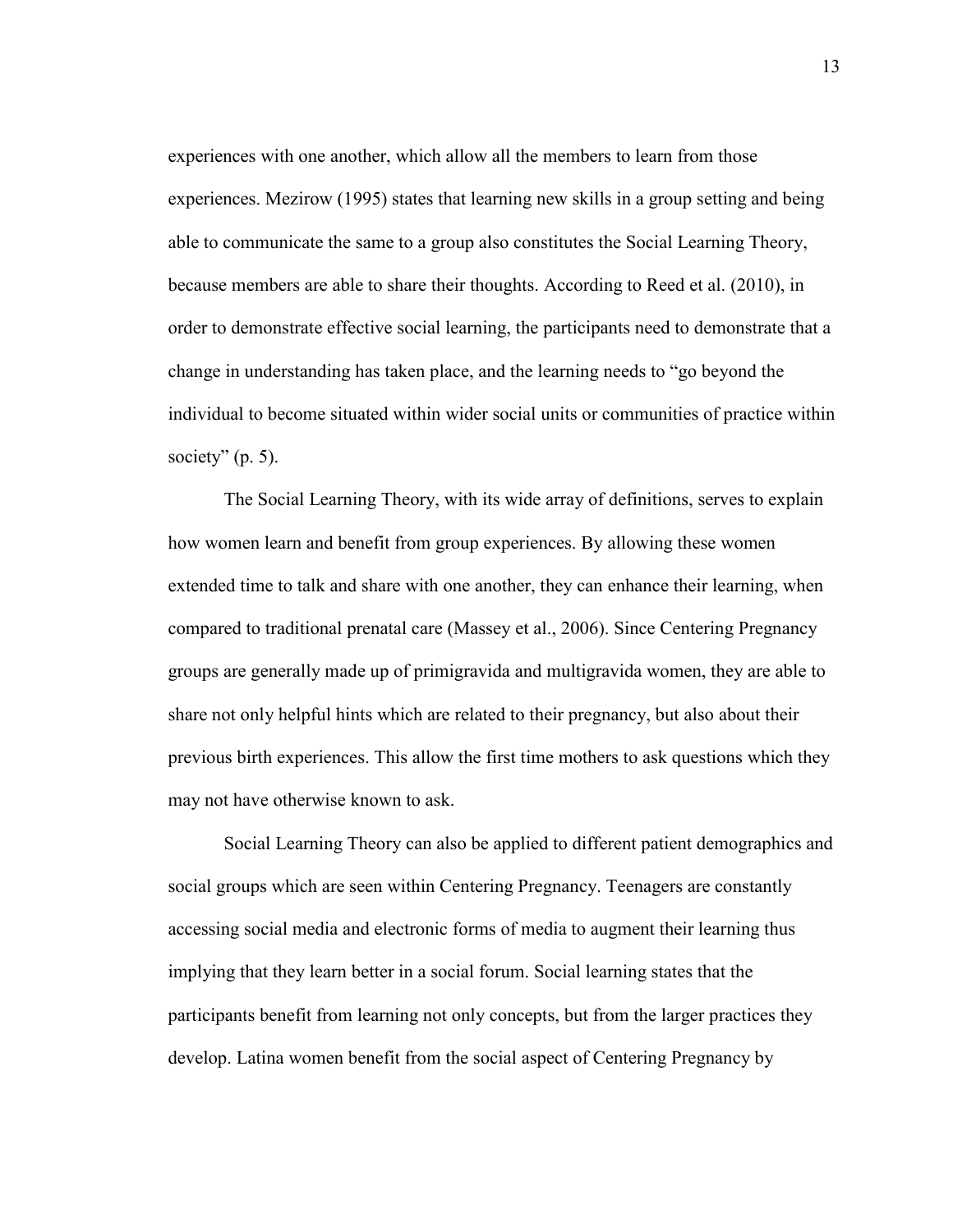improving follow-up care and greater patient satisfaction (Trudnak, Arboleda, Kirby, & Perrin, 2013).

Social learning indicates that the collective norms of a group can be transferred to individuals who are learning within the group (Reed et al., 2006). Heberlein et al. (2015) recently looked at the psychosocial benefits of Centering Pregnancy, and determined that those with low socioeconomic status (SES) showed a significant decrease in post-partum depression, as well as reduced stress throughout their pregnancy. The conclusion drawn is that reinforcement of what is normal reassures patients that they are not alone. The increased knowledge presented from multiple group members allow for decreased stress among its participants.

#### **Summary**

As the goals of Healthy People 2020 draw closer, the Center for Disease Control (CDC) is looking at new ways for prenatal care to meet their goals. With the current goals still focused on the reduction of preterm birth, decreased low birth weight of infants, and increased adequate prenatal care, Centering Pregnancy is an option that one cannot afford overlooking (U.S. Department of Health & Human Services, 2014). This is even more important for nurse-midwives, because they value their relationship-based care with their patients. This chapter introduced the reader to Centering Pregnancy and discussed its importance in prenatal care. The need for a critical review, the importance of this topic to midwifery, and the theoretical framework behind Centering Pregnancy were further described.

Chapter II will discuss the search methods utilized for this review. A description of how the included articles were evaluated, using the Johns Hopkins method, is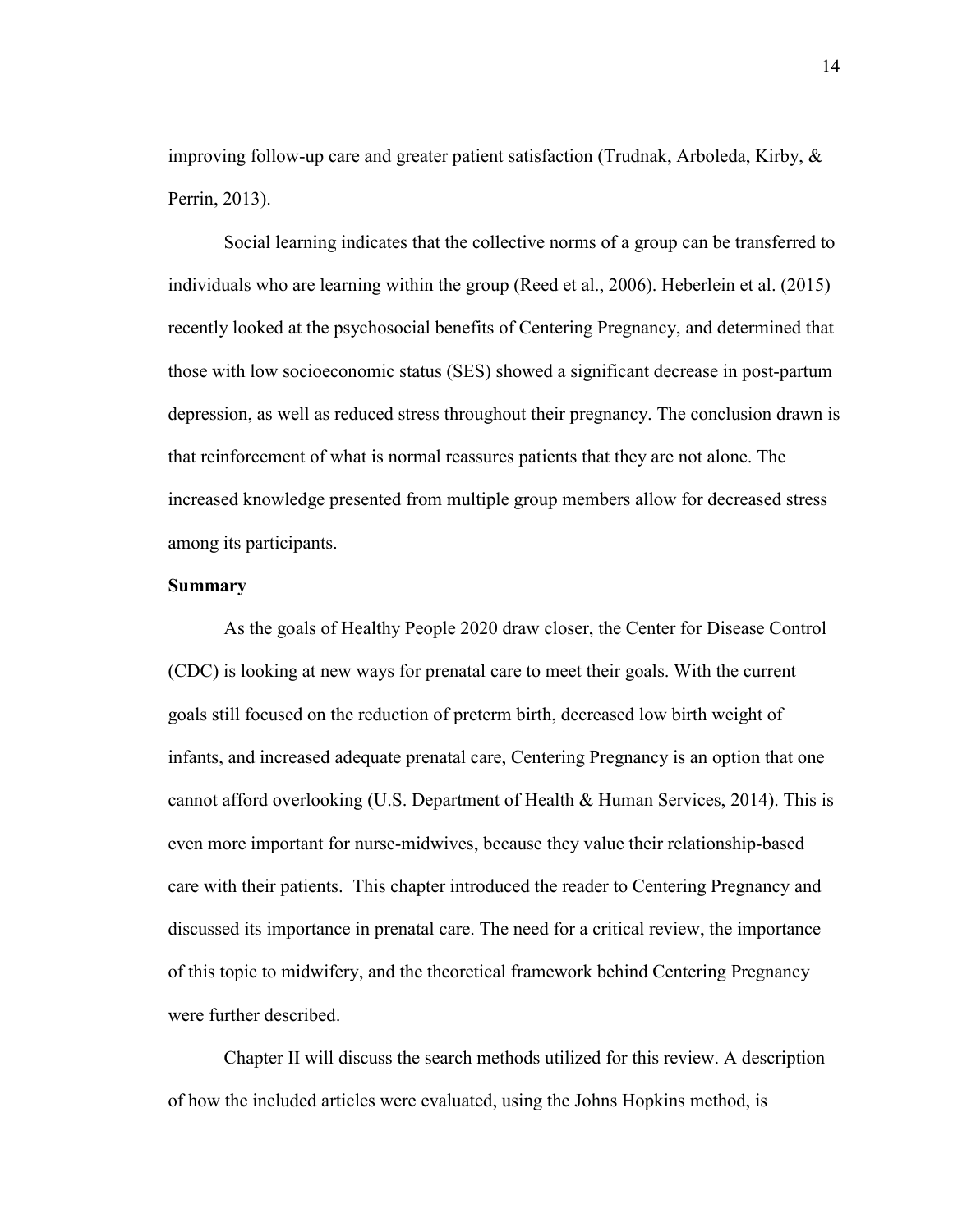included. Inclusion and exclusion criteria for the studies in this critical review are listed, followed by a brief look at the number and types of articles found during the search.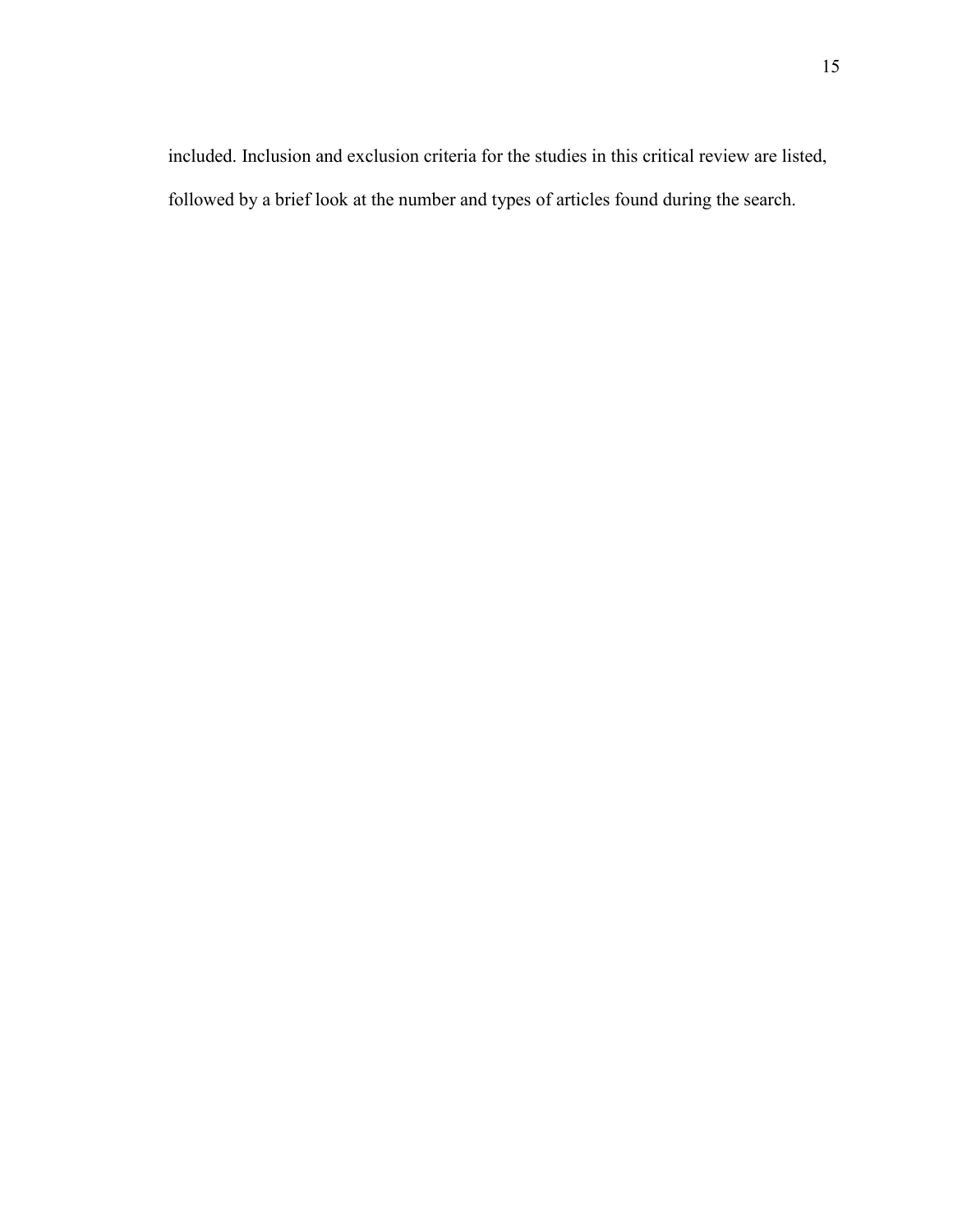#### **Chapter II: Methods**

This chapter will look at the process used while conducting the literature review and its subsequent assessment. Explanations will be provided about the search strategies used to answer the questions. Inclusion and exclusion criteria for studies will also be explained. This chapter will also review the types and numbers of studies found when researching Centering Pregnancy. The last component of this chapter will look at the level and quality of evidence included in this review.

#### **Search Strategies**

The intent of this literature review was to look at the effects that group prenatal care has on maternal and neonatal outcomes. Initially, the review hoped to analyze the data which looked specifically at teen pregnancy and group care. The search criteria elicited very few results, and therefore, the review was expanded to include the effects of group prenatal care across the board. The initial search was conducted using the Cumulative Index to Nursing and Allied Health Literature (CINAHL) database, after entering the words "Centering Pregnancy" and "outcomes". The search resulted in finding 19 articles. The search criterion was changed to "group prenatal care" and "outcomes", and 866 articles were shown as a result. A second search was completed using Scopus, and it resulted in 89 articles on Centering Pregnancy. Searching Scopus for "group prenatal care" resulted in over 10,000 hits, most of which were random articles on groups or prenatal care in general. Analyzing the literature revealed that many of the articles found were generalized information on Centering Pregnancy, and not research studies. Sifting through the articles on both search sites revealed certain common search topics such as "maternal outcomes", "benefits", "pregnancy care", and "group care."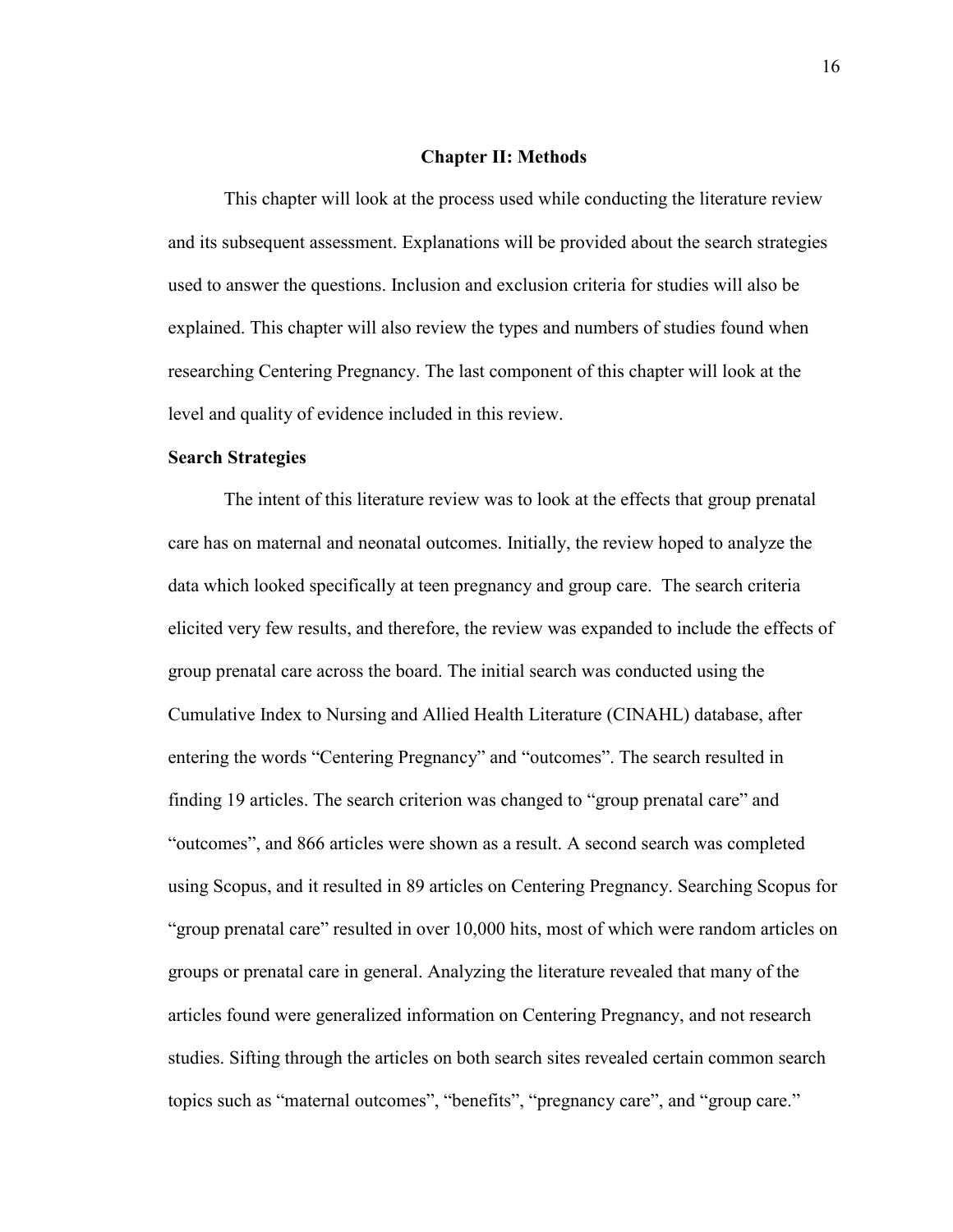Articles for analysis were condensed down to 31. A few key authors were noted, and a Scopus search of "Ickovics" and "pregnancy" was made, with a result of 74 articles. As articles were reviewed for their content validity, the reference lists were also utilized to determine more search criteria.

#### **Evaluation of Research Studies**

Two separate books were used to help evaluate the research studies: *Johns Hopkins Nursing Evidence-Based Practice: Model and Guidelines* (Dearholt & Dang, 2012) and *Nursing Research: Methods and Critical Appraisal for Evidence-Based Practice* (LoBiondo-Wood & Haber, 2014). These were used to determine the evidence level of the studies, as well as their quality. The Johns Hopkins model provided guidelines for the level of evidence evaluated in a research study. A level I research study is comprised of an experiment or randomized controlled trials (RCT). These studies may or may not be accompanied by a meta-analysis (Dearholt & Dang, 2012). A level II research study is generally found to be quasi-experimental, or a combination of quasiexperimental and RCT's. Again, they may or may not have a meta-analysis. A level III research study is non-experimental. A combination of non-experimental, quasiexperimental, or RCT's, with or without meta-analysis would also be a level III study. A level IV study consists of clinical practice guidelines, consensus panels, and authoritative opinions. A level V study is made up of literature reviews and case reports (Dearholt & Dang, 2012).

Quality of the evidence is broken down into High quality, Good quality, and Low quality. Dearholt and Dang (2012) offer a description for the different levels of evidence presented. High quality studies are expected to have generalizable and consistent results.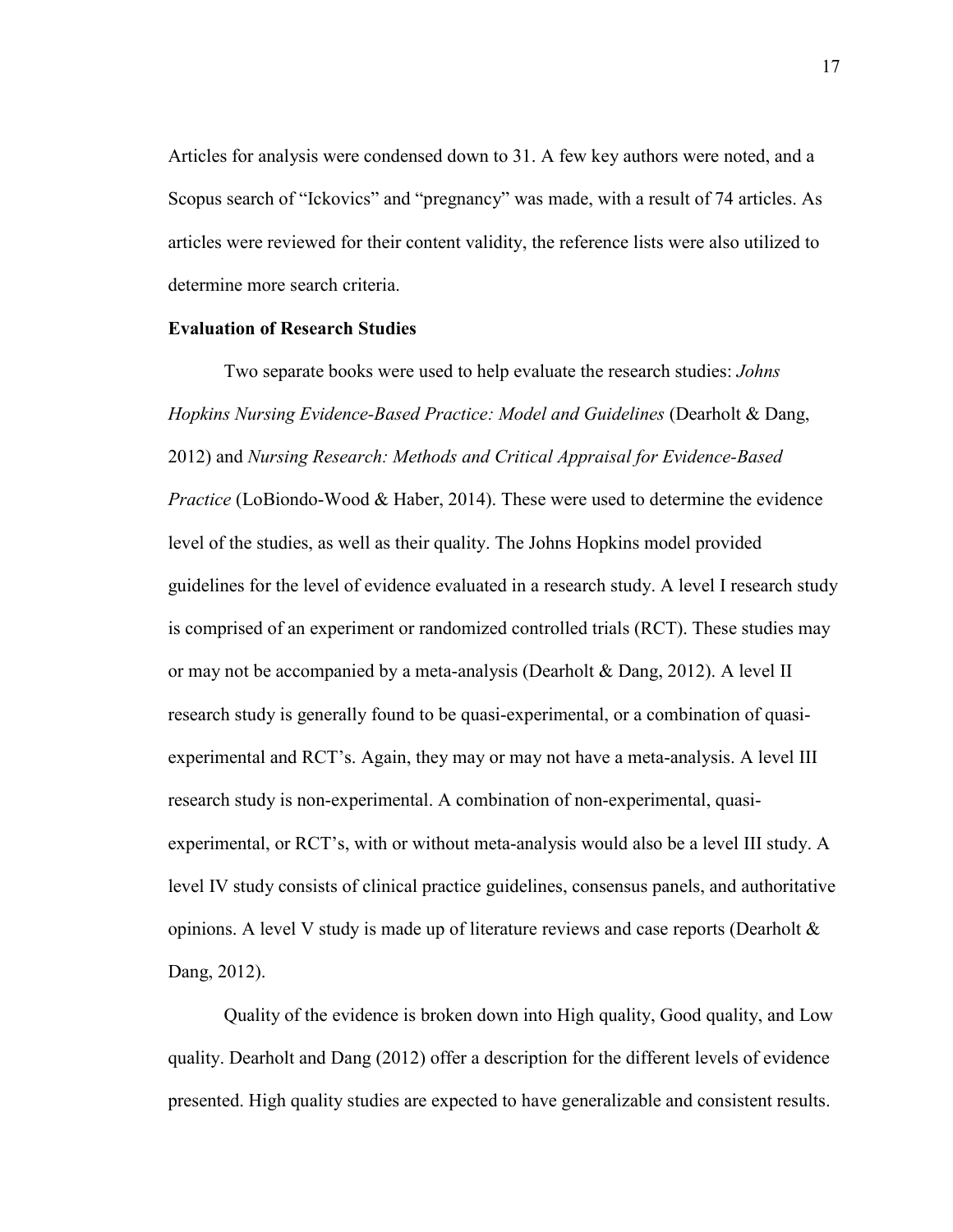Information should be applicable, have consistent recommendations, and have a substantial review of the literature. Good quality studies need to have sufficient sample sizes, some control, and reasonably consistent results. Low quality, also known as majorly flawed studies, show little evidence, with inconsistent results and insufficient sample sizes (Dearholt & Dang, 2012).

The research studies in this review utilized the articles' aim, the research design, sample sizes, and the results to determine their eligibility. Whether or not the study addressed the research question was also reviewed. Literature reviews of the articles were looked at when the studies were between two quality levels.

#### **Inclusion and Exclusion Criteria**

The matrix for this research study included articles from all levels. Due to the limited nature of level I and level II articles, all were included to analyze the gaps in the research. High and good quality guided articles were included in the matrix. Many of the initially found articles were discarded, as they did not relate to the research question. Several articles were more knowledge-based on Centering Pregnancy, and were, therefore, excluded. Literature reviews were looked at for additional article selection, but were not included in the final matrix. Articles that discussed maternal benefits and neonatal benefits were included in the study.

#### **Studies for the Review**

Articles on Centering Pregnancy and group prenatal care were reviewed based on maternal and neonatal benefits. Studies that looked specifically at teenagers, socioeconomic status, and ethnicity were also reviewed for their outcome benefits. Studies were organized based on the outcome that they addressed, quality guide, and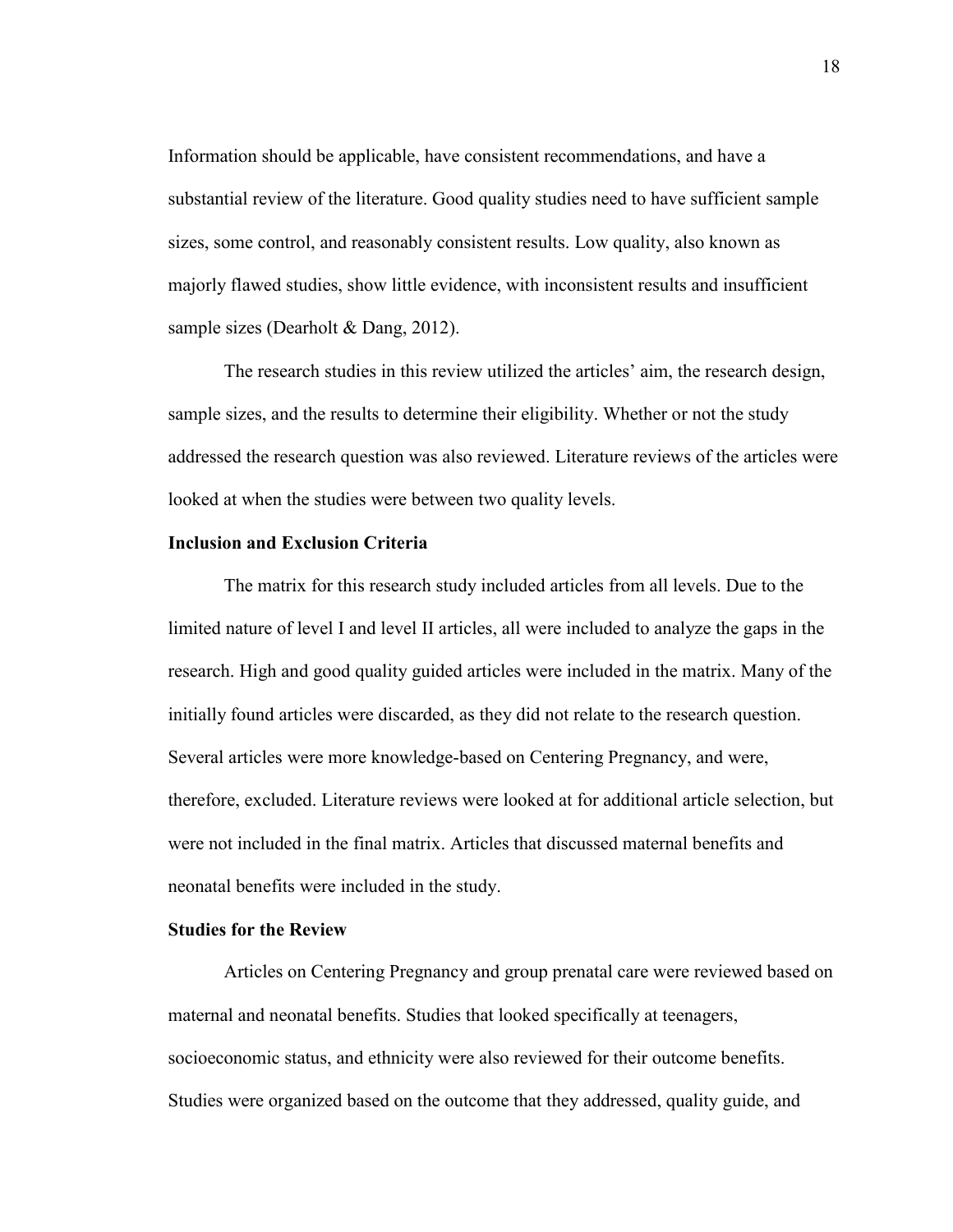evidence levels. Low level articles were eliminated from the studies. Among the 25 final studies included there were: five level one studies, three level two studies, eleven level three studies, three level four studies, and three level five studies.

A literature matrix was used to organize the articles used in the study. Matrix article headings were: citation, purpose, sample, design, measures, results/conclusions, recommendations, and level/quality. The Appendix shows the studies included in the final review.

#### **Summary**

Despite all the literature found, there are still large gaps and some discrepancies in the research on Centering Pregnancy. The largest gap noted is related to the casual pathways within Centering Pregnancy which have not been researched. Tanner-Smith et al. (2014) discussed the need for research on causal pathways, leading to the mechanics behind Centering Pregnancy, in order to strengthen the effects it has over traditional prenatal care. In addition, many authors noted certain discrepancies in the benefits reported. One explanation for this was the changing demographics of participants in the Centering Pregnancy groups, which yielded different benefits than what were previously reported (Ickovics et al., 2011; Robertson et al., 2009).

This review included 25 articles in the final matrix. These studies consisted of a wide variety of maternal benefits and included different socioeconomic statuses. This chapter provided information used on the evaluation process, along with the inclusion and exclusion criteria for the research studies. Chapter III will serve to provide an indepth review of the studies included in the critical review, as well as their strengths and weaknesses.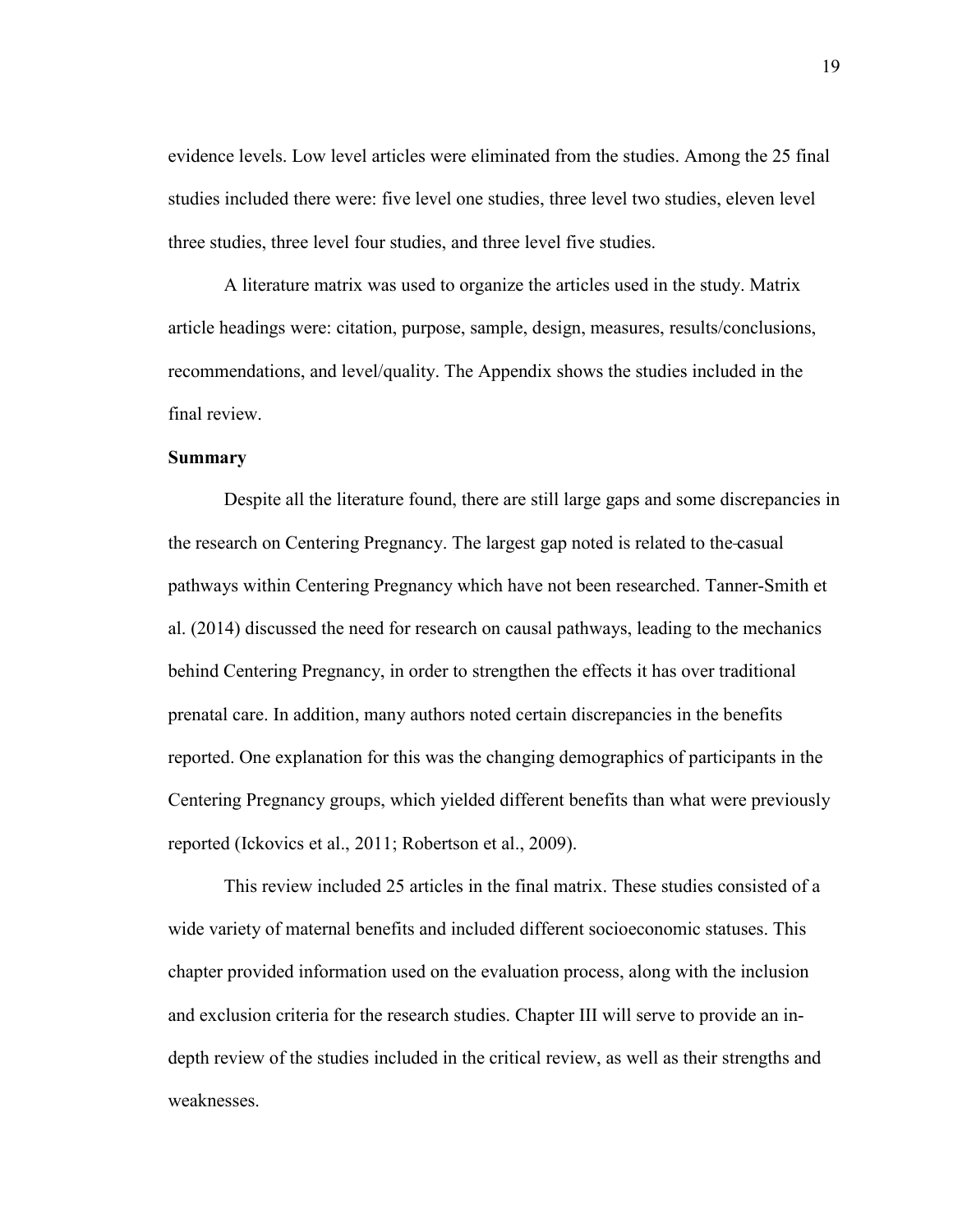#### **Chapter III: Literature Review and Analysis**

This chapter serves to review and analyze the studies related to Centering Pregnancy and the maternal and neonatal benefits that the participants receive over traditional prenatal care. Group prenatal care was initially developed in the 1970s, at the Childbearing and Childrearing Center of the University of Minnesota. At this time, group care was intended for couples, and covered the third trimester through three months postpartum (Manant, 2011). In 1993, Sharon Schindler-Rising, a nurse-midwife from Minnesota, further developed the program, and made it into the Centering Pregnancy program. Since then, Centering Pregnancy has been analyzed for more than just relational care, and has been further studied for its benefits. This analysis will provide a synthesis of the findings with regards to maternal and neonatal benefits of Centering Pregnancy over traditional prenatal care. Both the strengths and the weaknesses of this appraisal, along with the different research studies, will also be included.

#### **Synthesis of the Matrix**

 A matrix format was used to organize the research studies and to look at the trends among them. Maternal and neonatal benefits of Centering Pregnancy were evaluated. The 25 articles included in the matrix were organized with the following headings: citation, purpose, sample, design, measurement, results/conclusions, recommendations, and level/quality (Appendix). The studies included in the matrix were organized based on their evidence level. The highest level studies were listed first, and then the articles were organized according to their year of publication.

The studies included were evaluated based on the matrix headings, as well as their relevance to the research question. Studies that were of low quality were excluded from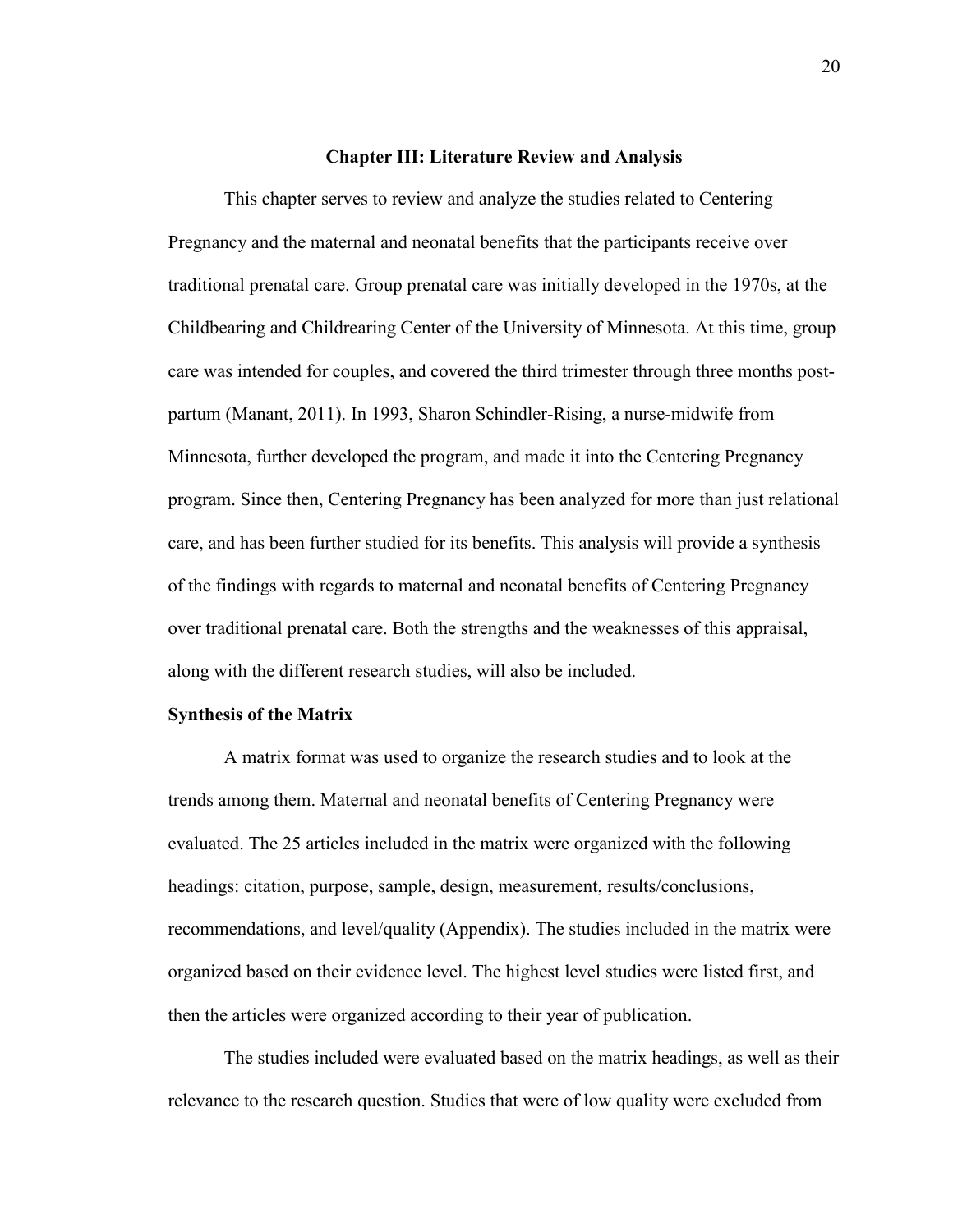this study, as well as non-peer reviewed studies. Each research study was analyzed individually, and then, the findings from all the articles were synthesized. Practice implications were also identified.

#### **Synthesis of Major Findings**

The literature in this review supports the benefits of Centering Pregnancy over traditional prenatal care for all women, specifically for the identified subgroups. Articles were noted to look at both early and later research. The studies in the early research focused more on reduction of prenatal births and low birth weight infants, while the later studies looked at other maternal benefits, such as decreased stress in group-care participants and an increase in breastfeeding initiation. This critical review will discuss the following findings: reduction of preterm birth, effect on low birth weight infants, patient satisfaction, and social support. The synthesis of findings will also discuss how these benefits can be related to different social groups previously mentioned: adolescents, low socioeconomic status, and minority ethnicities.

**Preterm Birth.** Premature birth is defined as an infant who is born prior to the start of the 37th week of pregnancy (AGOC, 2014). Infants born before 34-weeks gestation are at an increased risk from preterm birth. Ickovics et al. (2007) conducted a randomized controlled trial to look at the effects of Centering Pregnancy on preterm birth. Study results showed that the participants of group prenatal care were significantly less likely to experience preterm births than those in traditional care (Ickovics et al., 2007). Research further showed that the participants of group prenatal care were significantly less likely to experience preterm births than those in traditional care. Two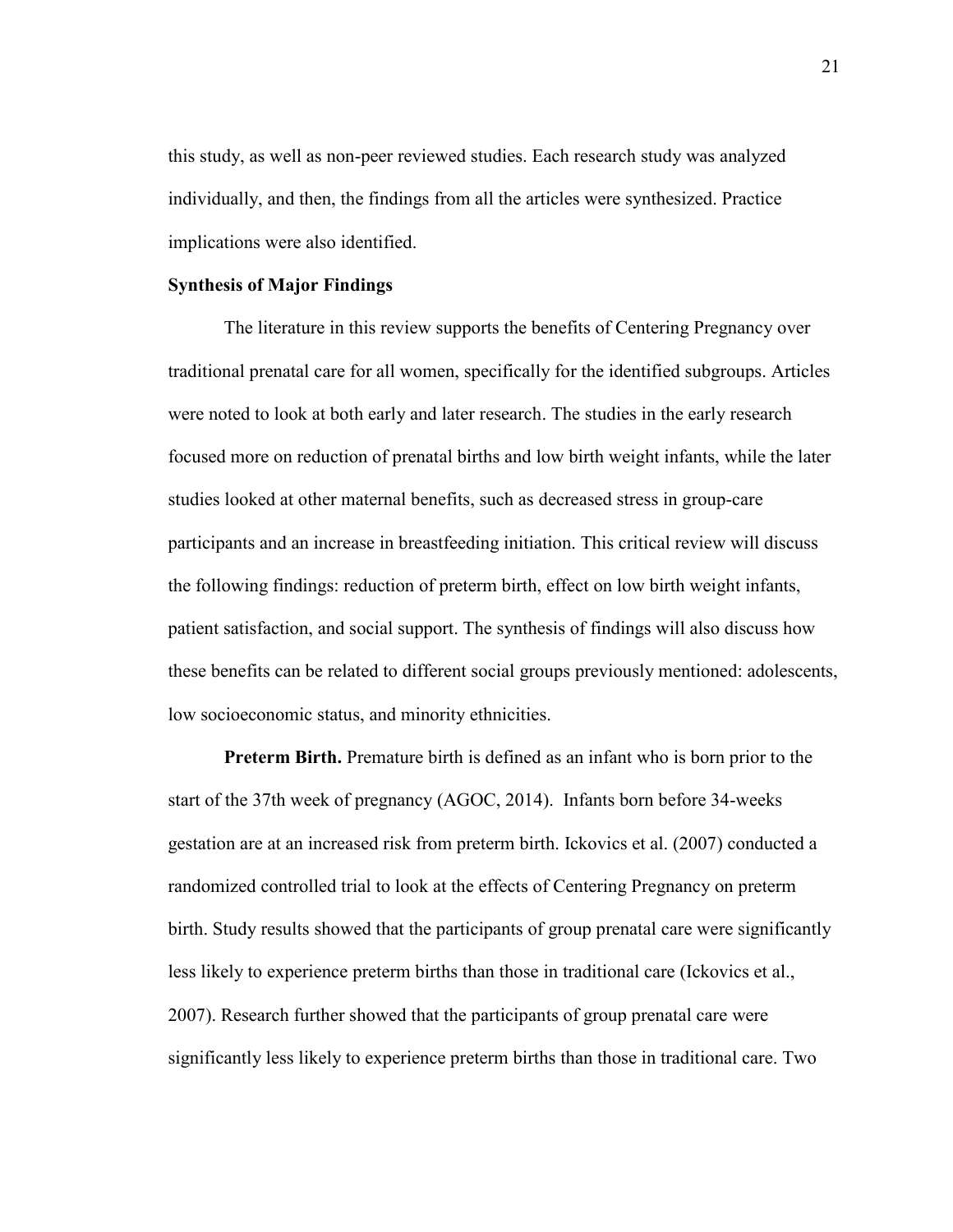studies demonstrated preterm birth rates to be 9.8% and 6.3% for group care, versus 13.8% and 9.7% in traditional care (Ickovics et al., 2007; Jafari et al., 2010).

 A retrospective chart review show the patients enrolled in Centering Pregnancy versus traditional care, and evaluated preterm birth rates between these two groups. Their study looked specifically at the gestational ages of the infants born, and how that was compared between the groups. Women who had group prenatal care demonstrated higher gestational ages overall than those in traditional care (Tanner-Smith et al., 2014). A posthoc analysis was done, which looked at the specific gestational ages of the infants who were born preterm. Results showed both statistical and clinical significance in the Centering Pregnancy group, with a decreased incidence of preterm birth, and by an average increase of two weeks gestation for those born preterm (Tanner-Smith et al., 2014). A retrospective cohort study, looking at preterm birth and Centering Pregnancy, revealed a 47% reduction in preterm birth for Centering Pregnancy patients over those in traditional care (Picklesimer, Billings, Hale, Blackhurst, & Covington-Kolb, 2012). Subanalysis of nulliparous women in this study revealed that this reduction was applicable across the board, and not swayed by the women with a history of preterm birth (Picklesimer et al., 2012).

Klima et al. (2009) looked at the preterm birth rates when Centering Pregnancy was started at a Midwest public health clinic, and did not find any statistically significant decreases in the preterm birth rates. While this contradicts with what the majority of the studies found, it is important to note that the small sample size of only 61 participants may have created an impact upon the results. However, the authors did note that of those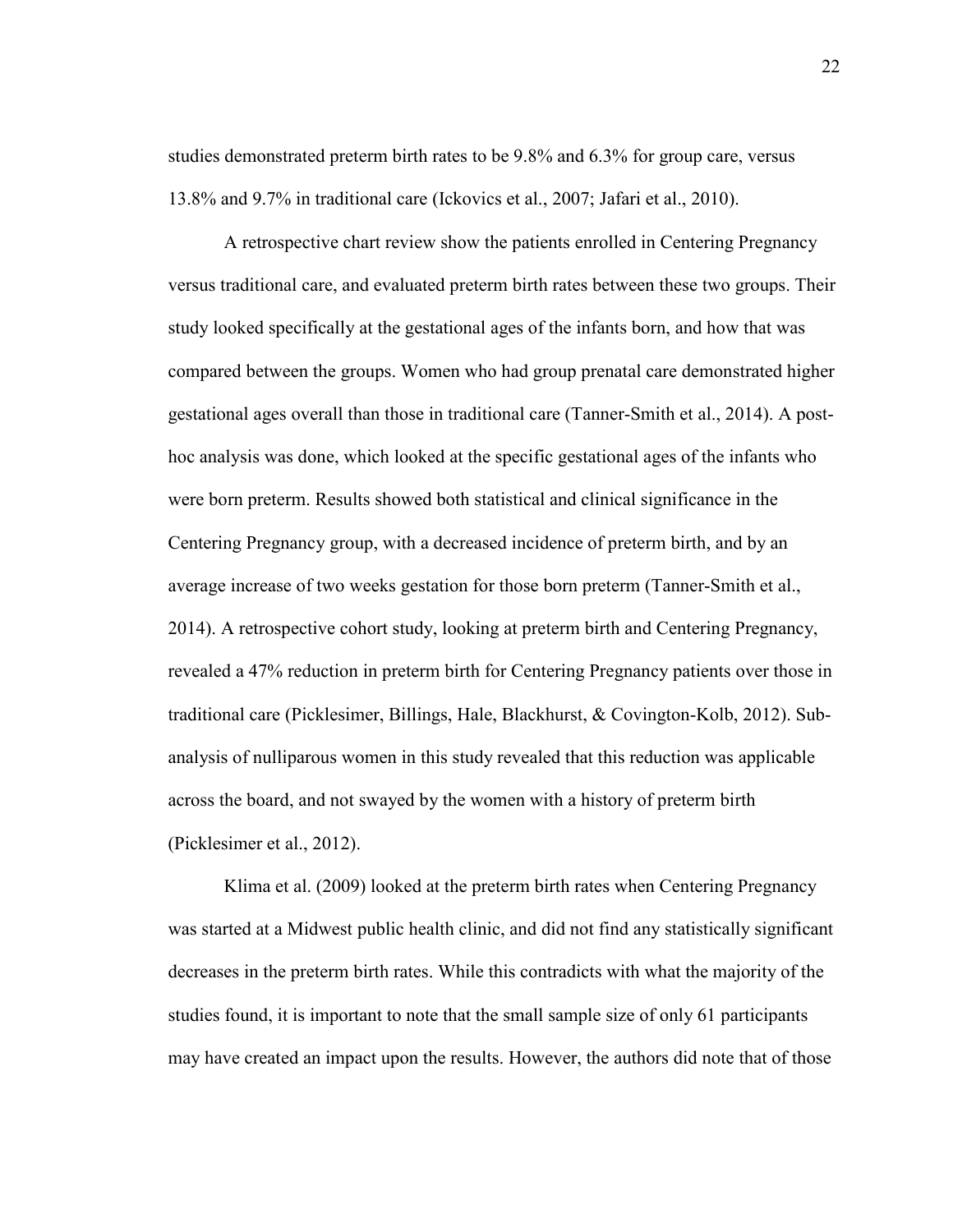infants born premature, the infants born to the mothers of Centering Pregnancy were born at a later gestational age (Klima et al., 2009).

 **Low Birth Weight.** A second benefit that Centering Pregnancy literature uncovers is their correlation with low birth weight infants. Low birth weight (LBW) is defined as an infant weight of less than 2,500 grams (Picklesimer et al., 2012). Several similar studies were reviewed which looked at prematurity also looked at infant weights. Tanner-Smith et al. (2014) looked at birth weights in a retrospective chart review, and indicated significantly higher birth weights, by an average of 30 grams, for women involved in Centering Pregnancy over traditional care. When weights were combined with prematurity, the study revealed that these patients experienced an increase of 300 grams over the traditional care premature infants. In this study, the Centering Pregnancy patients showed a lower incidence of LBW infants as well (Tanner-Smith et al., 2014).

 Ickovics et al. (2003) performed a prospective matched cohort study that looked specifically at birth weights. The study revealed that not only did infants born to mothers of group prenatal care have higher weights than those in traditional care, but, when looking specifically at LBW, mothers in the Centering Pregnancy groups were less likely to have LBW infants. Preterm infants were evaluated separately, and were found to have a higher overall birth weight when their mothers participated in Centering Pregnancy (Ickovics et al., 2003). Additionally, Ford et al. (2002) looked at LBW infants among adolescents and reported lower rates of LBW infants with adolescents who are involved in Centering Pregnancy.

Lastly, Jafari et al. (2010) looked at birth weights as part of their RCT and maternal benefits of Centering Pregnancy. In this study, women involved in Centering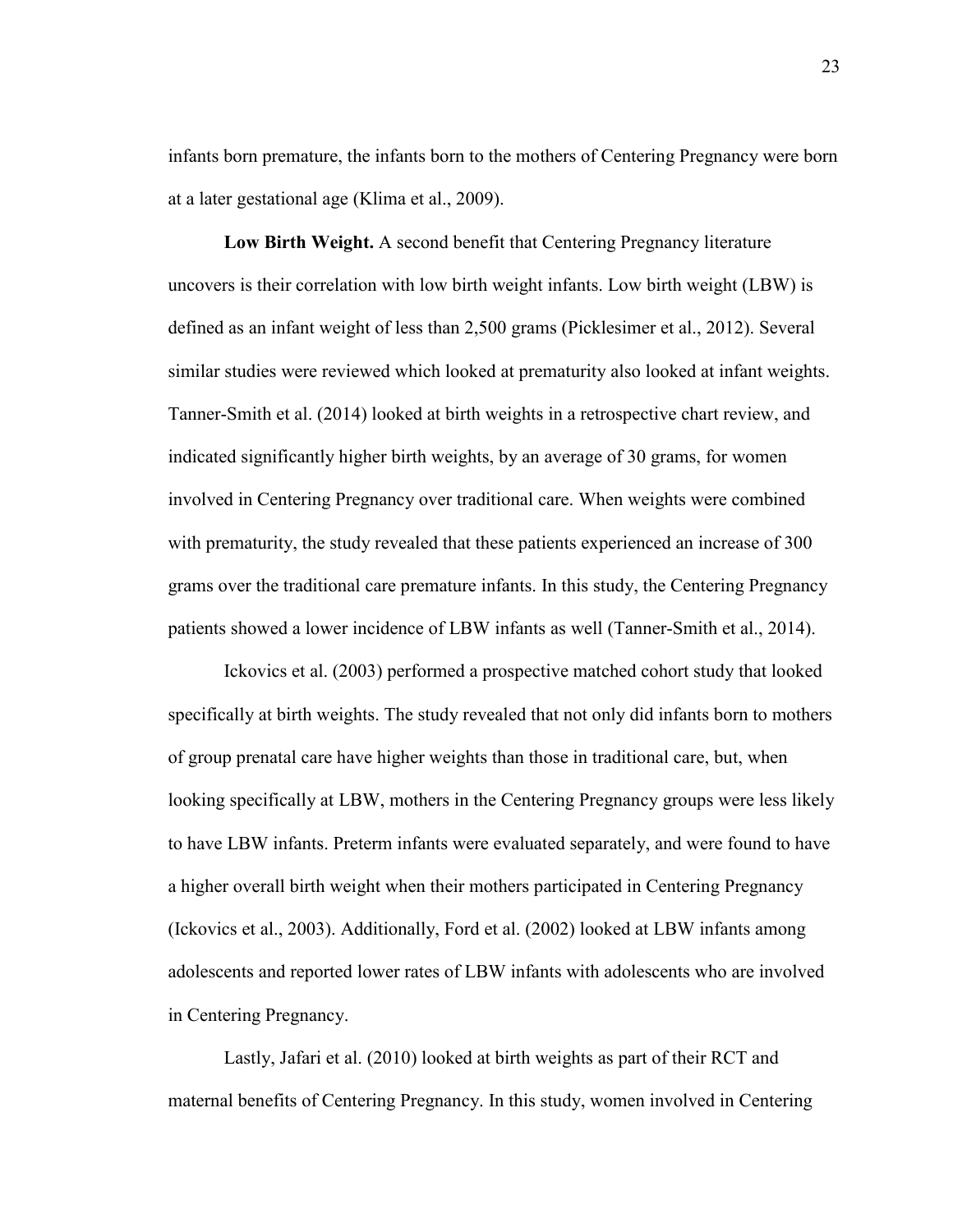Pregnancy were less likely to have LBW infants and were inclined to have higher birth weights (Jafari et al., 2010). LBW infants in the group care were 6.3%, while those in individual care were 9.1% (Jafari et al., 2010). An earlier study by Grady & Bloom (2004) showed that women who enrolled in Centering Pregnancy care had lower LBW infants than those in traditional care.

**Satisfaction & Adequate Care.** Novick (2009) stated: "If prenatal care (PNC) is redesigned to meet women's needs, then it is critical to develop a clearer understanding of women's PNC experiences… (p. 227)". Improved patient satisfaction was also noted in this review, as an additional benefit of Centering Pregnancy over traditional care. Overall, patients in Centering Pregnancy were happier with their care than those in traditional care (Novick, 2009). In a qualitative study from 1996-2007, Novick (2009) identified six themes, in relation to prenatal care, which women reported regarding their prenatal care: Incentives, Setting, Time Spent, Components of Care, Relationships, and Receipt of Information. Each theme was looked at in relation to patients in Centering Pregnancy and those in traditional care. Centering Pregnancy showed improved satisfaction in each of the six themes evaluated. Specifically, Novick (2009) reported that many of the participants who favored this were from low income, low social support, and physically depressed settings.

Teate, Leap, Rising, and Homer (2009) looked at the patient satisfaction in a pilot study of Centering Pregnancy in Australia, and reported that women were happier when they had participated in Centering Pregnancy care over conventional prenatal care. Participants in this study also reported feeling better about their prenatal care in general, and more prepared for birth. This finding was supported by an additional study by Klima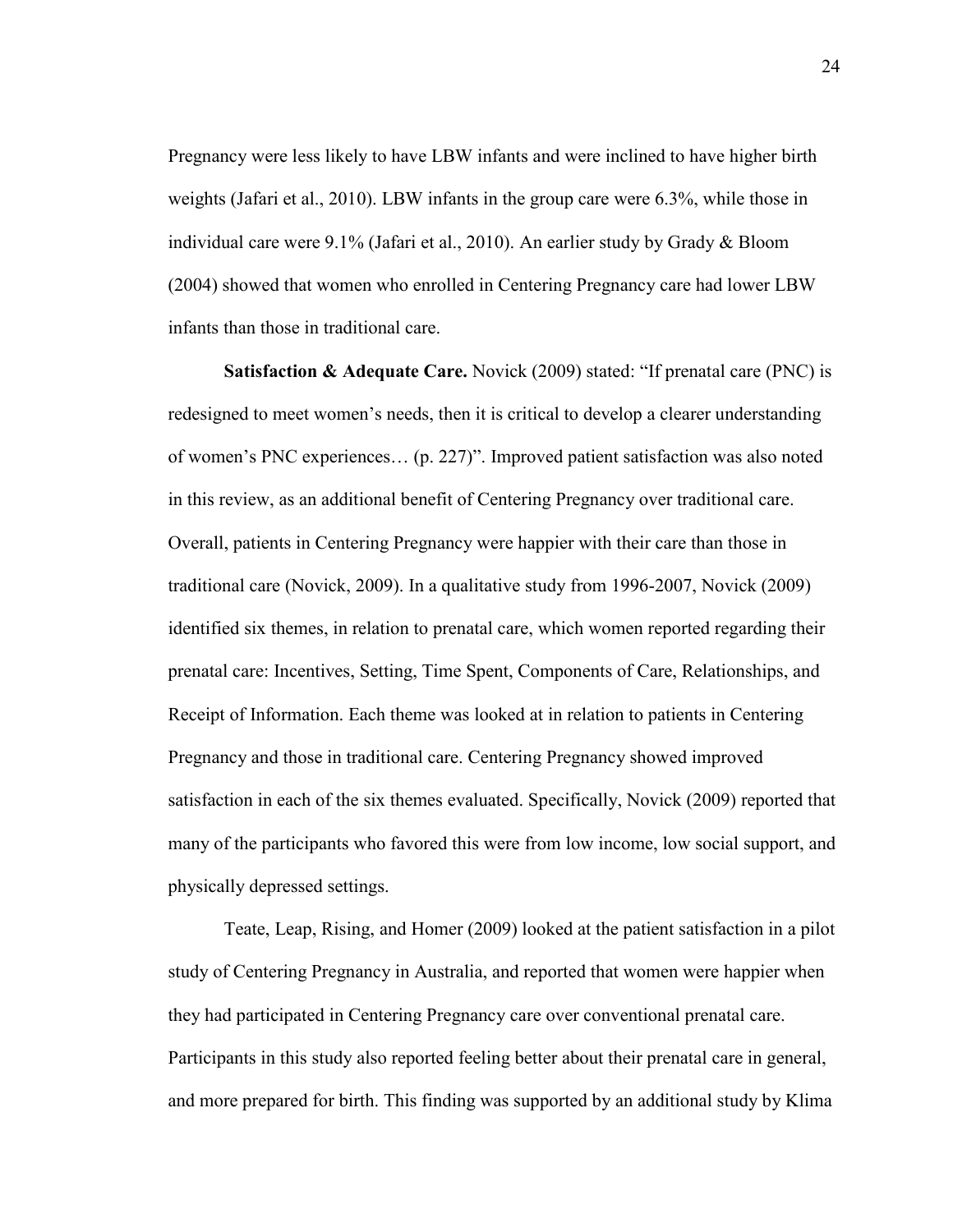et al. (2009), where participants also reported being happier with Centering Pregnancy than traditional care.

One final component of patient satisfaction is how adequate the women felt their prenatal care was. Four studies in this review specifically looked at the adequacy of prenatal care. Kennedy et al. (2009) and Kennedy et al. (2011) found that Centering Pregnancy patients reported an increased adequacy of prenatal care over traditional care. Participants enrolled in it also demonstrated higher scores on the Kotelchuck Index, which indicates perceptions of more adequate prenatal care (Picklesimer et al., 2012). Trudnak et al. (2013) found similar results in their study of patient adequacy. Women in both Centering Pregnancy and traditional care groups were given a prenatal care adequacy index (APNCU), and women in the Centering Pregnancy groups reported an increase in adequate prenatal care over traditional care patients (Trudnak et al., 2013).

 **Psychosocial Benefits.** The final benefit identified in this critical review was psychosocial. These included benefits such as social support, social networking, stress reduction, and impact on post-partum depression. Massey et al. (2013) explains that one of the goals of Centering Pregnancy is to provide a social support network for women, including emotional support. Seven articles in the review discuss the social outcomes, or networking, that is involved in Centering Pregnancy.

*Social support.* One benefit of Centering Pregnancy is that the patients feel free to share their stories and feel supported from the other mothers (Klima, et al., 2009). In fact, one participant commented, "I got more attention and got more out of the group than a one-on-one" (Klima et al., 2009, p. 31). Participants also identified feeling more prepared for labor and supported in their choices (Klima et al., 2009). In Grady and Bloom's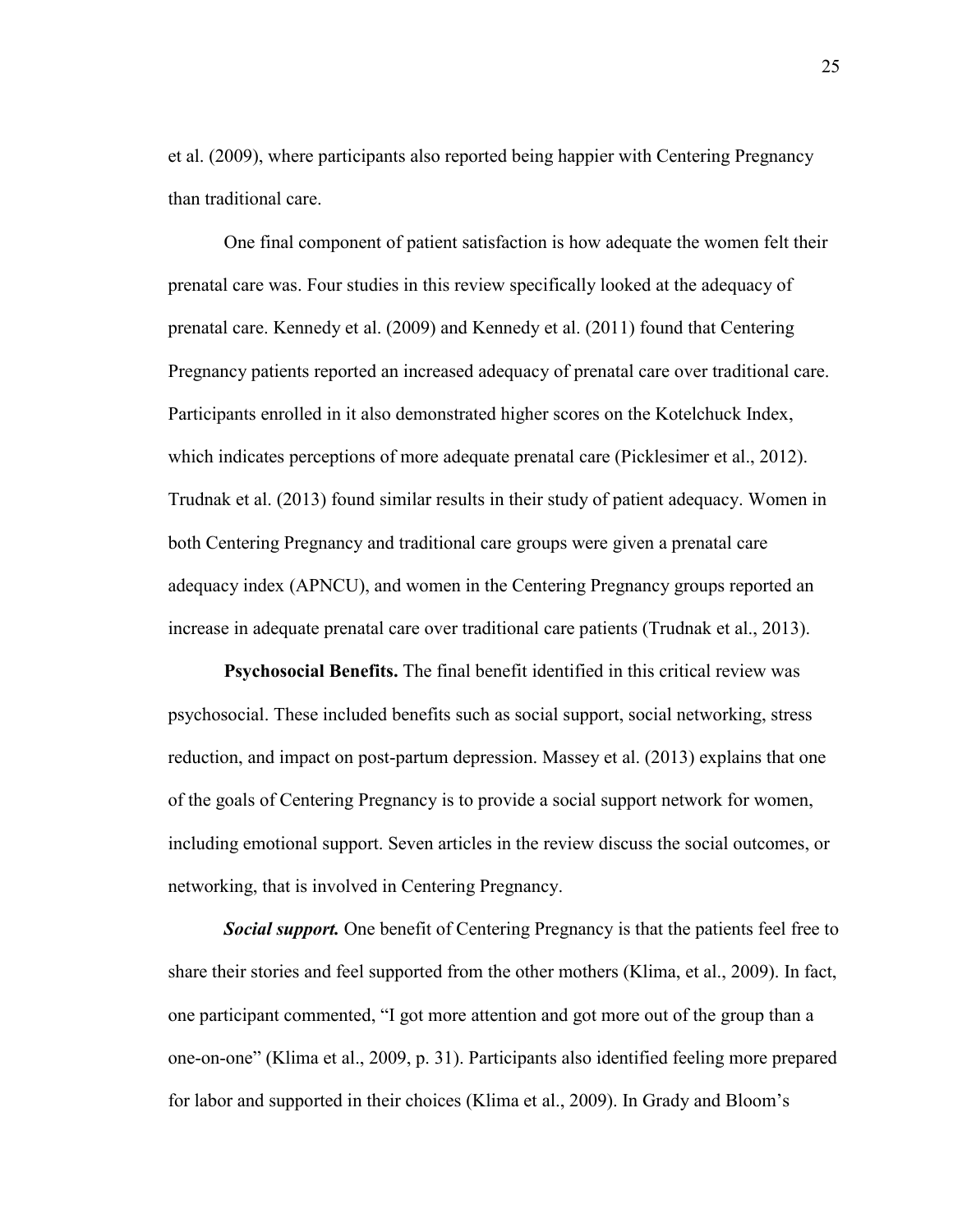(2004) study of adolescents and Centering Pregnancy, teens stated that they felt more supported and enjoyed learning from the social interaction of Centering Pregnancy.

 Ickovics et al. (2007) looked at the social outcomes in their study, and demonstrated that women felt more prepared for labor and birth as a result of Centering Pregnancy over traditional care. This study also showed that they felt that they had a better social structure than those in individual care, due to the increased visits and participation of the providers (Ickovics et al., 2007). Likewise, in Ickovics et al.'s (2003) study, women felt that more psychological aspects of pregnancy were addressed due to the increased time spent during Centering Pregnancy visits. Participants also reported healthier behaviors during their pregnancy, which was related to increased social support from Centering.

*Social networking.* Wedin, Molin and Svalenius (2010) looked specifically at social networking within Centering Pregnancy care groups. In phone interviews six months after delivery, women in both groups were asked if they still had connections with others, from either their Centering Pregnancy groups or with women they had met during their pregnancy. Women in Centering Pregnancy groups reported that 28 out of 35 women in the groups still met at least two and half times a month (Wedin et al., 2010). In follow-up questions, one mother discussed that the solidarity in her group strengthened with each Centering Pregnancy visit, and further increased as they met with each other and their infants (Wedin et al., 2010). Furthermore, Tandon et al. (2013) reported that the participants in the Centering Pregnancy demonstrated increased engagement with others in group care.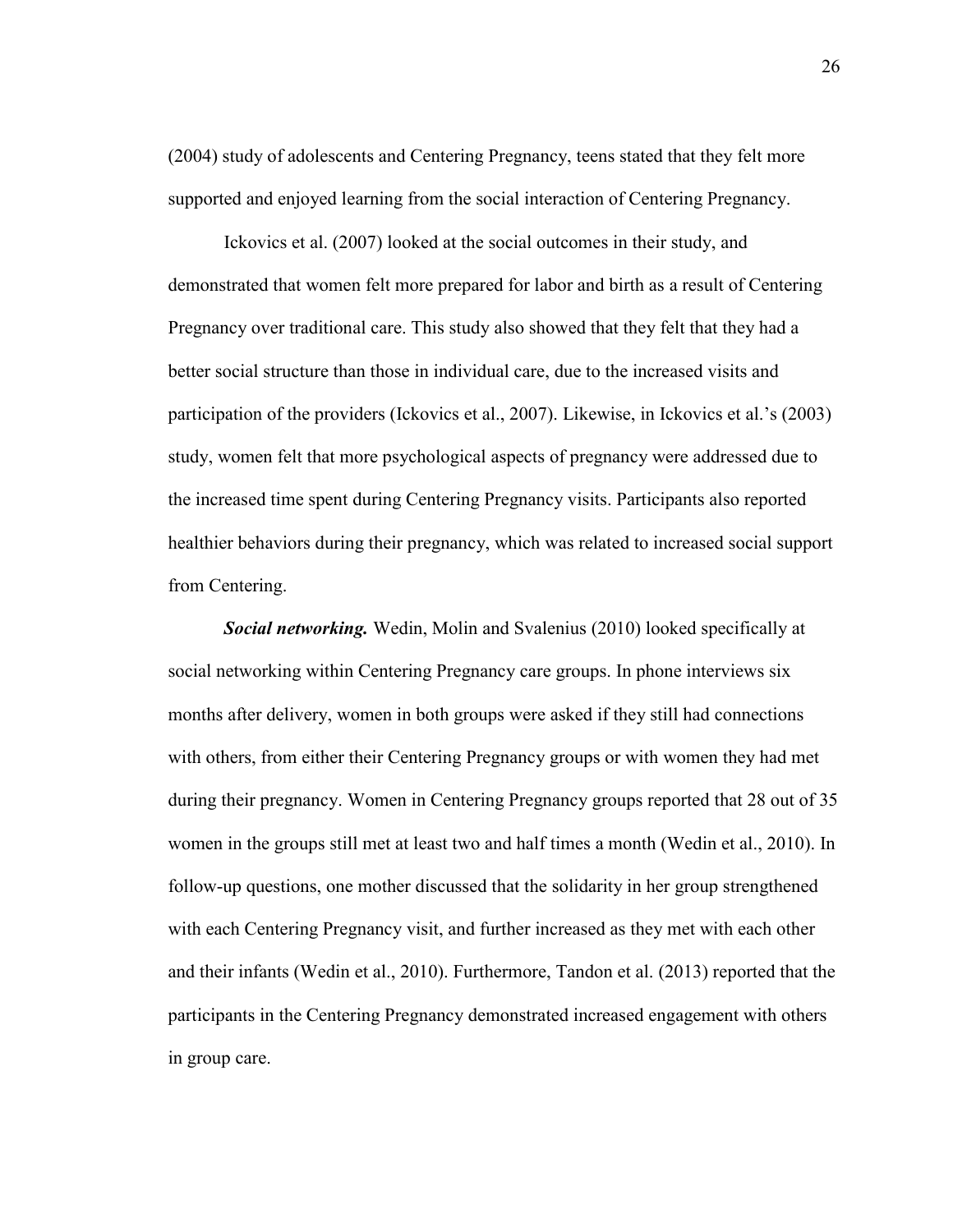One example of a patient group that benefits from the psychosocial aspect of Centering Pregnancy are the military wives. In 2005, the Department of Defense conducted a survey to determine if the military families were happy with their birth care. A total of 2,124 women were included in the study, less than half of them were satisfied with their care, and even less would recommend their care to families or friends (Harriott, Williams, & Peterson 2005). Kennedy et al. (2009) conducted a study that looked at military wives who were involved in Centering Pregnancy over traditional care. It was reported by the women in the Centering Pregnancy groups that they felt more supported and showed increased learning when compared to those in traditional care (Kennedy et al., 2009). Kennedy et al. (2011) further conducted a RCT with military women to study the effects of Centering Pregnancy. The results were similar, where women were six times more likely to enjoy their prenatal experience with Centering Pregnancy over traditional care.

*Stress Reduction.* Heberlein et al. (2015) addressed stress reduction as a psychosocial benefit of Centering. Stress reduction was not generalized across all participants. Women who reported low social support at the start of their pregnancy benefitted from group care more than the others (Heberlein et al., 2015). The study demonstrated that women with low levels of personal coping or increased stress levels also benefitted from group prenatal care over traditional care. Participants with a history of depression also showed improvements in coping during pregnancy, and in the postpartum period, while participating in Centering Pregnancy (Herberlein et al., 2015).

 Ickovics et al. (2011) revealed that women with elevated stress levels had an increase in their self-esteem, and a decline in their social conflict when being a part of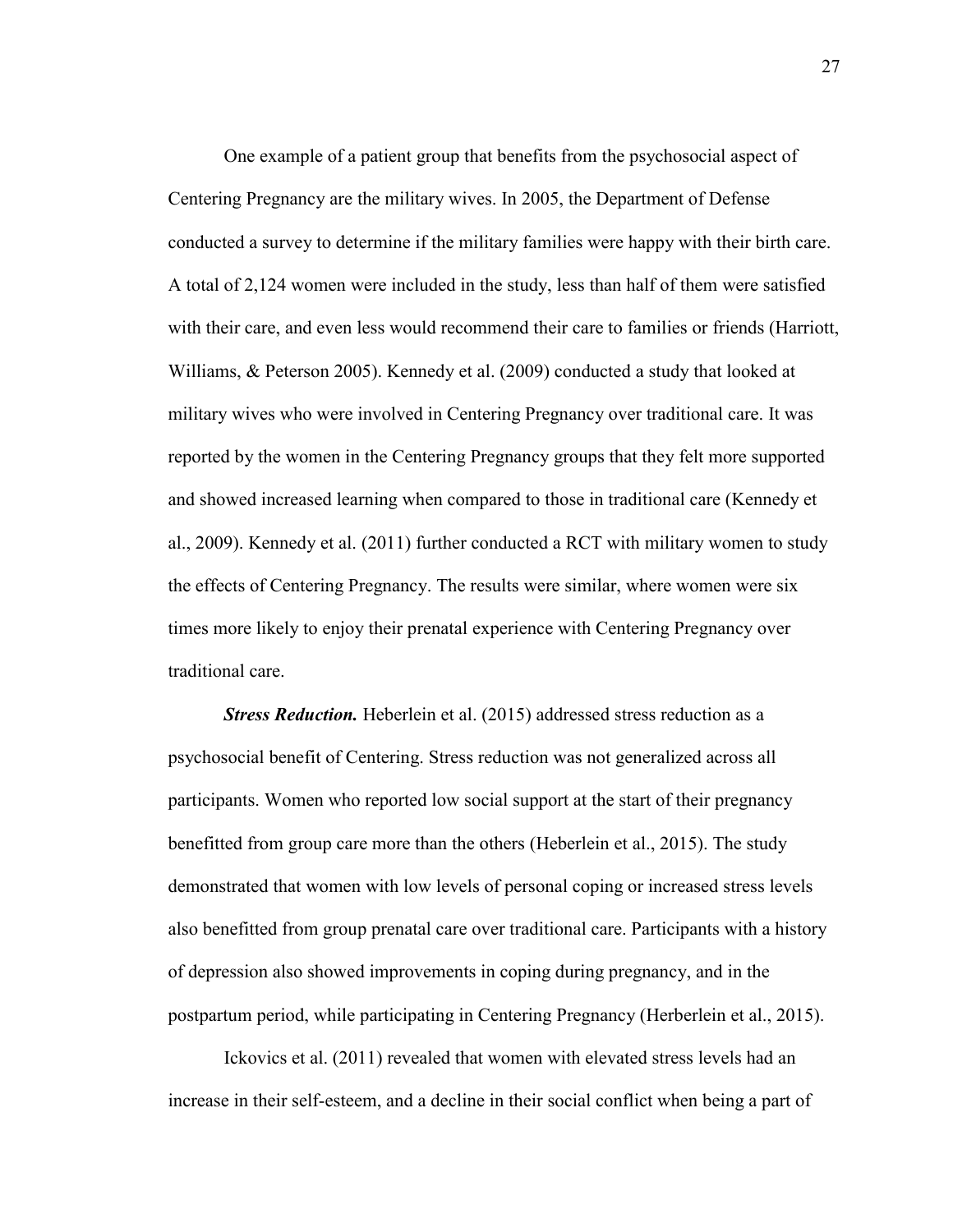group prenatal care, over those in traditional prenatal care. Participants also admitted to feeling a decrease in their stress level during pregnancy (Ickovics et al., 2011). Benediktsson et al. (2013) also established that the patients of group prenatal care demonstrated lower levels of stress, decreased symptoms of anxiety, and were less likely to be depressed.

*Post-partum Depression.* Finally, the participants in group prenatal care displayed a decrease in post-partum depression symptoms (Heberlein et al., 2015). These results were similar in the studies by Benediktsson et al. (2013), Ickovics et al. (2011), and Kennedy et al. (2011). In Kennedy et al.'s (2011) study, women also reported feeling less guilt and shame with regards to having Post-Partum Depression, when involved in Centering Pregnancy. Although this area needs additional research, these four studies show that post-partum depression can be positively impacted, when patients are involved in Centering Pregnancy.

**High Risk Populations.** Several groups in the literature were highlighted due to their increased risk of preterm birth and low birth weight infants. Adolescents, socioeconomic status, and minority ethnicities were all noted to have increased risk factors. When conducting the literature review, many studies looked specifically at these groups, to determine the impact that Centering Pregnancy had on them over traditional one-to-one care.

*Adolescents.* Teenagers are known to have increased risk factors with pregnancy, including preterm birth, LBW, increased risk cesarean, and decreased prenatal education (Chen et al., 2007). Many of the studies included in this review specifically focus on adolescents and pregnancy. Adolescence is an intense time, when the teen undergoes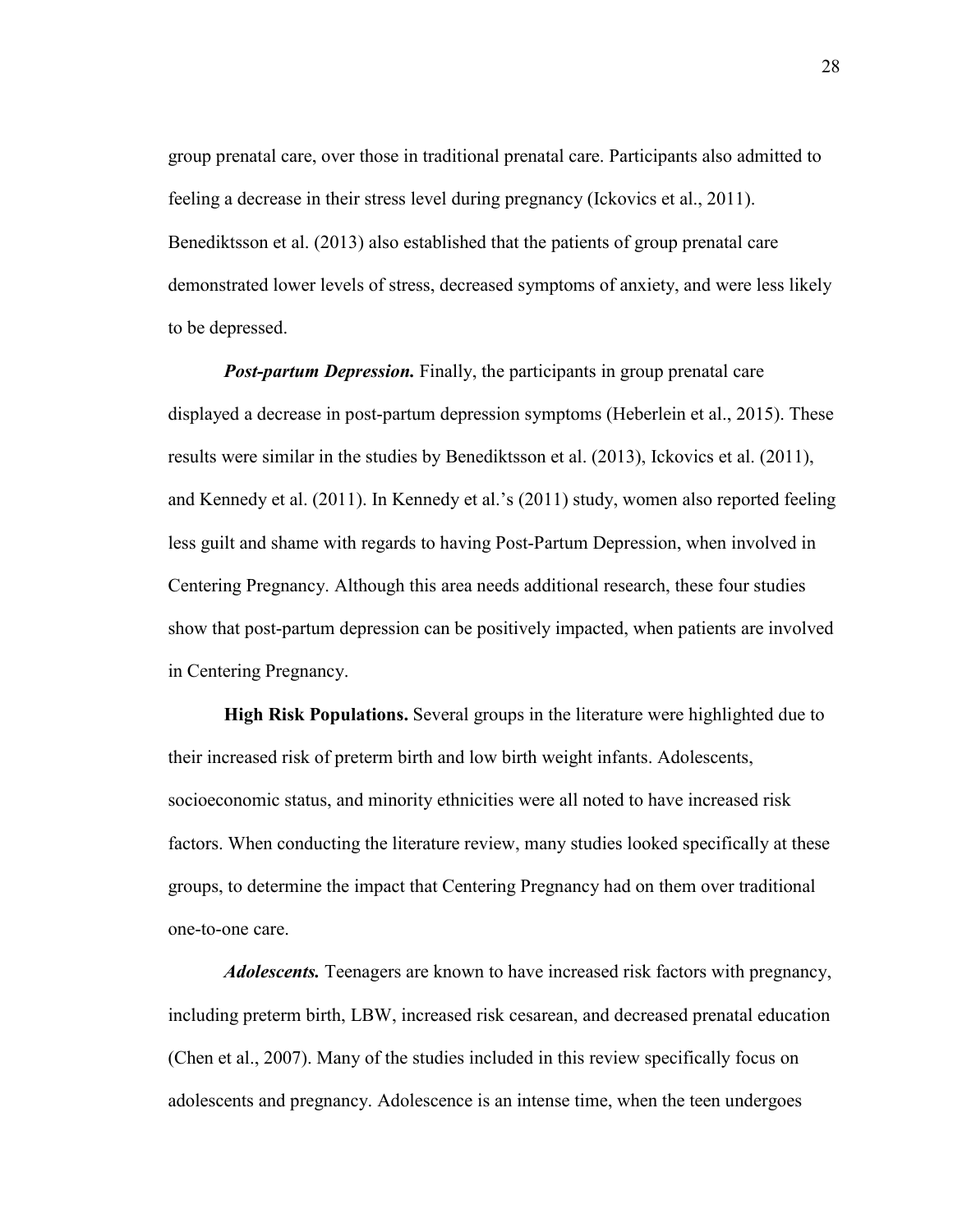rapid physical changes, along with intense emotional changes (Grady & Bloom, 2004). For adolescents who become pregnant, personal and emotional growth halts, while the teen tries to understand their rapidly changing body and begins to bond with their baby (Grady & Bloom, 2004).

Grady and Bloom (2004) showed that teenagers responded well to Centering Pregnancy, and had higher patient satisfaction rates than those who were involved in traditional care. Teenagers also reported learning from one another, and the social interaction within the group settings of Centering. Additionally, teenagers admitted to not feeling alone and reported an increased self-esteem from being involved in group care (Grady & Bloom, 2004). In this study, adolescents in Centering Pregnancy also showed a decreased rate of preterm birth and LBW infants, when compared to those in traditional prenatal care. One final benefit noted is that the initiation of breastfeeding was higher in the adolescents involved in Centering Pregnancy over traditional care (Grady & Bloom, 2004).

In another study of adolescents and pregnancy, Ford et al. (2002) found that the mothers in the Centering Pregnancy group had a decreased rate of LBW infants over those in traditional prenatal care. In the Centering Pregnancy group, 6.2% participants had a LBW infant, while 12.5% of participants had LBW infants in the control group. In addition to LBW infants, this study looked at the educational patterns of adolescents and found that those in the Centering Pregnancy group had increased rates of continued education, not only during their pregnancy, but during the post-partum period as well (Ford et al., 2002). Finally, Ford et al. (2002) noted a decrease in unplanned pregnancy at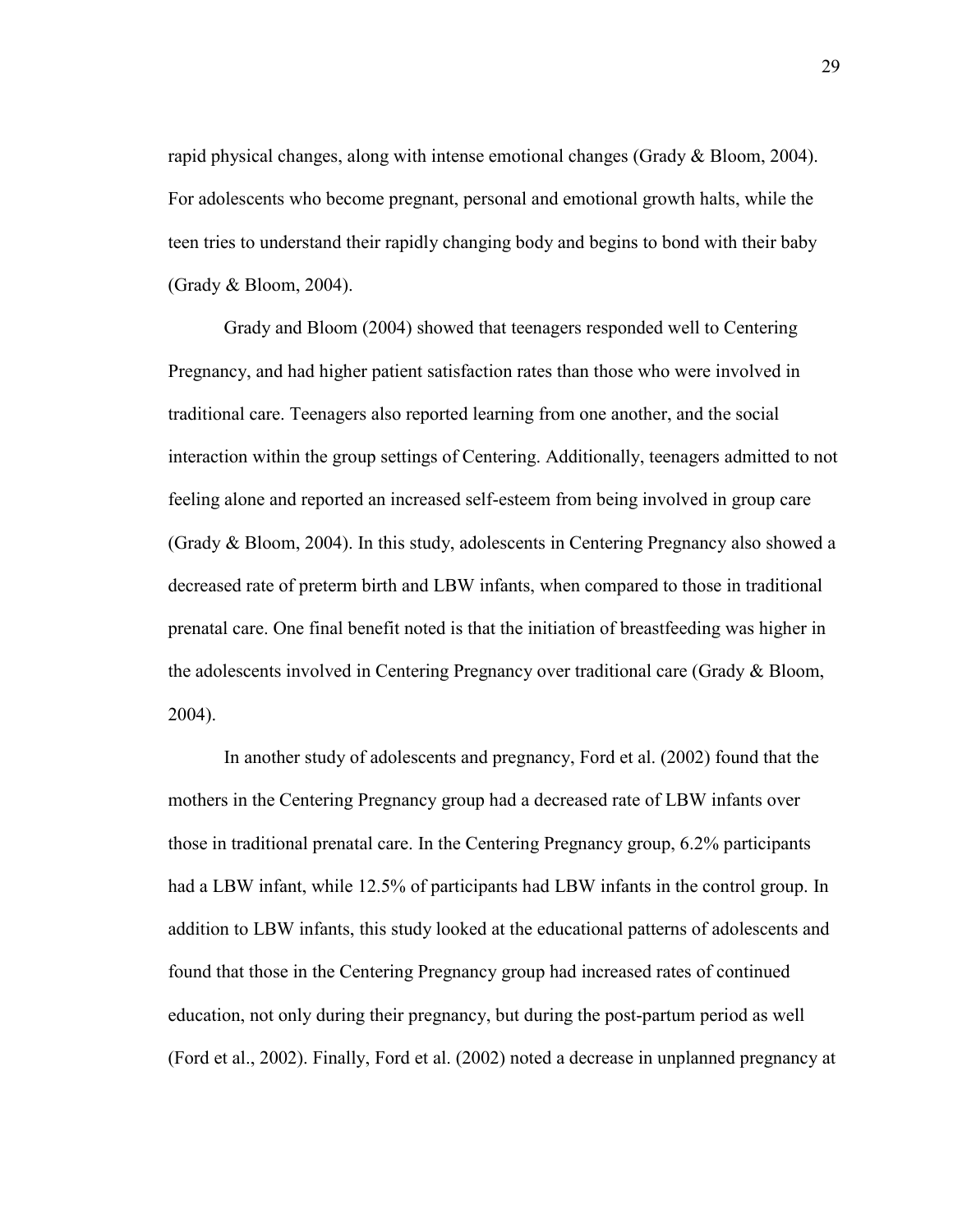the one year mark for adolescents who were involved in Centering Pregnancy over traditional care.

It is interesting to note that Bloom (2005) looked at adolescent behaviors in Centering Pregnancy and found that there were minimal differences between the groups. The study was a pre-test/post-test trial, which looked at a pilot program run inside a school. Bloom (2005) surmised that due to the small sample size of only 63 girls, selfselection, and only 10 participants involved in Centering, any statistical significance was difficult to obtain.

*Socioeconomic status.* Despite the changes made for better prenatal care, not all socioeconomic classes benefit equally from them (Benediktsson et al., 2013). This review noted three studies which specifically addressed low socioeconomic status (LSES). Participants in Centering Pregnancy represented a different demographic makeup when compared to traditional patients, and were noted to be younger, of LSES, and minorities (Benediktsson et al., 2013). Even with these disparities, the participants of Centering Pregnancy displayed increased psychosocial benefits over traditional care (Benediktsson et al., 2013). Picklesimer et al. (2012) reported reduction in preterm births as well as lessening of early preterm births, which was less than 32 weeks, in the women who had LSES and attended Centering Pregnancy.

Women of LSES who participated in Centering Pregnancy demonstrated lower signs and symptoms of anxiety, stress, and lower rates of depression and postpartum depression (Benediktsson et al., 2013; Heberlein et al., 2015). Heberlein et al. (2015) also demonstrated that the greater the social support needed by a patient, the greater impact Centering Pregnancy care had on her.

30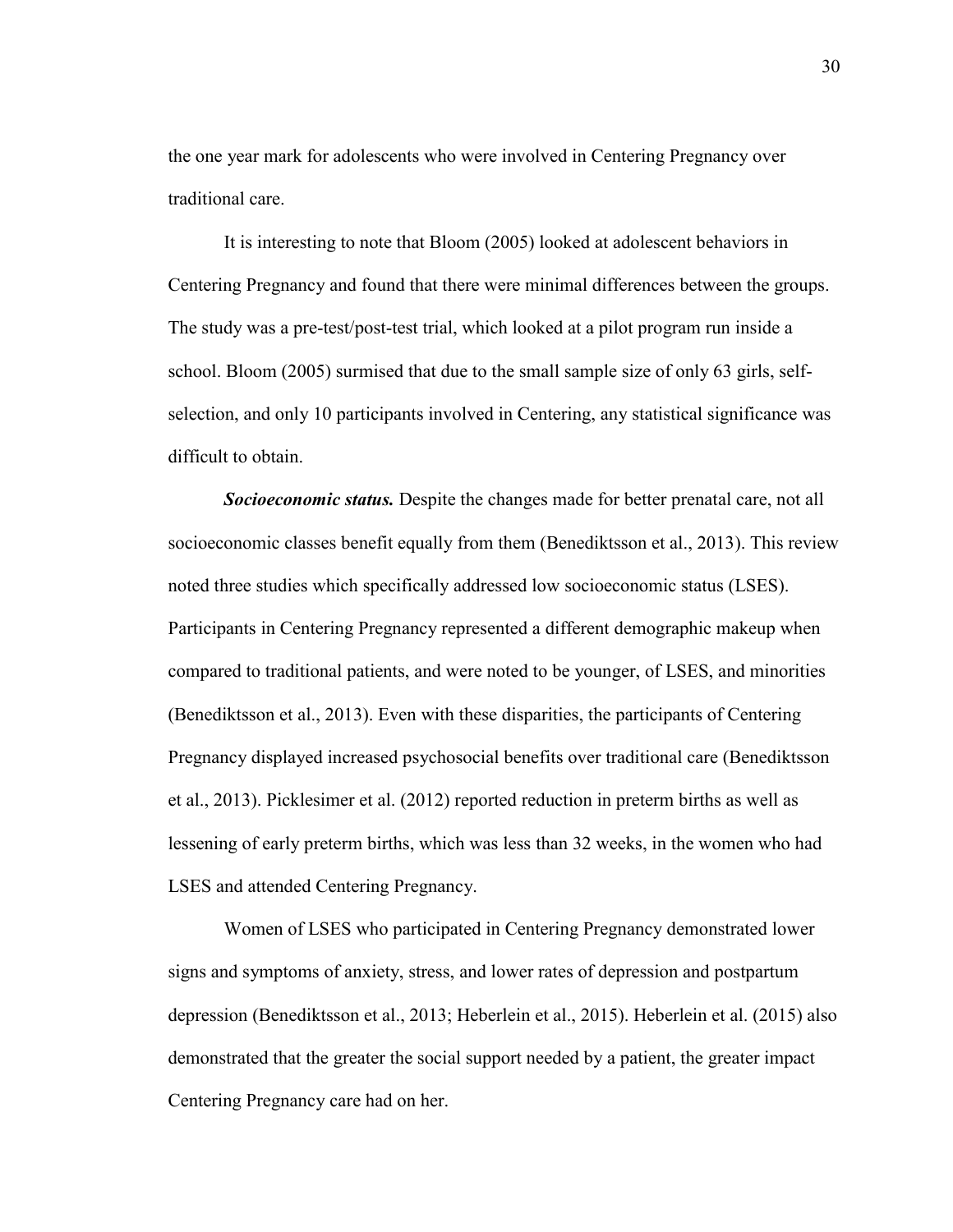*Ethnicity.* Increased diversity in the United States prompts research into different ethnicities with regard to prenatal care. Currently, Hispanics are the second largest ethnic minority, with African-Americans being the first (Robertson et al., 2009). African-Americans have an increased rate of infant mortality over Caucasians, and Hispanics are at risk, due to their low socioeconomic status and increased knowledge deficit (Robertson et al., 2009). This review of the literature revealed five studies that looked at the ethnicity of these women, and how Centering Pregnancy specifically affected them. Two studies specifically looked at Hispanic and Latina women, while the remaining three looked at African-Americans.

*Hispanics.* Robertson et al. (2009) made the initial study that looked specifically at Hispanics. The study noted that there was not enough statistical significance to note that preterm births and LBW infants were affected by Centering. It is believed to be due to the limited number of participants. The sample size started at only 49 women, 24 in Centering Pregnancy and 25 in traditional, and dropped to only 33 women, by the time the follow-up surveys were completed. The researchers also noted that other studies that looked at ethnicity also looked at the age and socioeconomic status at the same time. When the Hispanic ethnicity is isolated in the research, they are actually believed to have better birth outcomes, with regards to weight and gestational age (Robertson et al., 2009). The author explains that this is generally due to the increased community support and strong family network of the Hispanic population. Robertson et al. (2009) also found that patients involved in Centering Pregnancy had greater satisfaction with their care, and were more engaged into it.

31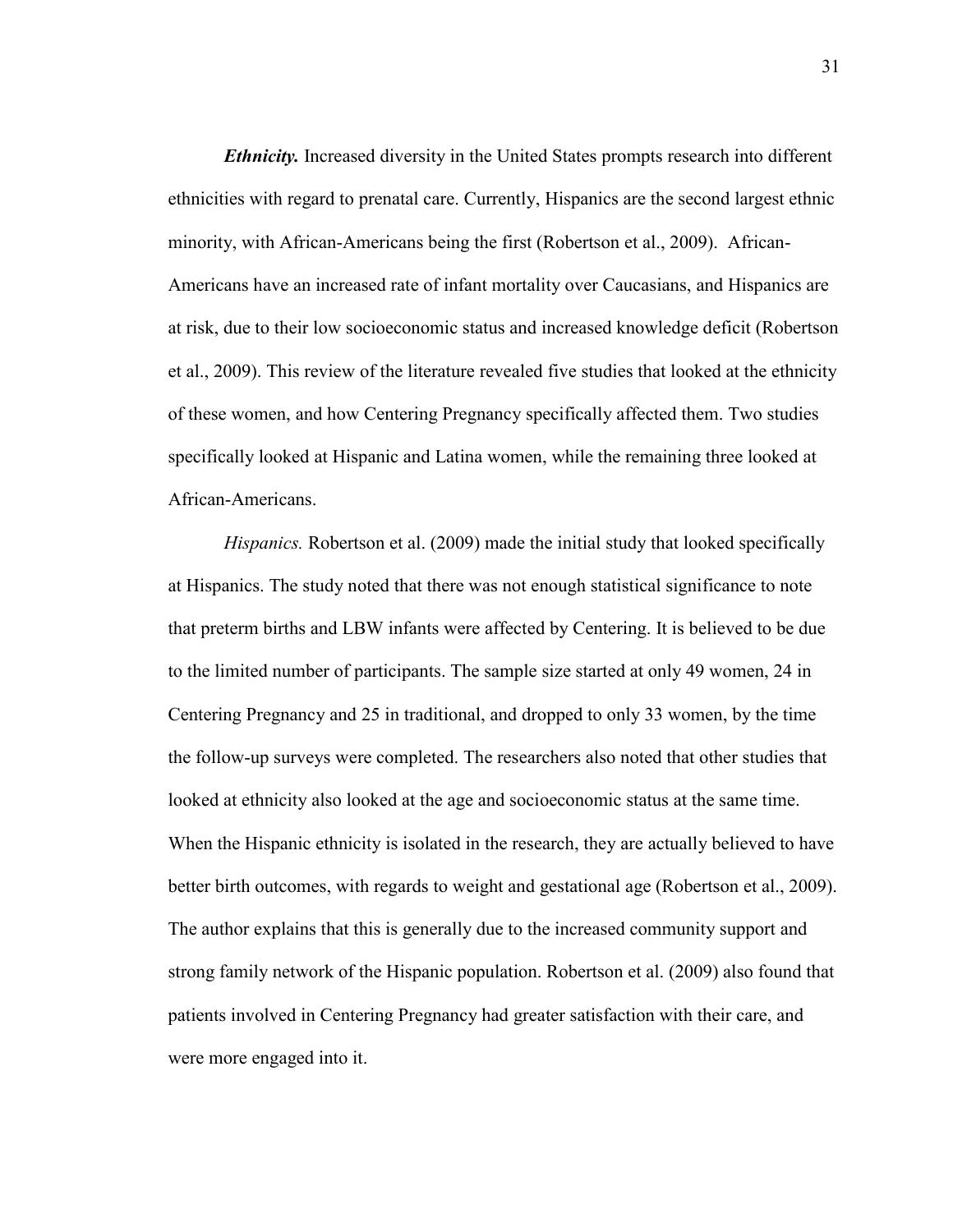Tandon et al. (2013) also studied Hispanics and their relationship to Centering Pregnancy, and again found increased engagement for the Centering Pregnancy patients. Hispanics reported feeling more prepared for childbirth with Centering Pregnancy, and were more inclined to attending the follow-up visits (Tandon et al., 2013). Differences in breastfeeding and the number of vaginal births between Centering Pregnancy and traditional care were not noted in either study (Robertson et al., 2009 & Tandon et al., 2013). A third study by Trudnak et al. (2013) found similar results to both Tandon et al. (2013) and Robertson et al. (2009). One difference that Trudnak et al. (2013) noted was that the patients involved in Centering Pregnancy care were more likely to have a vaginal birth. This was felt due to the fact that participants were all low-risk women, and may have felt more open to discussions about low intervention births (Trudnak et al., 2013).

*African Americans.* Klima et al. (2009) looked specifically at the African-Americans, and how they benefited from Centering Pregnancy. The study found that African-Americans who were enrolled in Centering Pregnancy felt more prepared for childbirth than those in traditional care (Klima et al., 2009). Participants in Centering Pregnancy also felt better equipped to deal with labor, pain, and birth. Women also reported feeling more supported, less worried, and believed that they received better care than those in traditional care (Klima et al., 2009). While statistical significance was not reached concerning the birth outcomes, the discrepancy in sample size, 61 in Centering Pregnancy versus 207 traditional care, was thought to be the reason.

 Ickovics et al. (2003) showed a predominately African-American population in their cohort study, and demonstrated statistically higher birth weights and a reduction in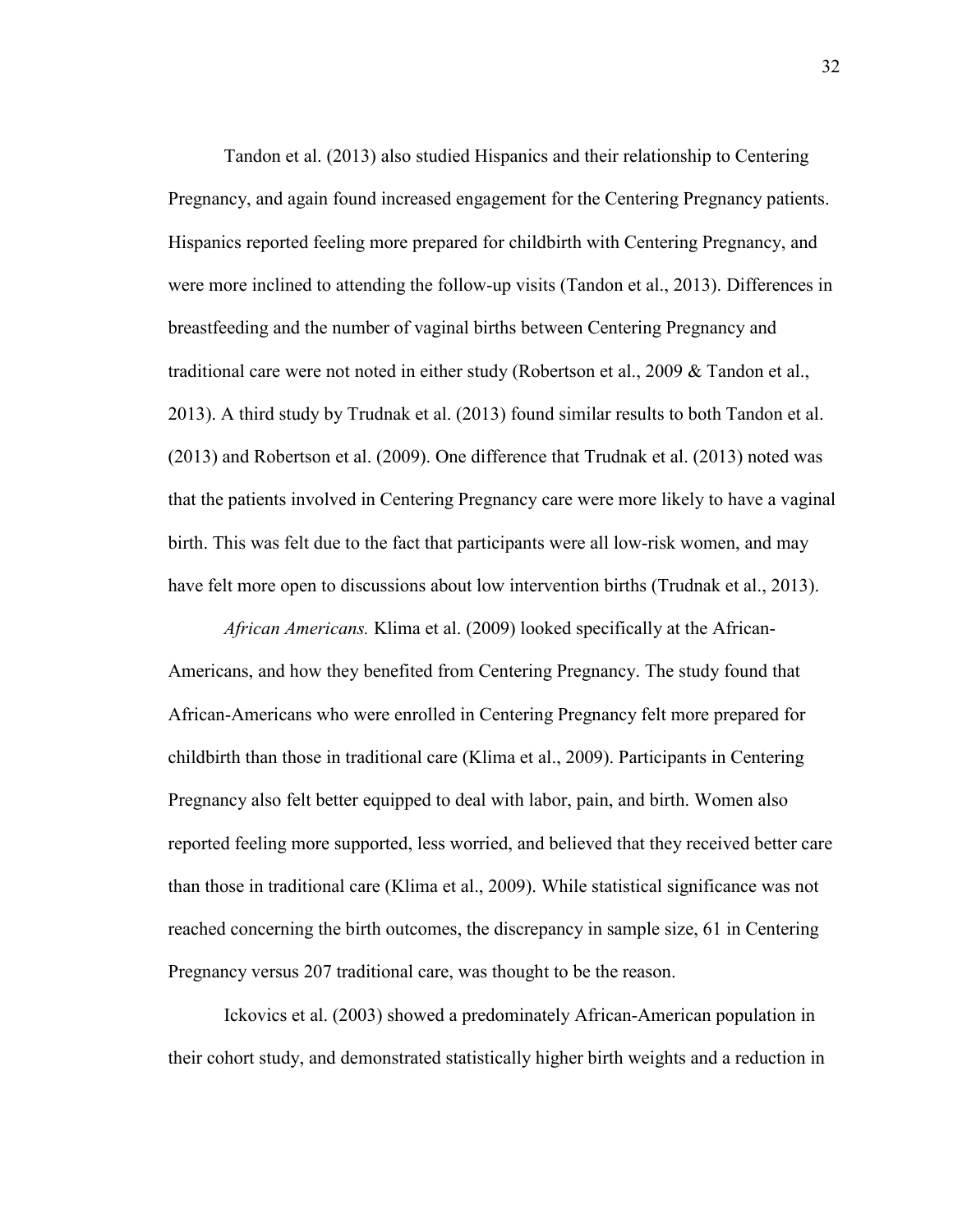LBW infants. Further studies by Ickovics et al. (2007) discovered that when evaluating the African-Americans alone, the reduction in preterm births was strengthened.

 **Contradictions in Literature.** It is important to note that not all of the literature agrees about the birth outcomes for patients who had attended group prenatal care. Kennedy et al. (2011) conducted a randomized control trial of military women and found no statistical difference for preterm birth or low birth weight infants. The study attributes to the lack of diversity in the groups, as well as the small sample size, to their results. Trudnak et al. (2013) also recognized the lack of significance with Centering Pregnancy care on preterm birth and LBW outcomes. Since this study looked primarily at the Hispanic women, the authors felt that a lower rate of preterm birth for this population had more to do with their culture than any ineffectiveness of Centering Pregnancy. Robertson et al. (2009) found similar results in their study of Latina women and preterm birth. Both studies contributed largely to a bigger social network and increased family support to be the reasons for decreased effectiveness in Centering Pregnancy with the Hispanic population (Robertson et al., 2009; Trudnak et al., 2013).

 Ickovics et al. (2007) noted the decreased rates of preterm birth, and did not find statistical significance in LBW infants for the mothers in Centering. This is a change when it is compared to the matched cohort study done by Ickovics et al. (2003). One major factor in this difference is that the 2007 study was a randomized controlled trial, while the 2003 study was a matched cohort design. Jafari et al. (2010) found an increase in the breastfeeding rates among Centering Pregnancy patients, while Trudnak et al. (2013) found an increase in formula usage among them. Trudnak et al. (2013) stated that the difference in breastfeeding versus formula feeding in their study was unknown. The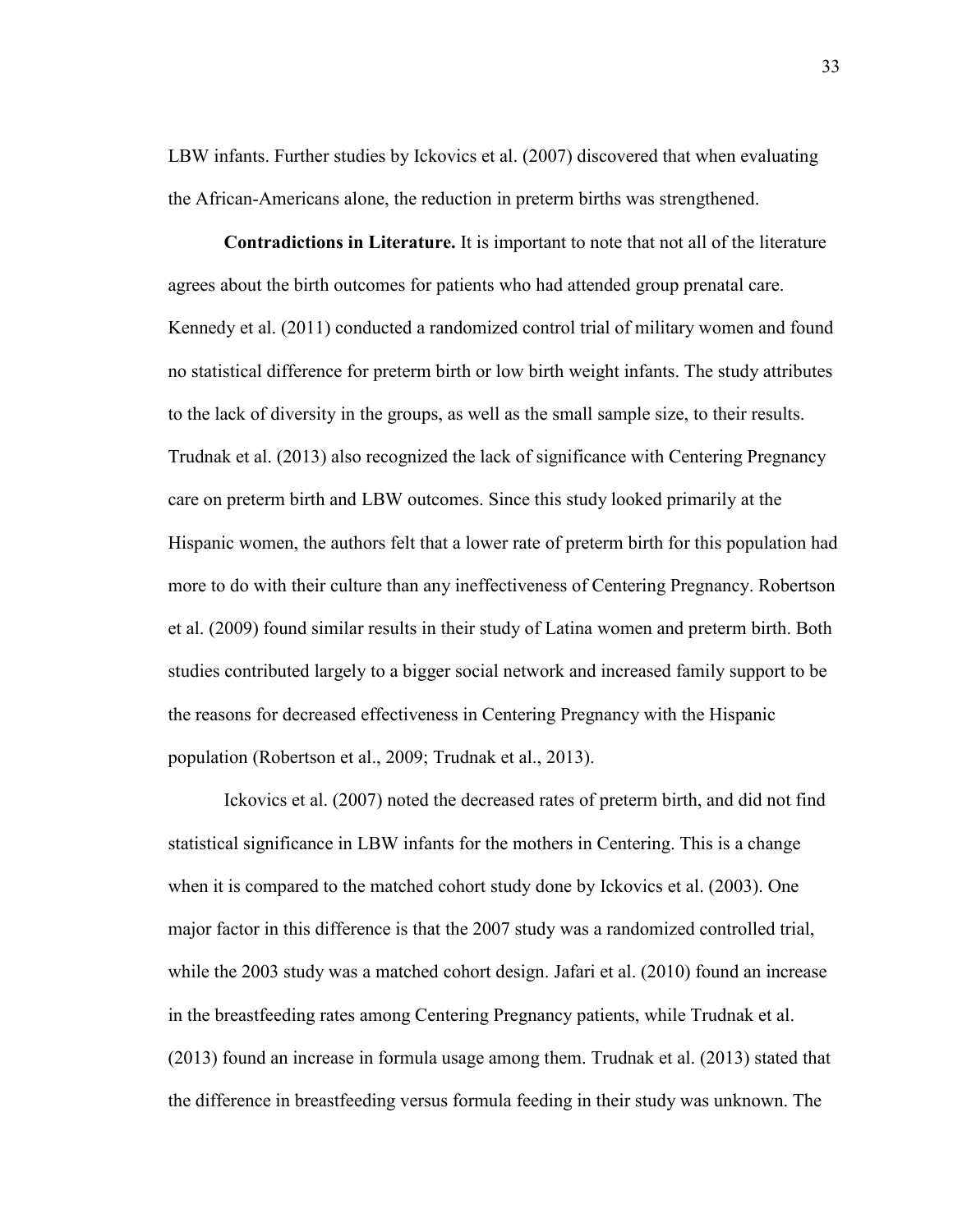authors felt that this may have been a result of the decreased discussions around breastfeeding in their Centering Pregnancy groups, since Hispanics are generally known for breastfeeding their infants. They also speculated that the increase in formula feeding was related to many Hispanic women not visiting a lactation consultant, either while in Centering Pregnancy or during their stay at the hospital (Trudnak et al., 2013).

One final contradiction in the literature involves adolescent benefits. Bloom (2005) showed no statistical significance in the birth outcomes or self-esteem between Centering Pregnancy and traditional prenatal care. She attributed the lack of significance to a small sample size and self-selection.

#### **Critique of Strengths and Weaknesses**

The first strength is that this critical review of the research was done using the studies from a nurse-midwifery and a medicine point of view. Many of the studies were conducted by nurse-midwives who had worked directly with Centering, while other studies were performed by the medical staff. Evidence levels were determined by the Johns Hopkins Research Evidence Appraisal (Dearholt & Dang, 2012). Based on this criteria, five level I studies were identified, three level II studies, and eleven level III studies. Due to the limited amount of studies available, three level IV studies and three level V studies were also included into the review. All studies were of high and good quality, which were included in the critical review. Sharon Schindler-Rising was involved with the work on several included studies. Since she was the originator of Centering, her contribution helped to keep the work in the same continuum. Many of these studies broke down the participant's information into various social groups for further analysis. This allowed the studies to have additional insights into the outcomes for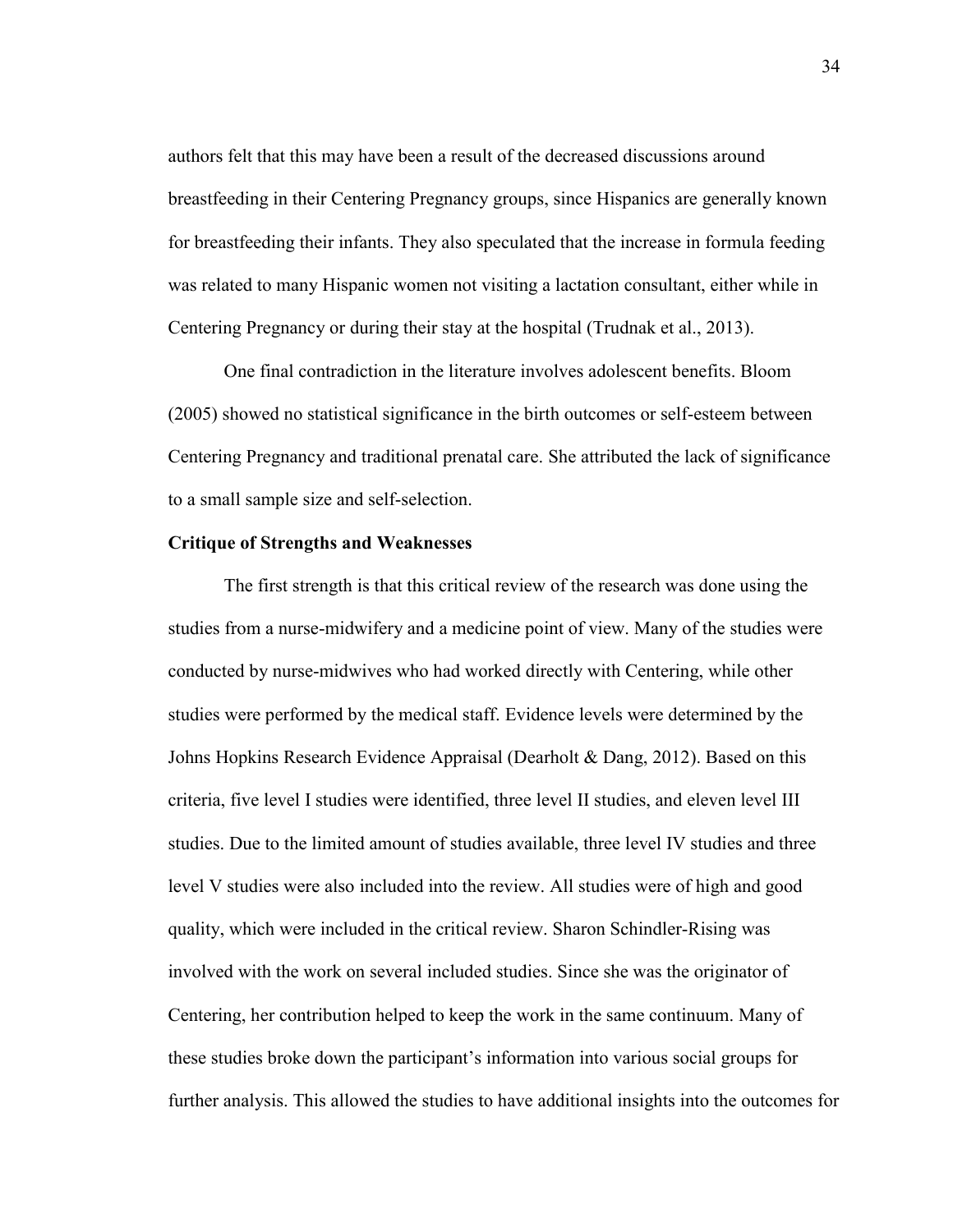the select social groups reviewed. Studies that were ultimately chosen for the matrix were those that included outcomes that were related to maternal or neonatal benefits, as a result of Centering Pregnancy.

 Strengths noticed in the individual studies focused on population based care. Malabarey, Balayla, Klam, Shrim, and Abenhaim (2012) conducted a retrospective study which looked at all births between 1995 and 2004, with the exclusion of those who were born before 24 weeks and those with congenital malformations. This allowed them to pull participants from the National Center for Health Statistics and created a larger database to work with. This large sample from a national source also eliminated the selection bias (Malabarey et al., 2012).

There were many weaknesses which were noted in the studies. The most notable weakness which was seen was that many of the studies had smaller sample sizes. Another size-related weakness was noted with regards to self-selection. More women typically chose traditional prenatal care, and often, the study group's sizes were mismatched. Several studies identified that their results were not consistent with other studies. Since the outcomes varied so greatly, generalizability was difficult. Also, a number of studies were conducted at different locations: different countries, military bases, private offices, and public health clinics, further decreasing generalizability. Therefore, the studies could not be applied to a large group of people, but only to a small subsections of those who were studied. Nurse-midwives would have a hard time implementing Centering Pregnancy to the general population, especially if the program only worked for a small subset of women.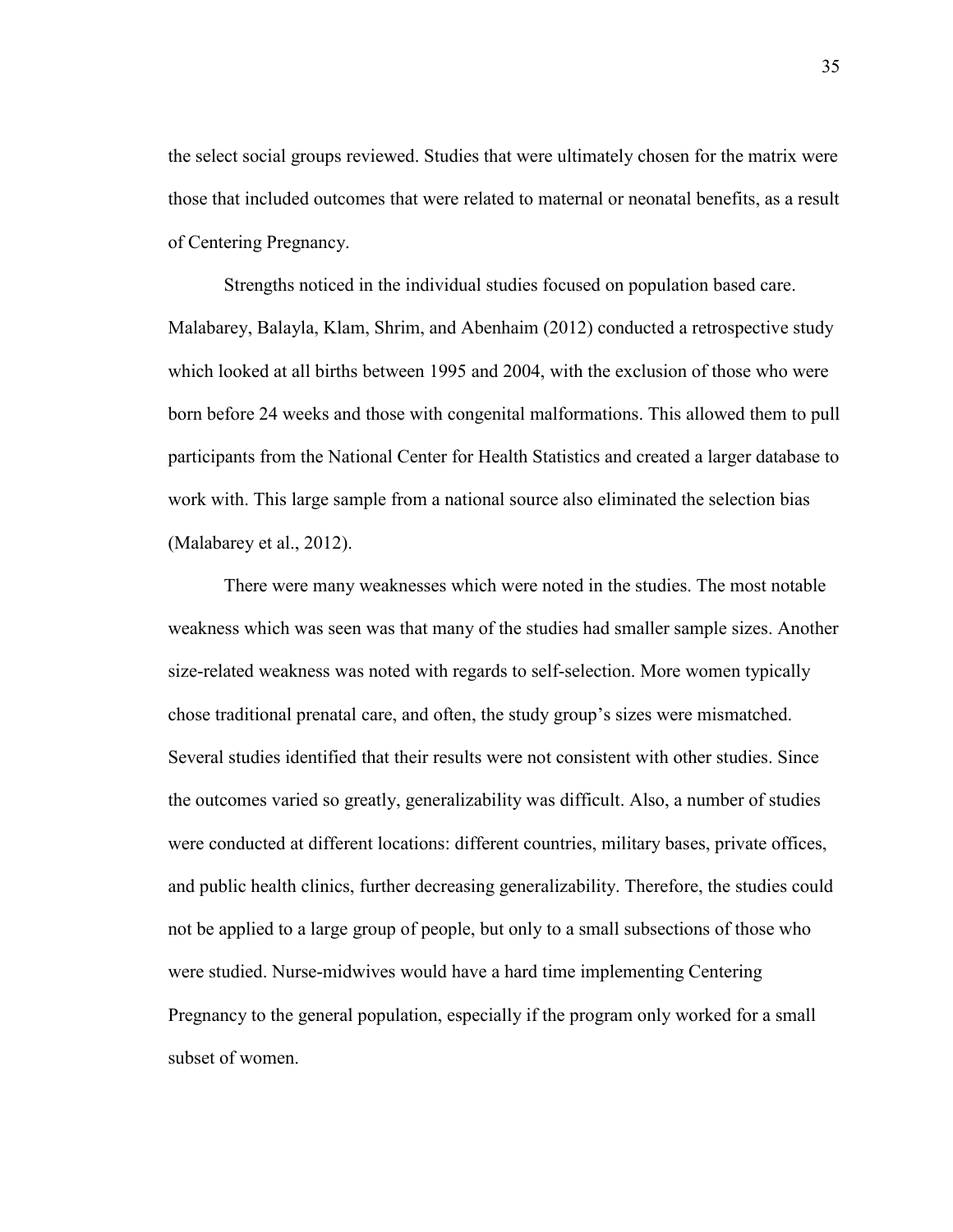Another weakness to this review is the fact that several of the studies are more than ten years old. Older studies were included to understand the original research on the topic, but also because not many new studies were available. Validity of the information is called into question where the information is outdated. Newer articles that were found tended to be literature reviews instead of new research. While a few research articles were noted to be from the last five years, the focus of that research shifted from looking at preterm infants and birth weight, to the psychosocial aspects of Centering Pregnancy. Original topics of interest tended to be looked at in post-hoc analysis, rather than through original research.

 Looking specifically at the literature, several themes of limitations were noted. The first limitation was the sample size (Baldwin, 2006; Bloom, 2004; Klima et al., 2009; Robertson et al., 2009). Regardless, the studies with smaller sample sizes contained valuable information, as they often looked at a specific sub-population. Several studies mentioned that self-selection into Centering Pregnancy versus traditional care was a problem, as many woman chose traditional care (Robertson et al., 2009; Shakespeare et al., 2010; Tandon et al., 2013; Trudnak et al., 2013; Wedin et al., 2010). Reasons listed for choosing traditional care over Centering Pregnancy care related to time, childcare, and unfamiliarity with it (Robertson et al., 2009; Trudnak et al., 2013).

## **Summary**

Centering Pregnancy has many proven benefits over traditional one-to-one care. Decreased preterm birth rates, reduction in LBW infants and increased social networking are just a few of the benefits noted in the literature. The benefits are further enhanced when applied to adolescents, women on LSES, and ethnic minorities. Chapter IV will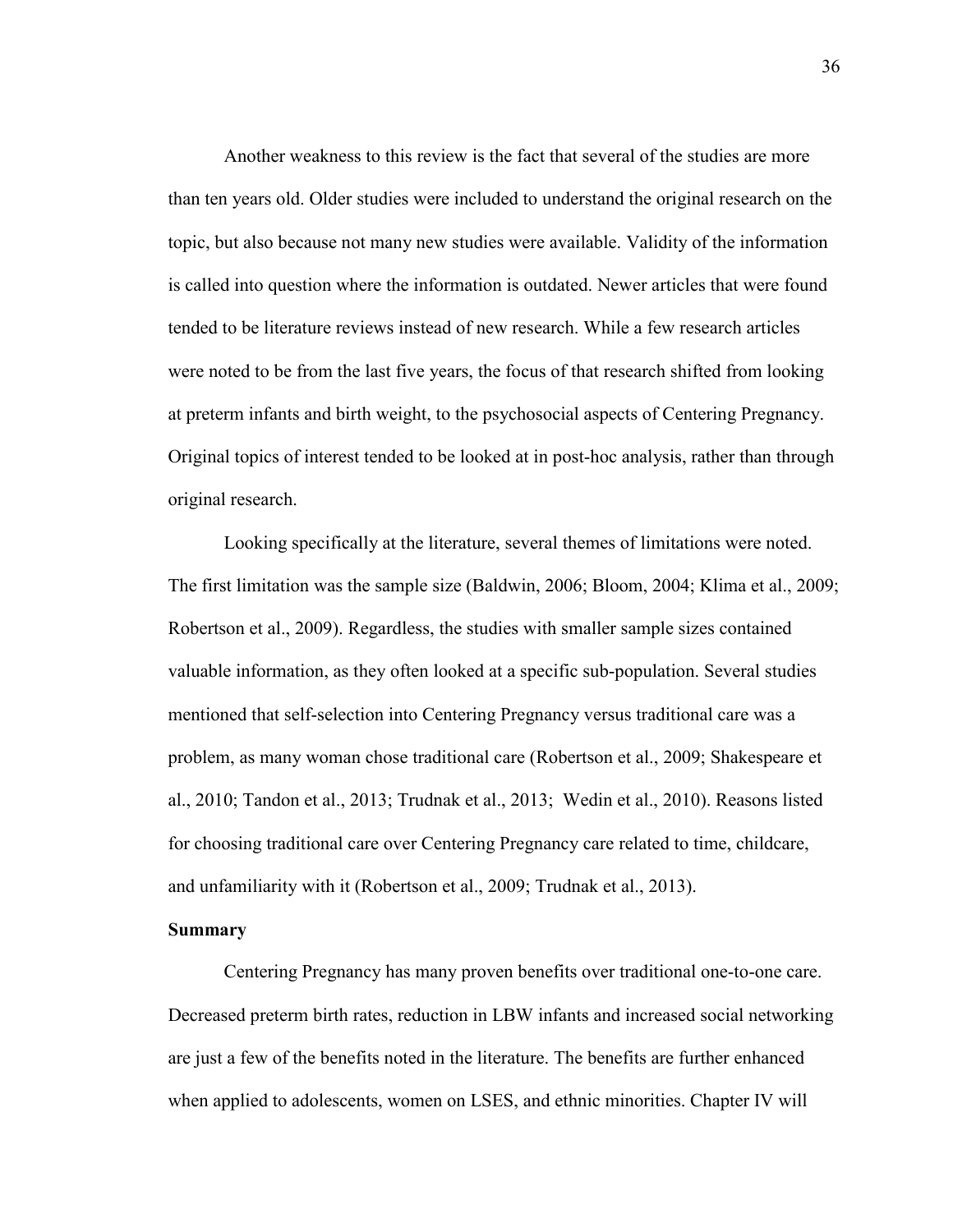cover the current trends in Centering Pregnancy, gaps in the research, and areas where future research is needed. Finally chapter IV will address how Centering Pregnancy impacts nurse-midwifery.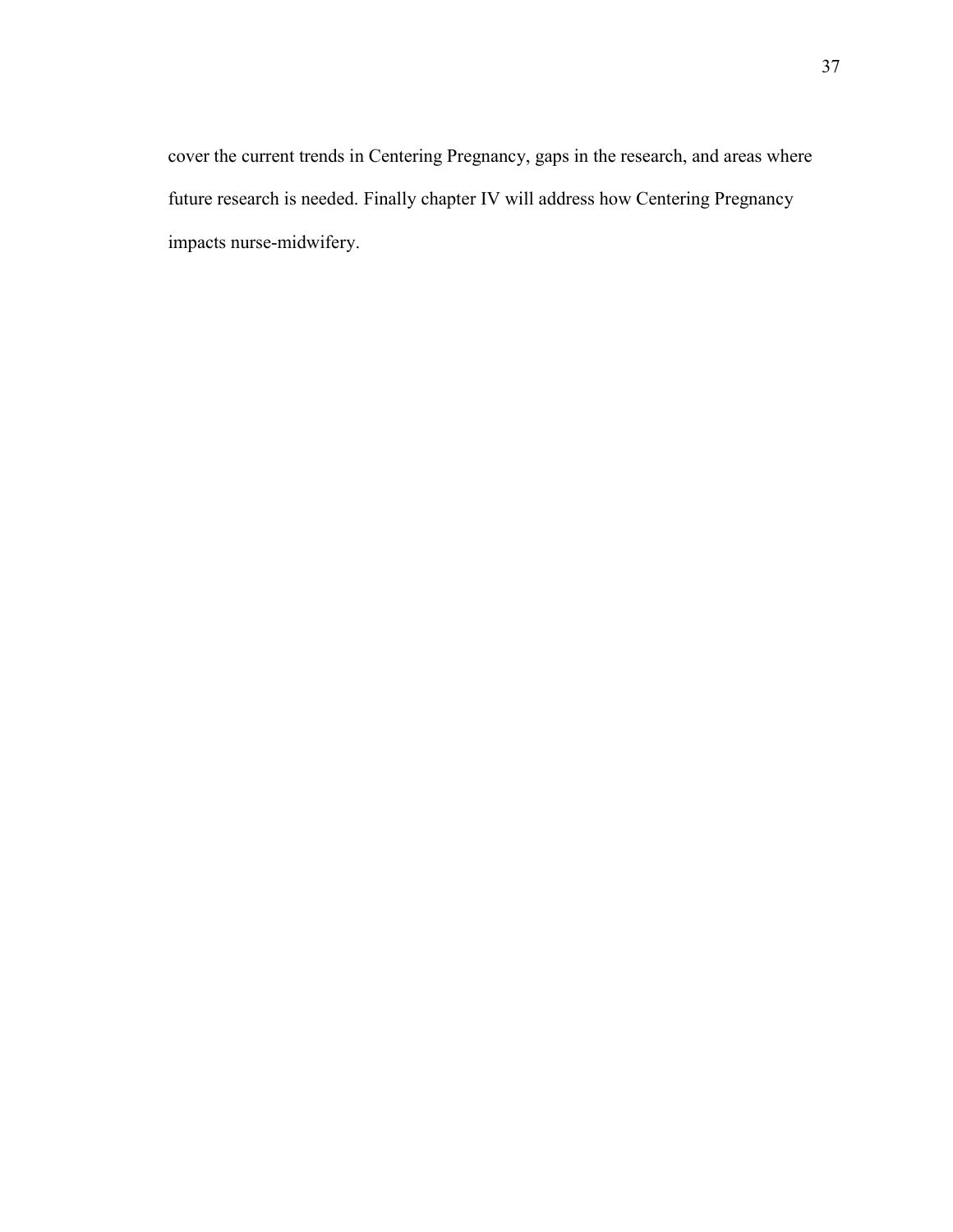## **Chapter IV: Discussion, Implications, and Conclusions**

Chapter IV will discuss the details of the critical review of the literature. The purpose of this review was to determine what benefits Centering Pregnancy offered over traditional one-on-one care. Nurse-midwives, who utilize Centering Pregnancy, are able to offer increased social support to their patients, and answer questions in a group environment more easily when compared to traditional care. This chapter will look at the information included in the literature synthesis, discuss the gaps in it, and what implications this has for nurse-midwifery. It would also provide recommendations for future use of Centering Pregnancy, and for application of the theoretical framework.

## **Literature Synthesis**

The research question that directed this research study is: "Does group prenatal care affect birth outcomes differently than traditional one on one prenatal care?" Group prenatal care was looked at under the context of Centering Pregnancy model of care. Studies from social groups determined as high-risk, as defined in Chapter I, were also looked at for outcome evaluations in Centering Pregnancy. Early literature reviews showed multiple maternal benefits of Centering Pregnancy, but further study is needed to show how those benefits are applicable.

#### **Current Trends**

Current trends will look at how Centering Pregnancy presently affects those who utilize it over traditional care. Centering Pregnancy offers the nurse-midwives a chance to work in a group setting that teaches and socializes with the participants. Centering Pregnancy is group care that connects 8-12 women who have similar due dates, and allows them to learn from one another, while the nurse-midwife and support staff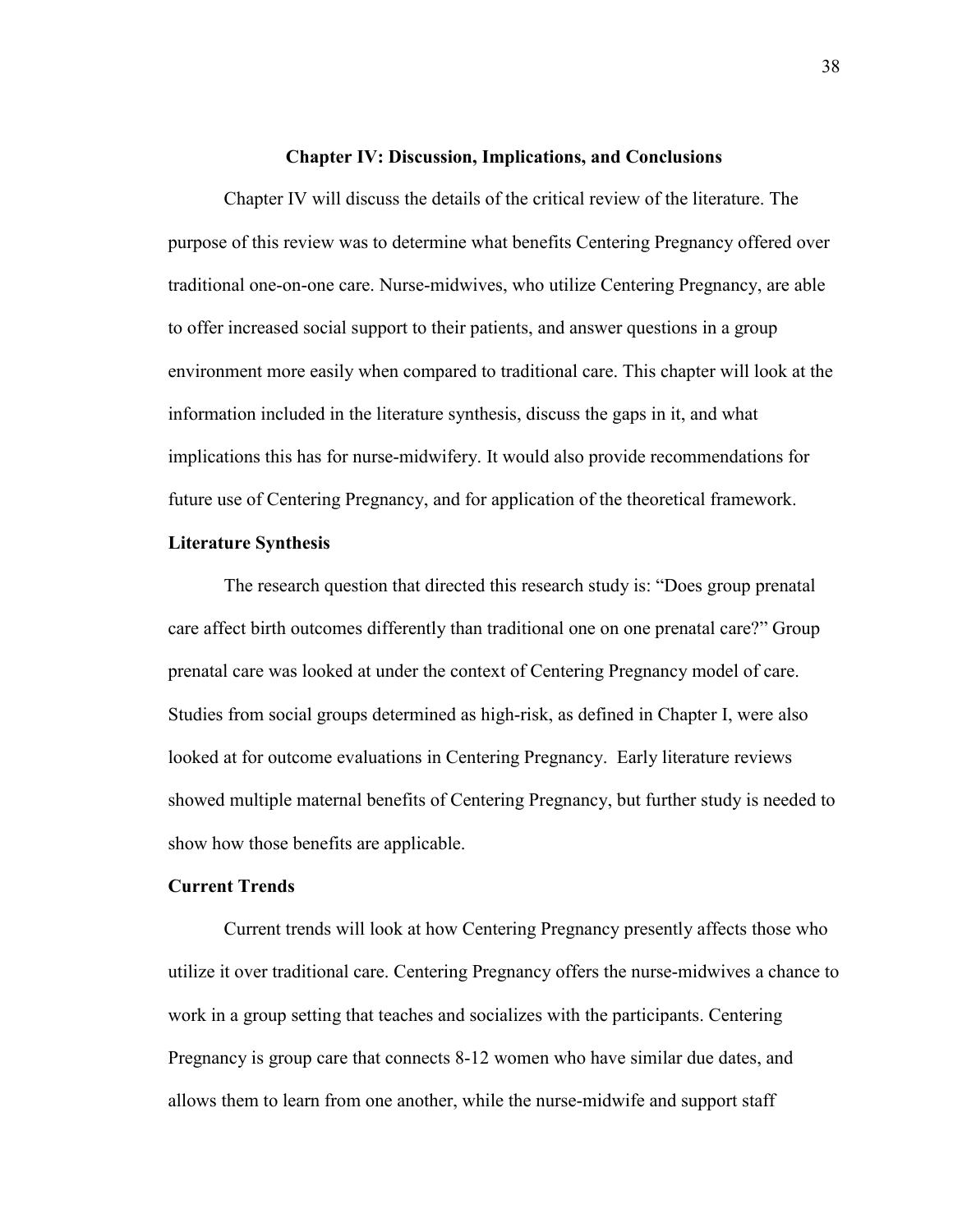facilitates the conversation (Bell, 2012). Currently, Centering Pregnancy is used inconsistently in the United States, as not all nurse-midwives have seen its value. Depending on the patient population, more or less support is given to group prenatal care. Some midwifery practices feel that they are too small to make Centering Pregnancy work at their institution; others believe that due to the cultural variances in their practice, Centering Pregnancy would not be effective (Klima et al., 2009; Massey et al., 2006).

As of 2011, over 300 sites in the United States use Centering Pregnancy as a group prenatal care model, along with seven foreign countries (Baldwin & Phillips, 2011). Nurse-midwives using this model have given mixed reviews on it. Baldwin and Phillips (2011) conducted a study to look at the perceptions of nurse-midwives who utilized Centering Pregnancy. Themes of the study included fear of implementation, not wanting to upset the current practice, confidence and empowerment within the program, and wanting to sustain Centering Pregnancy at their sites (Baldwin & Phillips, 2011). Implementing changes in a long-standing practice is difficult. Despite the benefits of Centering Pregnancy, many, therefore, shy away from the cost and stay within the comfort zone of what they know.

There are many benefits of Centering Pregnancy over traditional care. Consistency among those benefits is more difficult to determine, and must be acknowledged. Reduction of preterm labor is one of the initial benefits that were found when reviewing Centering Pregnancy. Ickovics et al. (2003) noted a reduction in preterm birth by 33% in the patients who attended Centering Pregnancy over traditional prenatal care, along with decreased LBW infants. In a randomized controlled trial, Jafari et al. (2010) replicated this information, again confirming the benefits of Centering Pregnancy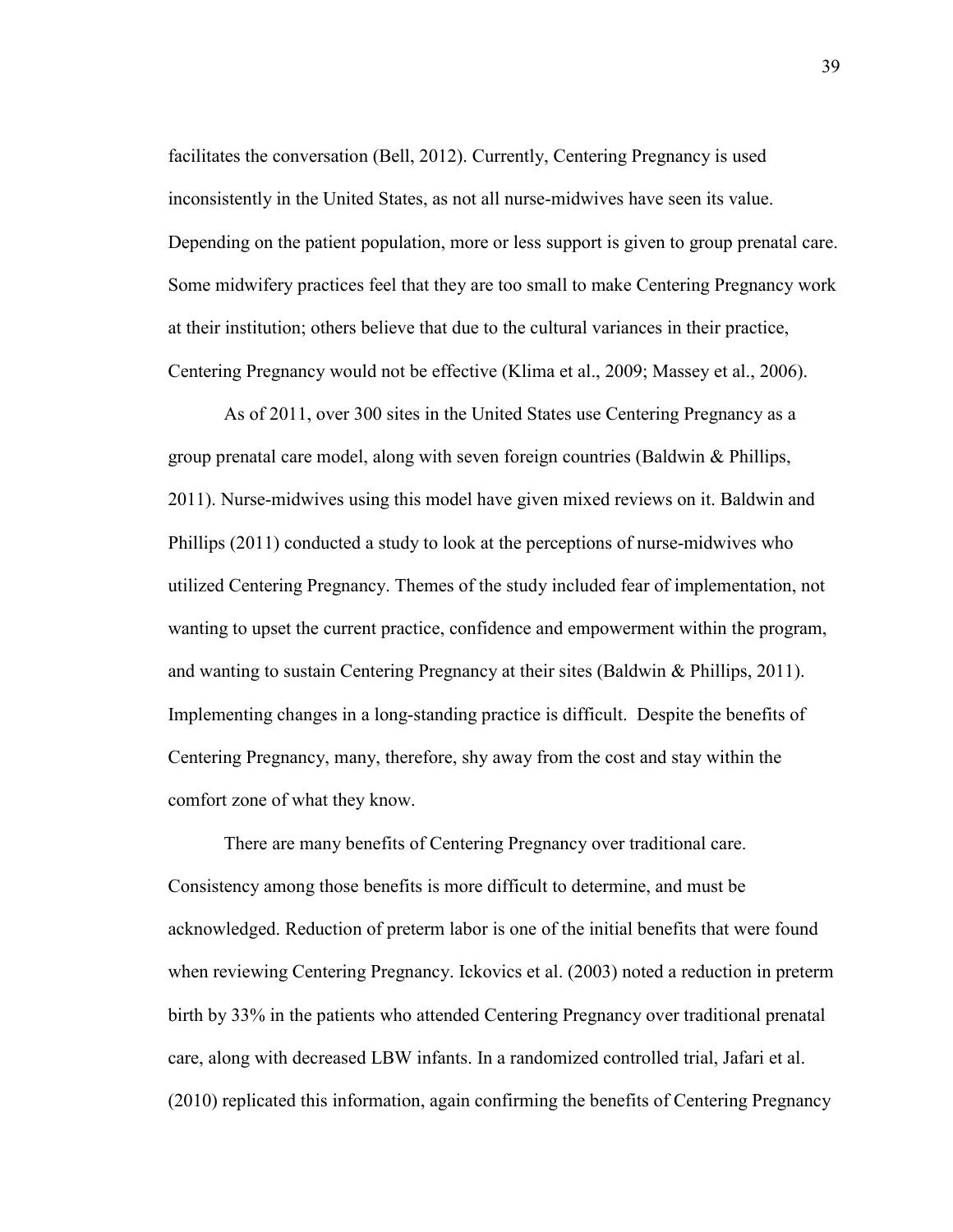on preterm labor. While working with adolescents, Klima et al. (2009) did not show a statistical difference in reducing the preterm labor rates, but they did show that mothers in the Centering Pregnancy group had longer gestations. Grady and Bloom (2004) were able to prove that adolescents in Centering Pregnancy benefited by having decreased rates of LBW and fewer preterm births.

As the research advanced, more studies were dedicated to the psychosocial aspect of Centering Pregnancy, and less on the physical benefits (Heberlein et al., 2015; Ickovics et al., 2011; Kennedy et al., 2009; Kennedy et al., 2011; Tandon et al., 2013; Tanner-Smith et al., 2014). These studies showed that the increased social support provided to women in Centering Pregnancy benefits their prenatal behaviors. The networking involved in it allows women to have instant feedback from others in their group, to validate what they might be feeling. Behaviors such as smoking, drinking, weight gain, and stress, all leave an impact (Tanner-Smith et al., 2013). Overall, women in Centering Pregnancy had less weight gain in pregnancy, especially those who were obese to start with, and subsequently, had infants with lower birth weights (Tanner-Smith et al., 2013).

As there are many gaps in the literature, not all of the benefits of Centering Pregnancy are understood. Kennedy et al. (2011) reports that women in the military who chose Centering Pregnancy were less likely to suffer from post-partum depression than those in traditional care. Heberlein et al. (2015) also reported about post-partum depression and pregnancy distress, and found that women with low social support and socioeconomic status benefitted the most from it. Several studies looked specifically to the high-risk populations, as described in Chapter I, and found that the benefits were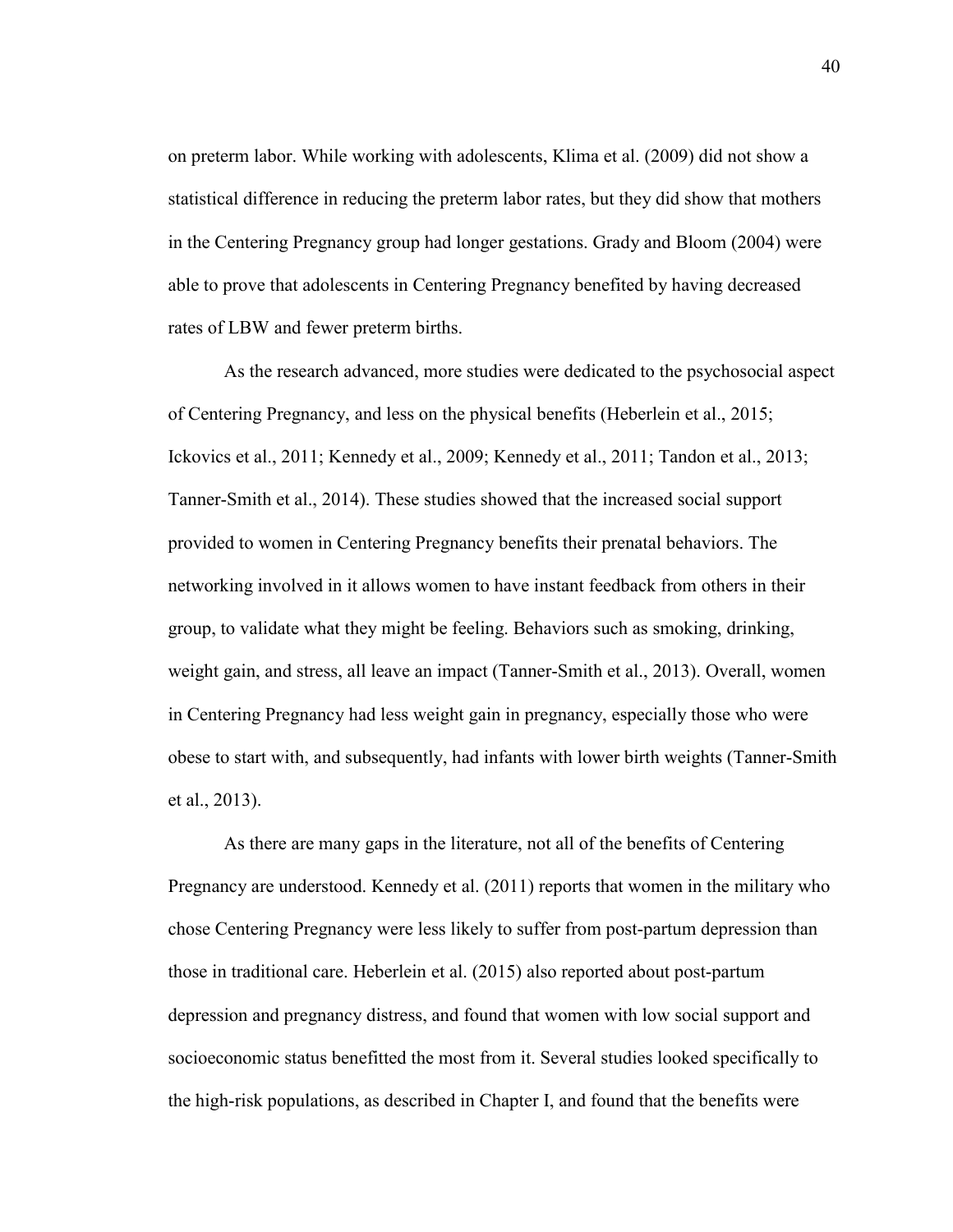much higher compared to those patients involved in Centering Pregnancy over traditional care (Benediktsson et al., 2013; Heberlein et al., 2015; Ickovics et al., 2007; Klima et al., 2009.) This implies that nurse-midwives who practice in high-risk areas would have a greater impact if they offer and promote Centering Pregnancy to their patients.

## **Gaps in the Literature**

Currently, several gaps exist in the research regarding Centering Pregnancy. To begin with, there are inconsistencies in the data regarding the reduction of preterm births. This critical appraisal revealed seven studies that reported the reduction of preterm birth and decrease in LBW infants (Ford et al., 2002; Grady & Bloom, 2004; Ickovics et al., 2003; Ickovics et al., 2007; Jafari et al., 2010; Picklesimer et al., 2012; Tanner-Smith et al., 2013). Robertson et al. (2009), Bloom (2005), and Trudnak et al. (2013) reported no statistical differences in preterm birth and LBW infants who were involved in Centering Pregnancy over traditional care. There are several other articles that simply do not address the specific infant benefits of Centering Pregnancy over traditional care. The majority of the research found after 2010 looked at the psychosocial benefits of Centering Pregnancy over traditional care. Topics among these articles varied in their focus of psychosocial topics and support. Limited quantitative data was present among these articles, and they relied mostly on follow-up surveys.

 Among the studies reviewed, lack of research on cost analysis was noted. Ickovics et al. (2007) was one of the few studies that discussed cost, and they reported that there was no change in cost between traditional care and Centering Pregnancy. Another study in the review hinted that nurse-midwives could save money by seeing 8-12 patients in the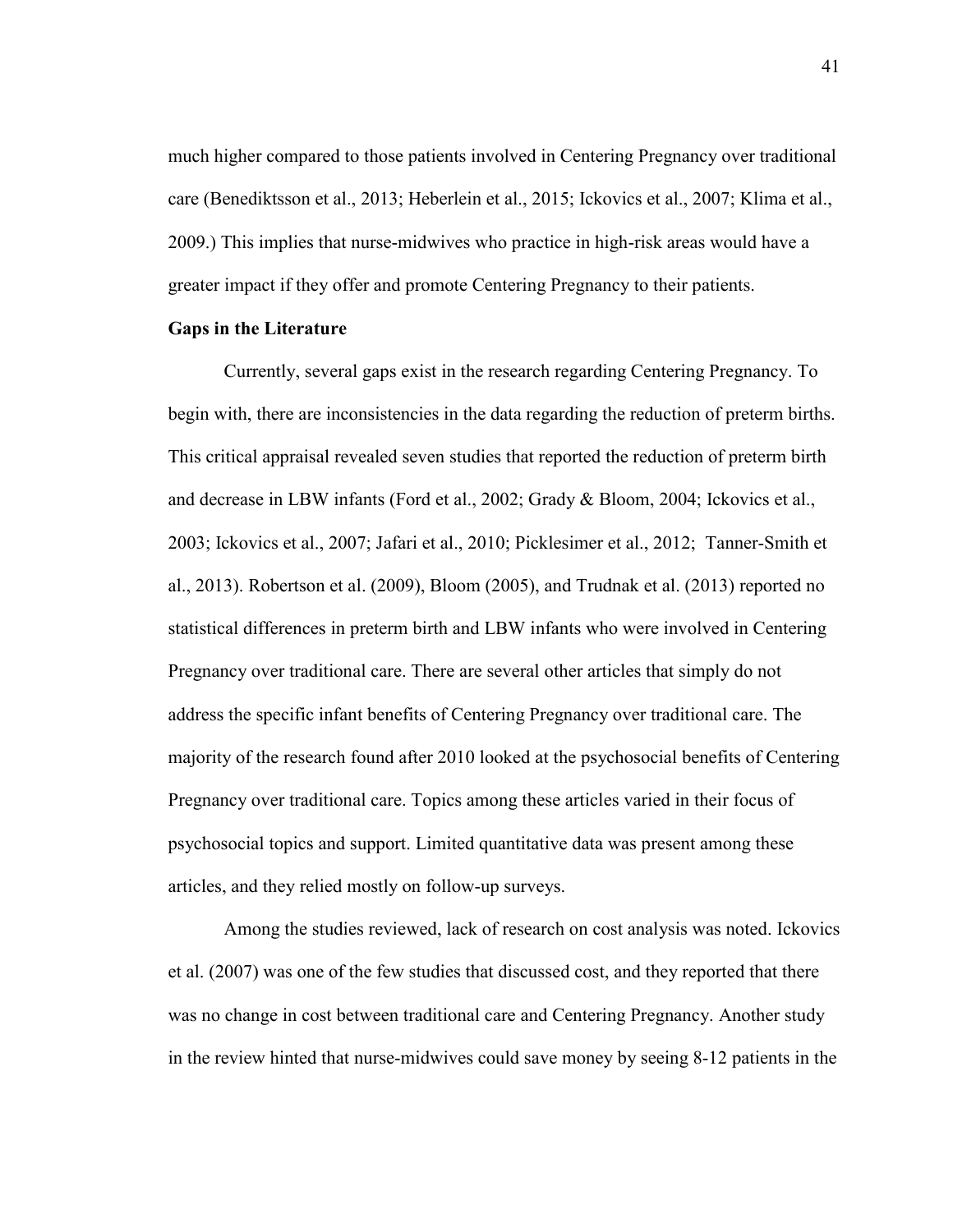time span of Centering Pregnancy, instead of the 6-8 they may see in a typical clinic setting. However, no cost analysis was made.

Finally, some information on breastfeeding and post-partum depression is not consistent in the literature. Several articles stated that breastfeeding was increased in Centering Pregnancy patients (Ford et al., 2002; Jafari et al., 2010; Robertson et al., 2009), while Trudnak et al. (2013) reports that there was an increase in formula usage. Besides having differing outcomes, the majority of the studies failed to address breastfeeding. Likewise, post-partum depression was mentioned in relation to military wives and those in high-stress situations, but not for the majority of the participants.

## **Implications for Nurse-Midwifery Practice**

 Although there are numerous gaps in the research, there is enough evidence to support Centering Pregnancy as it shows decreased rates of preterm birth and LBW infants, with an increased rate of reduction when looking at high-risk women (Bloom  $\&$ Grady, 2004; Heberlein et al., 2015; Ickovics et al., 2003; Ickovics et al., 2007). Nurses can assist nurse-midwives to identify those individuals at a higher risk for preterm labor or LBW. Nurse-midwives can also target Centering Pregnancy or group prenatal care towards individuals who are at an increased risk. Individuals with a history of high stress during pregnancy, or those with limited social support are also at an increased risk and would benefit from Centering Pregnancy over traditional care. Nurse-midwives, as its facilitators, can encourage women to interact with one another, and develop new social supports. Midwifery is known for its relationship-based care and support for women. Centering Pregnancy allows nurse-midwives to build on their relationships with women and support them in a different setting rather than traditional care. As Centering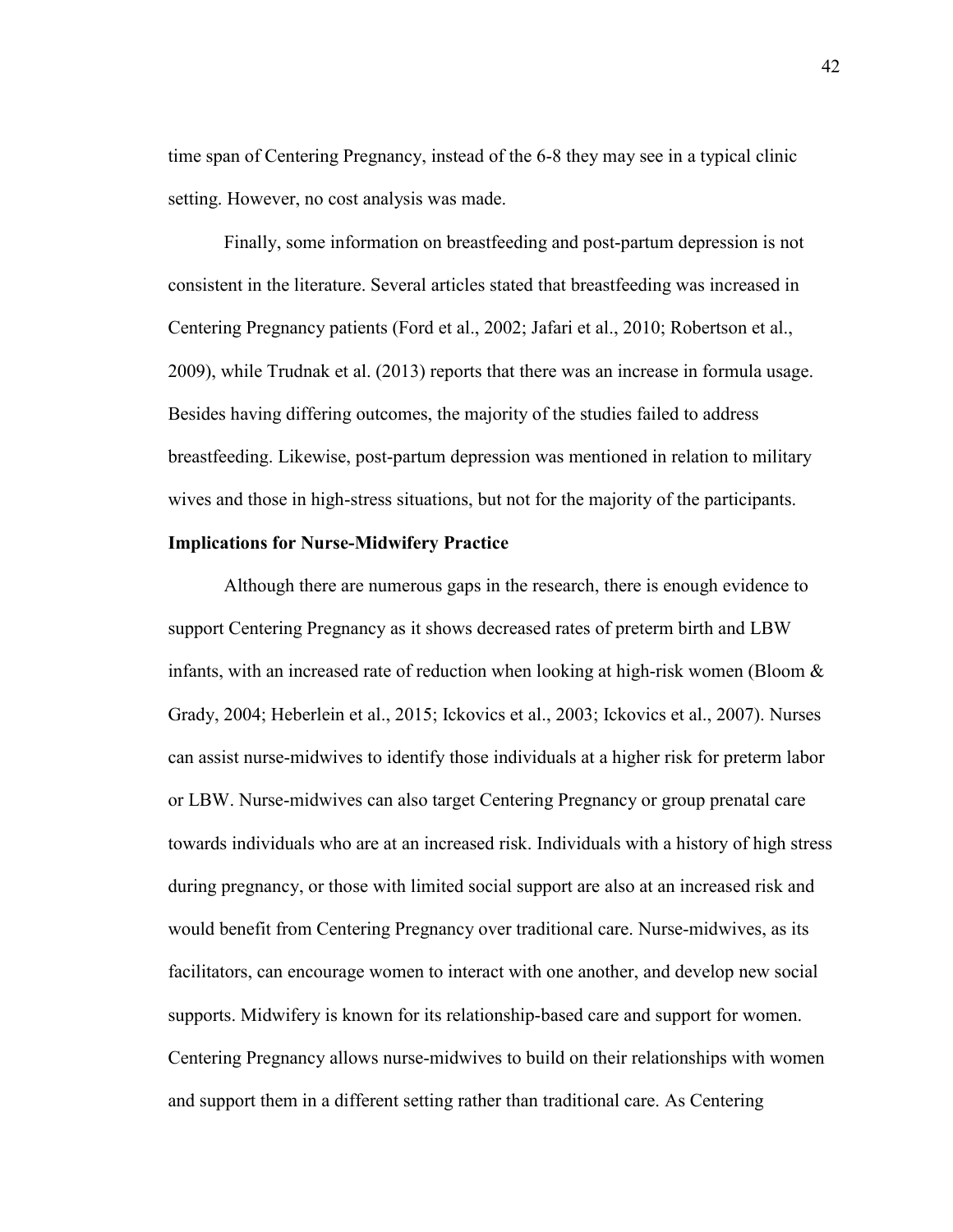Pregnancy becomes more mainstream, nurse-midwives can help lay the foundation for a new type of prenatal care.

# **Future Research**

There is an immense need for further research, which needs to be completed, concerning Centering Pregnancy, especially when compared to traditional prenatal care. Many studies in this review identify the research areas, which, despite new research, are still lacking. Recommendations for future research include studies with larger sample sizes, more randomized controlled trials, attention to high-risk groups, cost analysis of Centering Pregnancy, effects on breastfeeding and post-partum depression, and more research into the psychosocial benefits.

One area that is agreed upon by almost all the authors in the studies examined in this review is that research with larger sample sizes is a must (Bloom, 2005; Ford et al., 2002; Ickovics et al., 2003; and Klima et al., 2009). Wedin et al. (2010) further recommended that a large-scale research project on the benefits of Centering Pregnancy should be conducted. Baldwin (2006) concluded that not only should larger sample sizes be used, but, a study should be conducted with multiple sites and different nursemidwives to see if the information could be generalized to a larger population.

 Studies that looked specifically at high-risk groups, such as adolescents, also need further research. This review noted several studies that look at adolescents in a post-hoc analysis, to determine if they benefitted differently from Centering Pregnancy when compared to traditional care. On the other hand, several studies noted that adolescents did benefit, but the studies were not robust and self-selection was a problem. By identifying the true benefits from Centering Pregnancy, nurse-midwives will be able to guide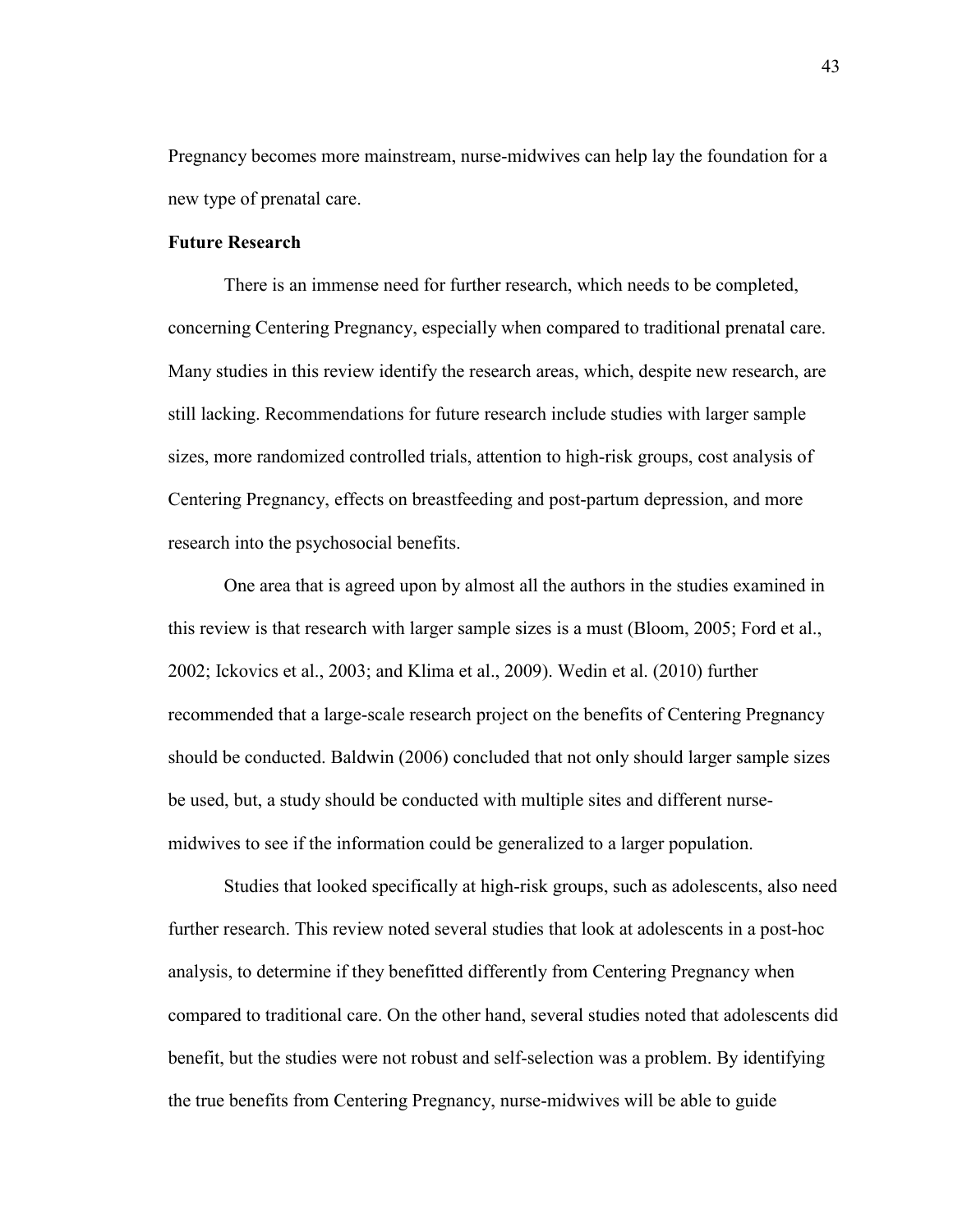adolescents into a Centering Pregnancy class, where they would get the most benefit. Similar studies looking at the socioeconomic status or ethnicity of the participants would also be a benefit. Heberlein et al. (2015) proposed specific recommendations on those who would benefit most from Centering Pregnancy, which should be included in all future research.

 Another area of research to look at is the psychosocial benefits of Centering Pregnancy. More recent research has looked at some benefits, such as increased social support and preparation for labor, but has not looked at stress reduction. Heberlein et al. (2015) looked at women with low social support, and concluded that the participants of low SES would benefit from Centering Pregnancy. Together with that knowledge, they challenged the researchers to look specifically at stress reduction methods within Centering Pregnancy (Heberlein et al., 2015). Benediktsson et al. (2013) also commented that learning from others in a group setting proved to be beneficial, but further research to understand the psychological implications behind that group care is still needed.

 Another area, which requires future study, is cost analysis. Several studies in this review discuss researching cost analysis. Cost analysis of Centering Pregnancy care over traditional care per person should be assessed. Nurse-midwives who are interested in beginning a Centering Pregnancy program need to know the cost breakdown of Centering Pregnancy, in order to determine if it is worth starting. Research should compare not only the cost of providing Centering Pregnancy to the patients, but also the extra time that the nurse-midwives may spend preparing for these patients. Centering Pregnancy may allow the provider to see more patients in a two-hour period initially, but it may change as those groups begin weekly visits. Part of this cost analysis should include how many providers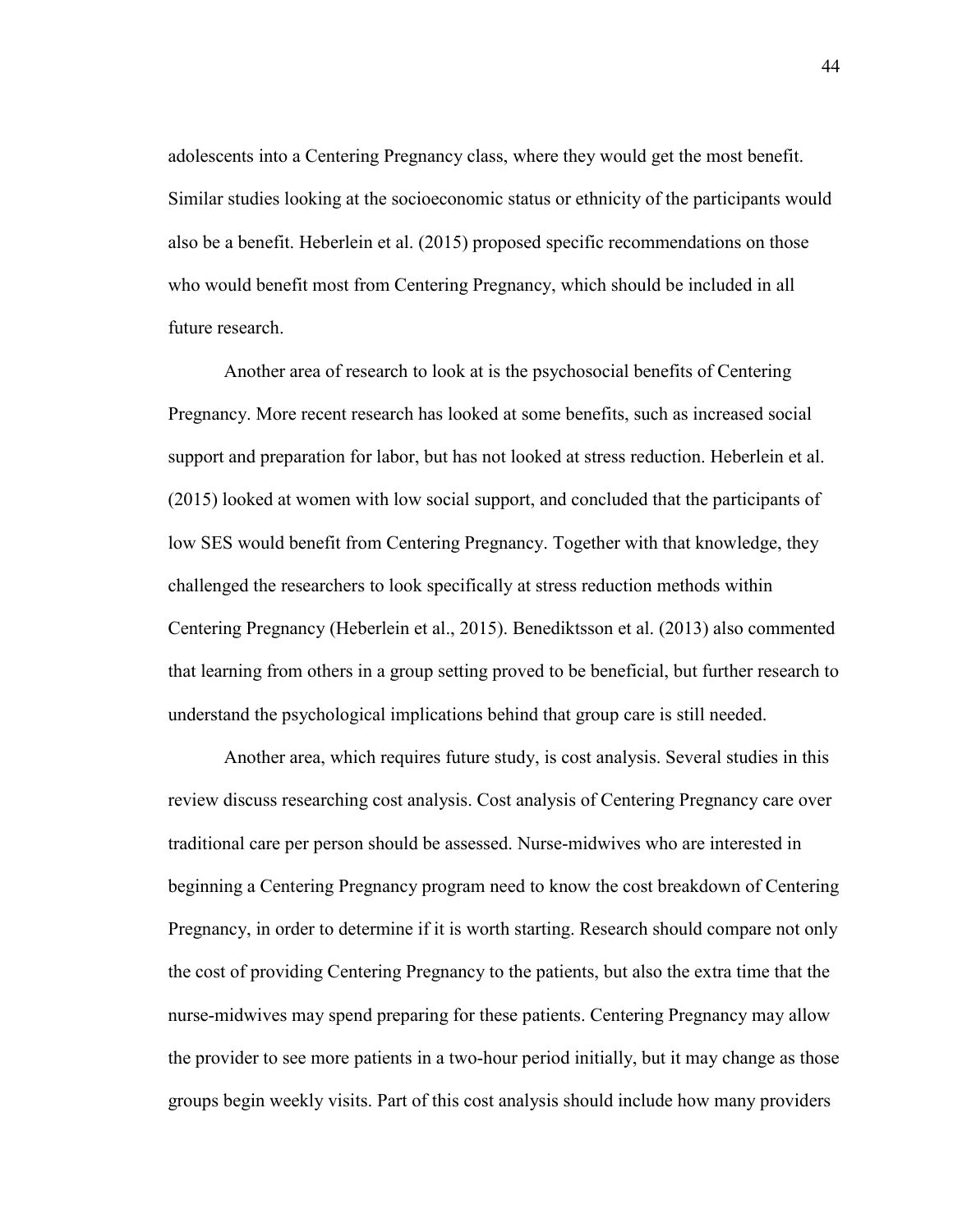are needed, in order to generate revenue if Centering Pregnancy is offered at a practice. One final area pertaining to cost-analysis is the need to look at the cost reduction, in order to decrease preterm infants. In 2012, Picklesimer et al. reported the annual cost of complications from preterm birth in the United States, which was greater than 26 billion dollars. When considering the reduction of preterm births, as a result of Centering Pregnancy, one must also consider the reduction of treatment costs that would result from it.

 Additionally, minimal research has been done on breastfeeding rates and postpartum depression. Research into these topics may further encourage the nurse-midwives to suggest Centering Pregnancy to the patients who have a history of post-partum depression or antenatal depression, if their benefits were found. While many studies noted increased social networking, post-partum depression should also be looked at, to determine if it was positively affected by the increase in social support. Grady and Bloom (2004) discussed that research into Centering Pregnancy and breastfeeding would further enhance the benefits that could be offered to the adolescents. While breastfeeding was mentioned in a couple of articles reviewed, it was also noted that this was not specifically studied and further research was needed.

One final area that the studies recommend for future research is for understanding the causal pathways involved in Centering Pregnancy. Tanner-Smith et al. (2014) encourage future studies to understand how increased social support within Centering Pregnancy creates better birth outcomes. The authors also state that by understanding these causal pathways, the nurse-midwives can alter the health behaviors and outcomes of the mothers as well. Causal pathways refer to the cause and effect behind the idea. For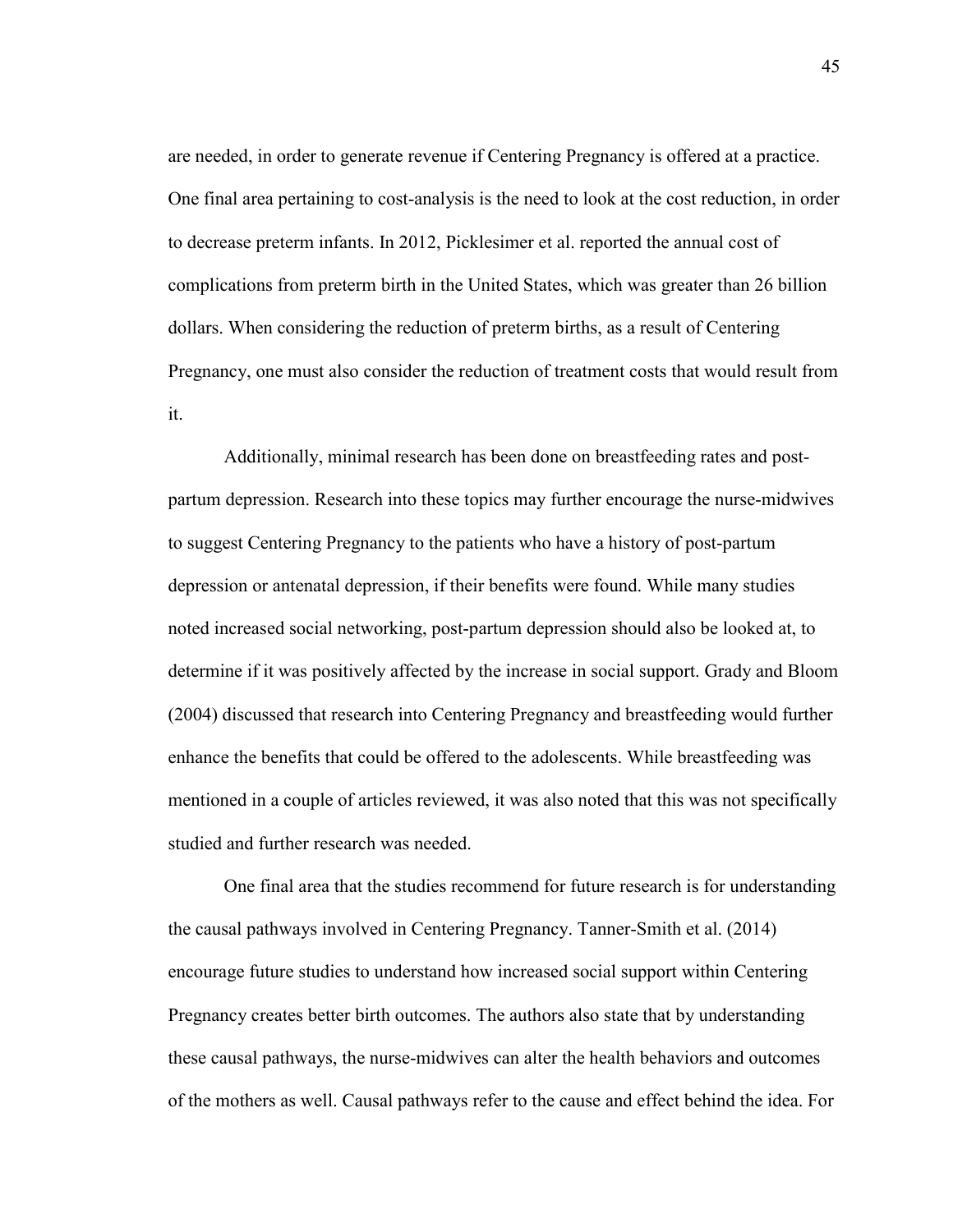example, decreased stress leads to reduced inflammatory response, which, in turn, can decrease preterm labor. Understanding causal pathways of Centering Pregnancy will also allow the nurse-midwives to determine what type of patient would benefit from Centering Pregnancy, and allow them to target high-risk individuals.

## **Integration and Application of the Theoretical Framework**

Social Learning Theory implies that physical behaviors, as well as one's psychosocial response, can be modified, by observing others in a social setting (McLeod, 2011). Centering Pregnancy is relationship-based care, and includes social networking to support participants (Bell, 2012). The Social Learning Theory by Albert Bandura captures the heart of Centering Pregnancy, where people learn from one another and integrate other participants' feedback into their care.

Reed et al. (2010) notes that reflection on social learning allows one to enhance the learning experience. When women are in a social setting, such as Centering Pregnancy, they are able to internalize the ideas, receive feedback from other women, and achieve greater knowledge about the topic. Wedin et al. (2010) found that women who participated in Centering Pregnancy displayed ongoing learning and networking, even after the classes had finished. This study noted that the intervention group got together 2.4 times a month, even after their classes were complete, while the traditional care mothers rarely met (Wedin et al., 2010).

As nurse-midwives choose to integrate Centering Pregnancy, or group prenatal care, into their practice, understanding the Social Learning Theory will help with implementation. Social Learning Theory will allow the nurse-midwives to facilitate acceptance of the social norms of the group into their patients' learning, as well as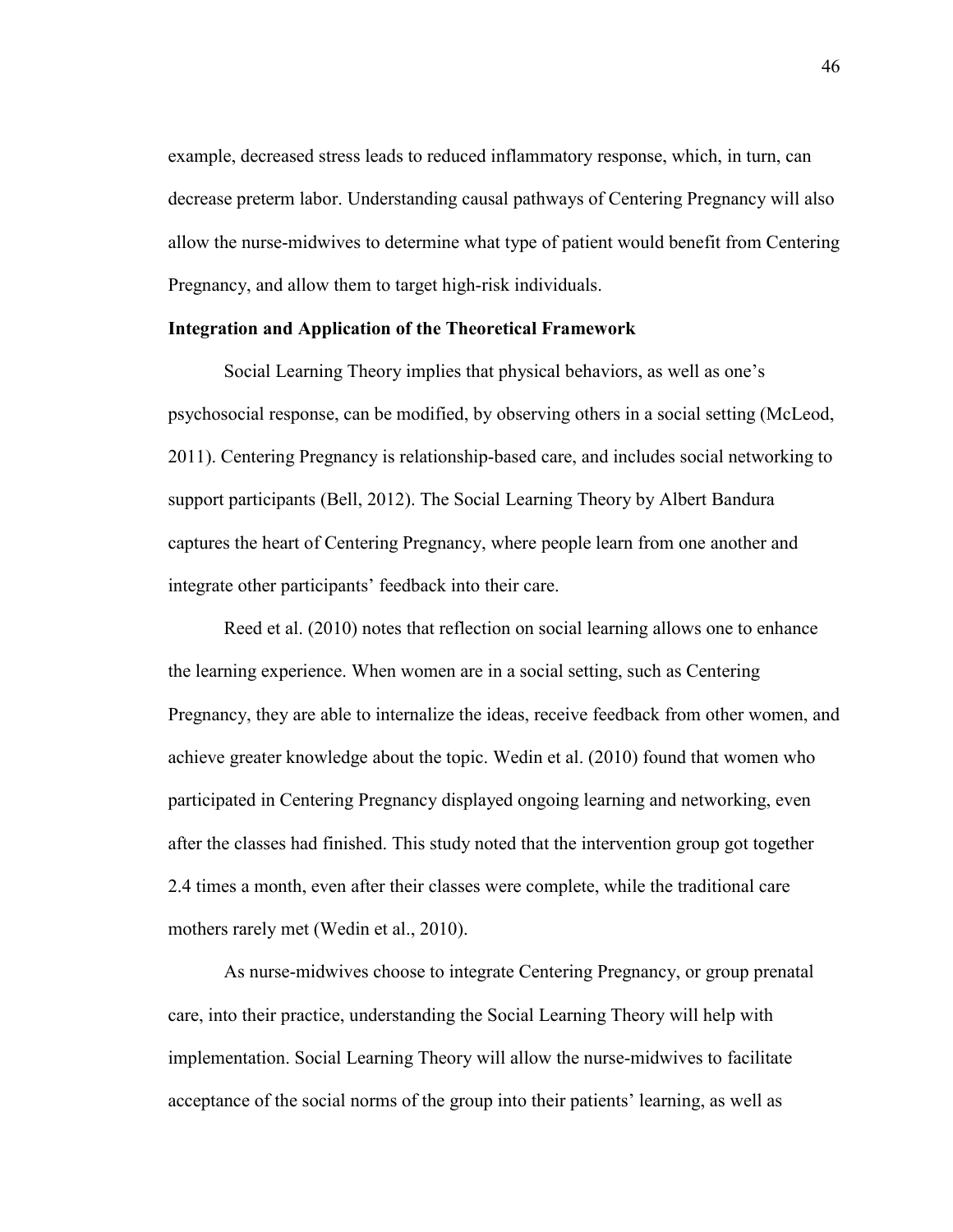expand upon the topics brought to class. When risk factors are identified for high-risk behaviors or individuals, utilizing the group to reinforce normal and expected behavior may have a positive impact on the patient outcomes.

## **Conclusion**

Nurse-midwives have the ability to influence patients in their day-to-day interactions, by utilizing an alternative form of prenatal care that goes beyond the basics, and allow nurse-midwives to focus on those patients who need extra support. When Centering Pregnancy is compared to traditional care, many mother and infant-related benefits are seen. Reduction in preterm birth rates, reduction in LBW infants, and increased social support are just a few of these benefits that Centering Pregnancy can offer to the patients. Implementation of Centering Pregnancy for high-risk patients, such as adolescents, women of low socioeconomic status, low social support, and minorities, offer an increase in the benefits discussed.

While the research is not without limitations, this review can help focus on future research, especially into cost analysis, breastfeeding, and post-partum depression, which would only strengthen the benefits that Centering Pregnancy could provide. Additional research, with randomized controlled trials, would further increase the strength of the benefits listed. By creating research that can be generalized to a larger population of people, more nurse-midwives and providers may begin to implement Centering Pregnancy in their own practices.

Lastly, this review also discusses how the Social Learning Theory incorporates networking and social support into learning, and allows the patients to learn from peer feedback. Social norms of the given topic are discussed, allowing the learner to feel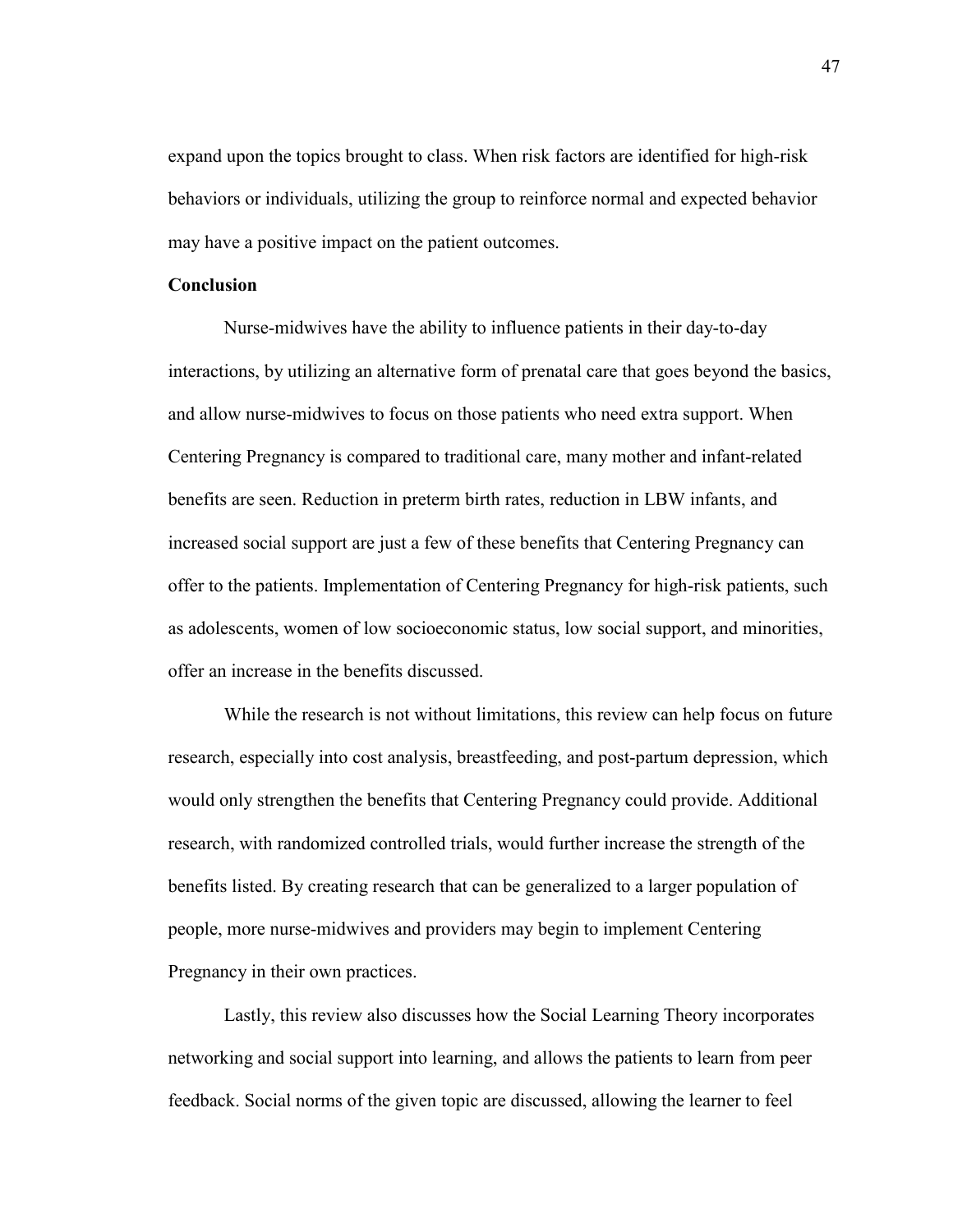normal in their given situation with the aid of Social Learning Theory. This theory is the essence of Centering Pregnancy, which allows mothers to bond together and learn from one another.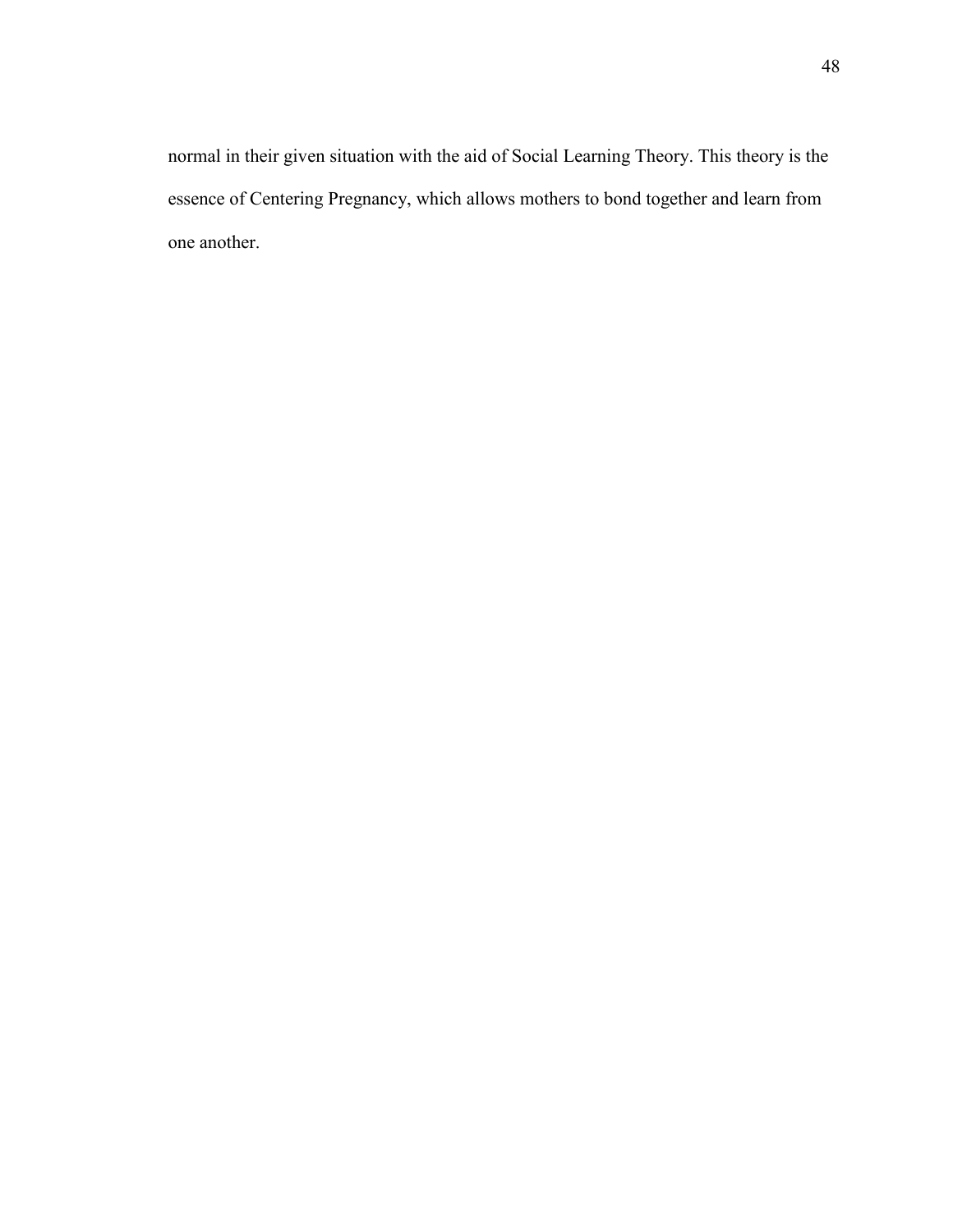#### **Reference**

- Baldwin, K. A., (2006). Comparison of selected outcomes of Centering Pregnancy versus traditional. *Journal of Midwifery & Women's Health, 51*(4), 266-272. doi:10.1016/j.jmwh2005.11.011
- Baldwin, K. A. & Philips, G. (2011). Voices along the journey: Midwives' perceptions of implementing Centering Pregnancy model of prenatal care. *Journal of Perinatal Education, 20*(4), 210-217. doi: 10/1891/1058-1243.20.4.210
- Beldon, A. & Crozier, S., (2005). Health promotion in pregnancy: The role of the midwife. *Perspectives in Public Health, 125*(5), 216-220. doi: 10.1177/146642400512500513
- Bell, K., (2012). Centering Pregnancy: Changing the system, empowering women and strengthening families. *International Journal of Childbirth Education, 27*(1), 70-76. Retrieved from: http://connection.ebscohost.com/c/articles/82250576/centeringpregnancy-changing-system-empowering-women-strengthening-families
- Bloom, K. C., (2005). Use of Centering Pregnancy program in school-based clinic: A pilot study. *Clinical Excellence for Nurse Practitioners, 9*(4), 214-218. Retrieved from: http://www.springerpub.com/journals.html/
- Benediktsson, I., McDonald, S. W., Vekved, M., McNeil, D. A., Dolan, S. M., & Tough, S. C., (2013). Comparing Centering Pregnancy to standard prenatal care plus prenatal education. *BMC Pregnancy and Childbirth, 13*(Supp. 1). doi: http://www.biomedcentral.com/1471-2393/13/S1/S5
- Chen, X-K., Wen, S. W., Fleming, N., Demissie, K., Rhoads, G. G., & Walker, M., (2007). Teenage pregnancy and adverse birth outcomes: A large population based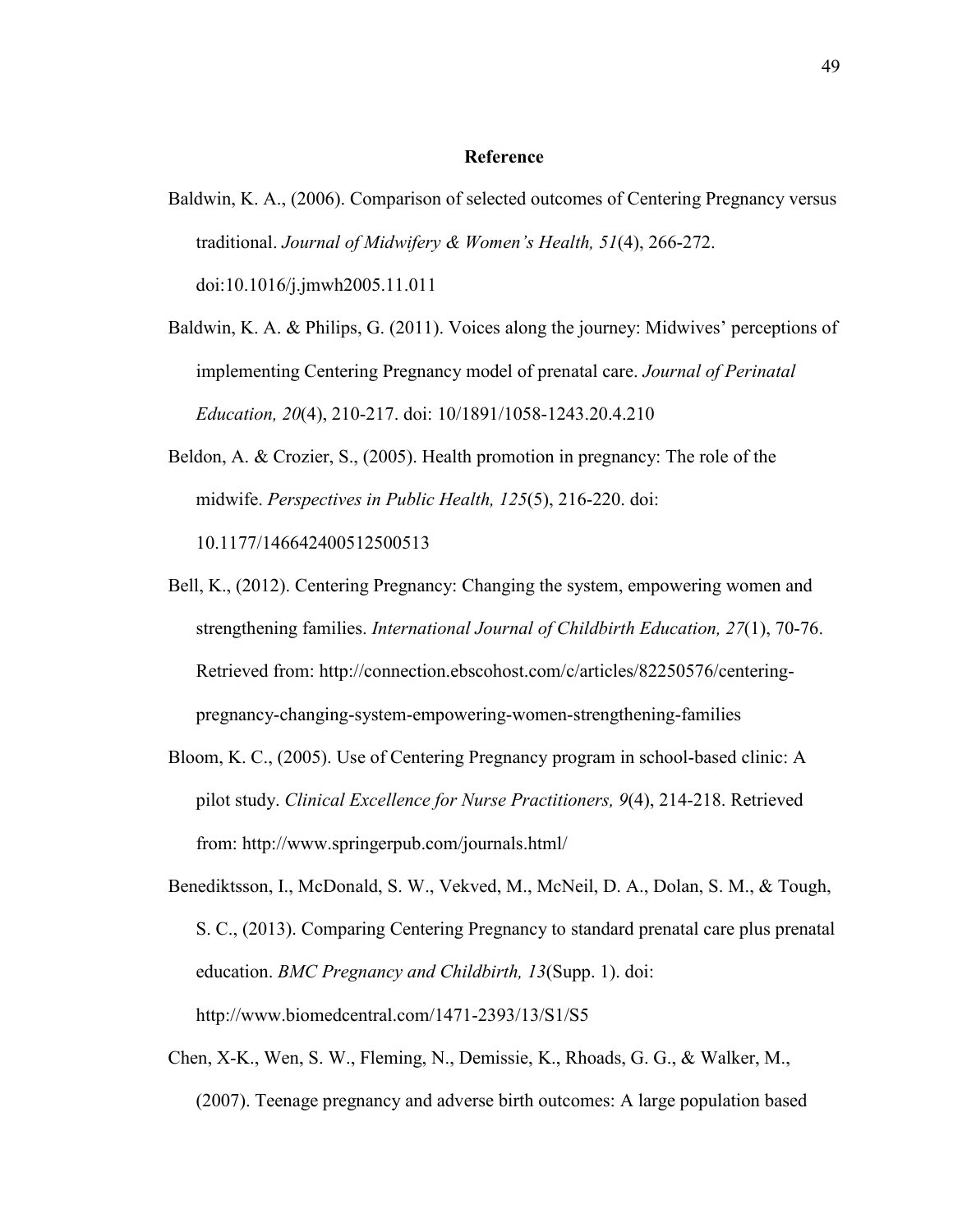retrospective cohort study. *International Journal of Epidemiology, 36*(2), 368-373. doi: 10.1093/ije/dy1284

- Dearholt, S. L., & Dang, D., (2012). *Johns Hopkins Nursing Evidence-Based Practice: Model and Guidelines*. Indianapolis, IN: Sigma Theta Tau International.
- Ford, K., Weglicki, L., Kershaw, T., Schram, C., Hoyer, P. J., & Jacobson, M. L., (2002). Effects of a prenatal care intervention of adolescent mothers on birth weight, repeat pregnancy, and education outcomes at one year postpartum. *The Journal of Perinatal Education, 11*(1), 35-38. doi: 10.1624/105812402X88588
- Grady, M. A., & Bloom, K. C., (2004). Pregnancy outcomes of adolescents enrolled in a Centering Pregnancy program. *Journal of Midwifery & Women's Health, 49*(5), 412- 420. doi: 10.1016/j.jmwh.2004.05.009
- Heberlein, E. C., Picklesimer, A. H., Billings, D. L., Covington-Kolb, S., Farber, N., & Frongillo, E. A., (2015). The comparative effects of group prenatal care on psychosocial outcomes. *Archives Women's Mental Health*. doi: 10.1007/s00737-015- 0564-6
- Ickovics, J. R., Kershaw, T. S., Westdahl, C., Rising, S. S., Klima, C., Reynolds, H., & Magriples, U., (2003). Group prenatal care and preterm birth weight: Results from a matched cohort study at public clinics*. Obstetrics & Gynecology, 102*(5 Pt 1), 1051- 1057. doi: 10.1016/s0029-7844(03)00765-8
- Ickovics, J. R., Kershaw, T. S., Westdahl, C., Magriples, U., Massey, Z., Reynolds, H., & Rising, S. S., (2007). Group prenatal care and perinatal outcomes: A randomized controlled trial. *Obstetrics & Gynecology, 110*(2 Pt 1), 330-339. doi: 10.1097/01.AOG.0000275284.24298.23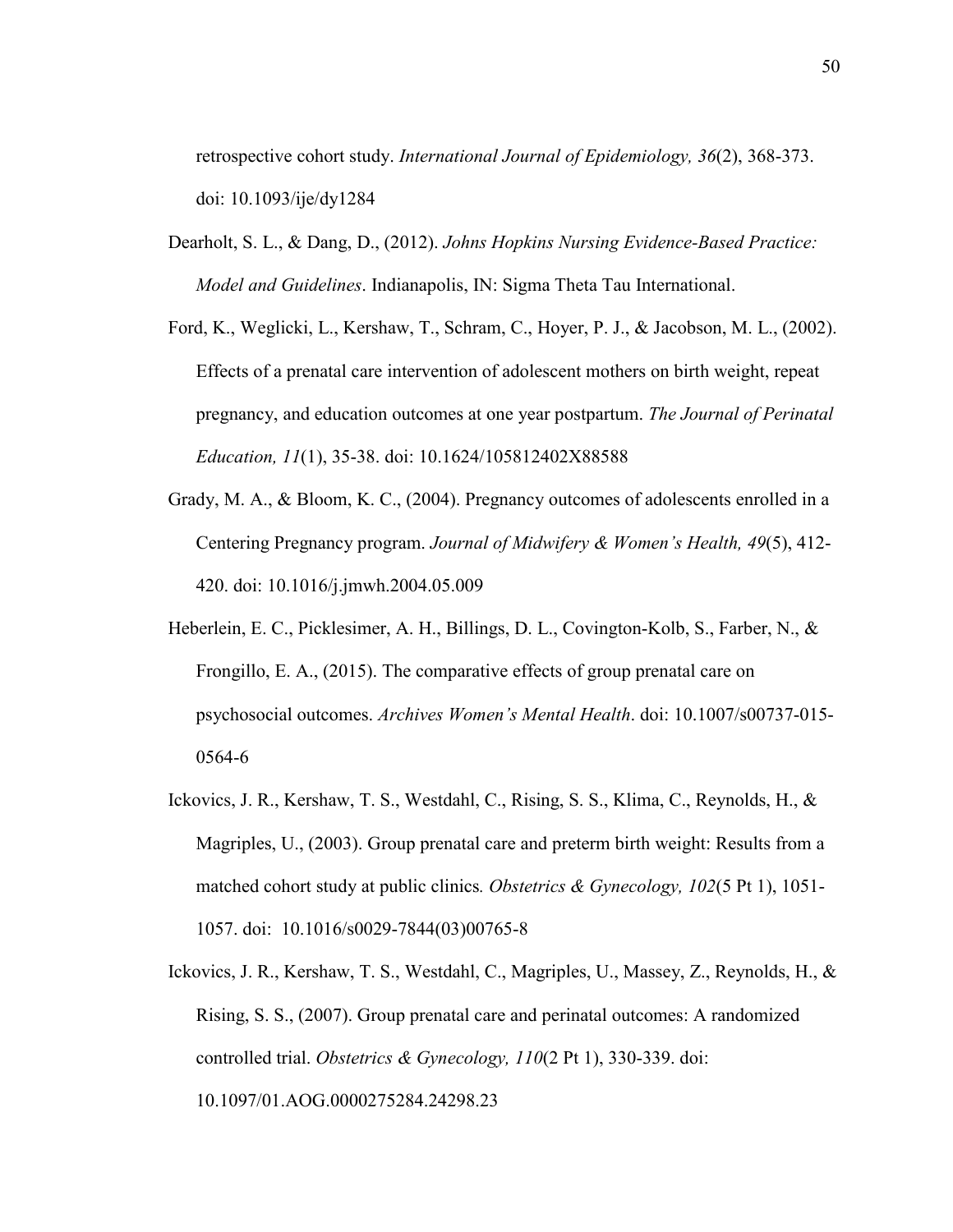- Ickovics, J. R., Reed, E., Magriples, U., Westdahl, C., Rising, S. S., & Kershaw, T. S., (2011). Effects of group prenatal care on psychosocial risk in pregnancy: Results from a randomized controlled trial. *Psychology and Health, 26*(2), 235-250. doi: 10/1080/08870446.2011.531577
- Jafari, F., Eftekhar, H., Fotouhi, A., Mohammad, K., & Hantoushzadeh, S., (2010). Comparison of maternal and neonatal outcomes of group versus individual prenatal care: A new experience in Iran. *Health Care for Women International, 31*,571-584. doi: 10.1080/07399331003646323
- Kennedy, H. P., Farrell, T., Paden, R., Hill, S., Jolivet, R., Willetts, J., & Rising, S. S., (2009). "I wasn't alone"—A study of group prenatal care in the military. *Journal of Midwifery & Women's Health, 54*(3), 176-183. doi: 10.1016/j.jmwh.2008.11.004
- Kennedy, H. P., Farrell, T., Paden, R., Hill, S., & Jolivet, R., (2011). A randomized clinical trial of group prenatal care in two military settings. *Military Medicine, 176*(10), 1169-1177. doi: http://dx.doi.org/10.7205/MILMED-D-10-00394
- Klima, C., Norr, K., Vonderheid, S. & Handler, A., (2009). Introduction of centering pregnancy in a public health clinic. *Journal of Midwifery & Women's Health, 54*(1), 27-34. doi: 10.1016/j.jmwh.2008.05.008
- LoBiondo-Wood, G., & Haber, J., (2014). *Nursing Research: Methods and Critical Appraisal for Evidence-Based Practice*. St. Louis, MO: Elsevier Mosby
- Malabarey, O. T., Haim, J. B., & Abenhaim, A., (2012). Pregnancies in young adolescent mothers: A population-based study on 37 million births. *Journal of Pediatric Adolescent Gynecology, 25,* 98-102. doi: 10.1016/j.jpag.2011.09.004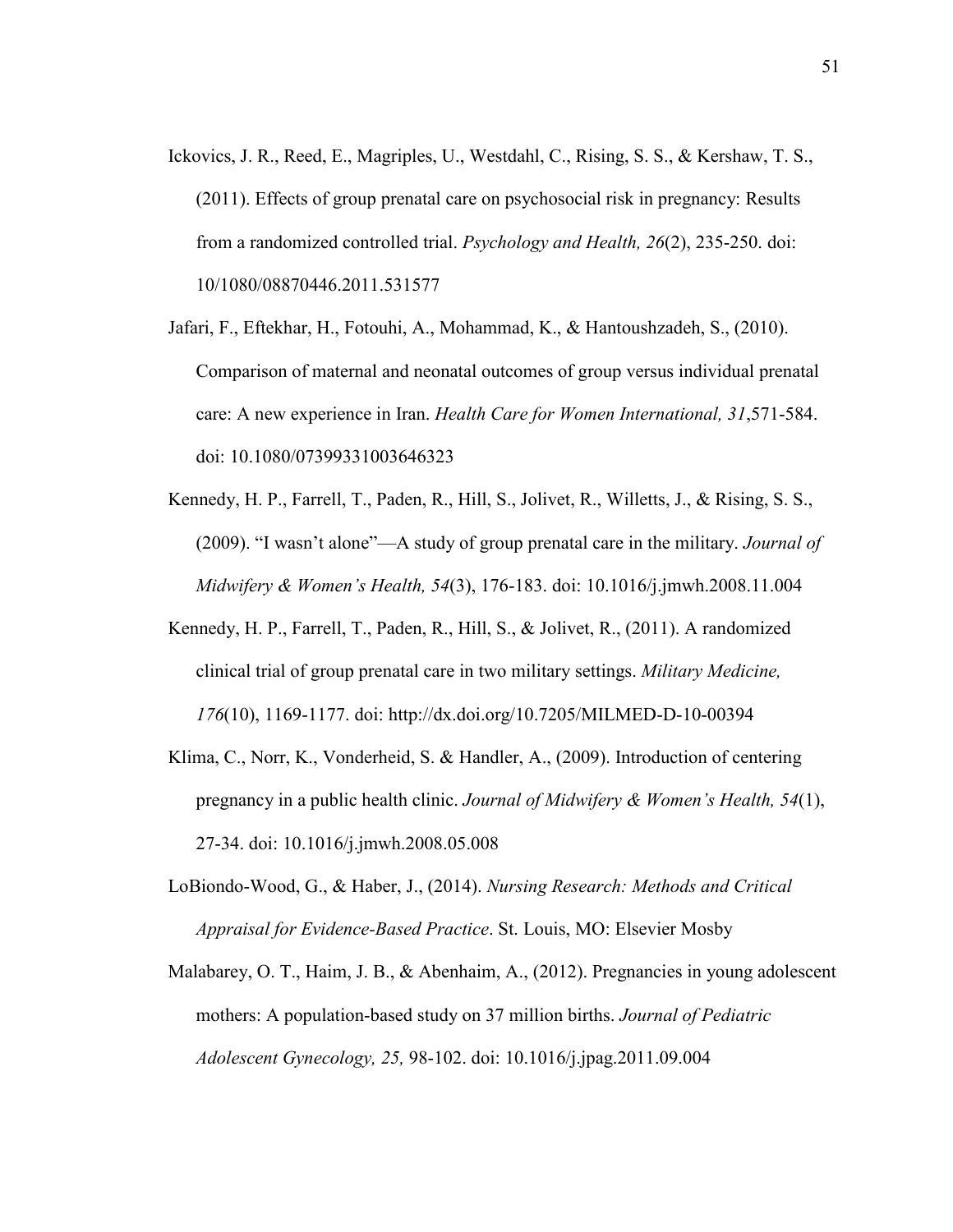- Manant, A., (2011). Centering Pregnancy: An integrative literature review. *Journal of Midwifery & Women's Health, 56*(2), 94-102. doi: 10.1111/j.1542- 2011.2010.00021.x
- Massey, Z., Schindler-Rising, S., & Ickovicd care. *Journal of Obstetric, Gynecologic, and Neonatal Nursing 35*, 286-294. doi: 10.1111/J.1552-6909.2006.00040.x
- McLeod, S. A., (2011). *Bandura-Social Learning Theory, J., (2006). Centering Pregnancy Group Prenatal Care: Promoting Relationship-Centerery*. Retrieved from www.simplypsychology.org/bandura.html.
- Mezirow, J., (1995). A transformation theory of adult learning. *Adult Education Research Conference,* 141-146. Retrieved from:

http://files.eric.ed.gov/fulltext/ED357160.pdf#page=153

- Novick, G., (2009). Women's experience of prenatal care: An integrative review. *Journal of Women's Health, 54*(3), 226-237. doi: 10.1016/j.jmwh.2009.02.003
- Picklesimer, A. H., Billings, D., Hale, N., Blackhurst, D., & Covington,-Kolb, S., (2012). The effect of Centering Pregnancy group prenatal care on preterm birth in a lowincome population. *American Journal of Obstetrics & Gynecology, 206*, 415e1-7. doi: 10.1016/j.ajog.2012.01.040

Reed, M. S., Evely, A. C., Cundill, G., Fazey, J., Glass, J., Laing, A. … Stringer, L. C., (2010). What is social learning? *Ecology and Society, XX*(YY). Retrieved from: https://research-

repository.standrews.ac.uk/bitstream/10023/1624/1/Fazey2010EcologySociety15Wha tIsSocialLearning.pdf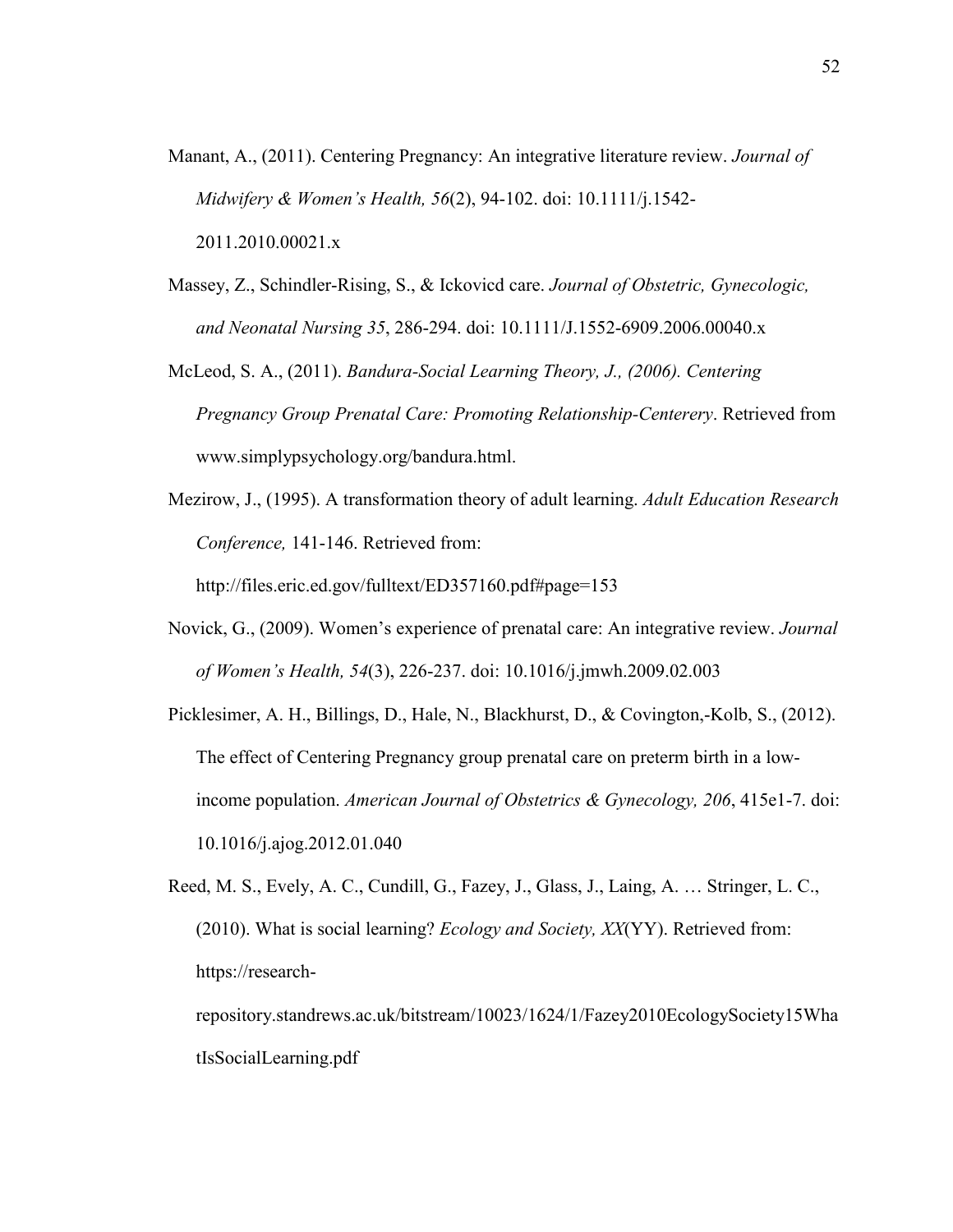- Robertson, B., Aycock, D. M., & Darnell, L. A., (2009). Comparison of Centering Pregnancy to traditional care in Hispanic mothers. *Maternal Child Health Journal, 13*, 407-414. doi: 10.1007/s10995-008-0353-1
- Shakespear, K., Waite, P. J., & Gast. J., (2010). A comparison of health behaviors of women in centering pregnancy and traditional prenatal care. *Maternal Child Health Journal, 14,* 202-208. doi: 10.1007/s10995-009-0448-3
- Tandon, S. D., Cluxton-Keller, F., Colon, L., Vega, P., & Alonso, A., (2013). Improved adequacy of prenatal care and healthcare utilization among low-come Latinas receiving group prenatal care. *Journal of Women's Health, 22*(12), 1056-1061. doi: 10.1089/jwh.2013.4352
- Tanner-Smith, E. E., Steinka-Fry, K. T., & Gesell, S., (2013). Comparative effectiveness of group and individual prenatal care on gestational weight gain. *Maternal Child Health Journal, 18*, 1711-1720. doi: 10.1007/s10995-013-1413-8
- Tanner-Smith, E. E., Steinka-Fry, K. T., & Lipsey, M. W., (2014). The effects of Centering Pregnancy group prenatal care on gestational age, birth weight, and fetal demise. *Maternal Child Health Journal, 18,*801-809. doi: 10.1007/s10995-013-1304 z
- Teate, A., Leap, N., Rising, S. S., & Homer, C., (2009). Women's experiences of group antenatal care in Australia—The Centering Pregnancy pilot study. *Midwifery, 27*(2011), 138-145. doi:10.1016/j.midw.2009.03.001
- Thielen, K., (2012). Exploring the group prenatal care model: A critical review of the literature. *The Journal of Perinatal Education, 21*(4), 209-218. doi: 10.1891/1058- 1234.21.209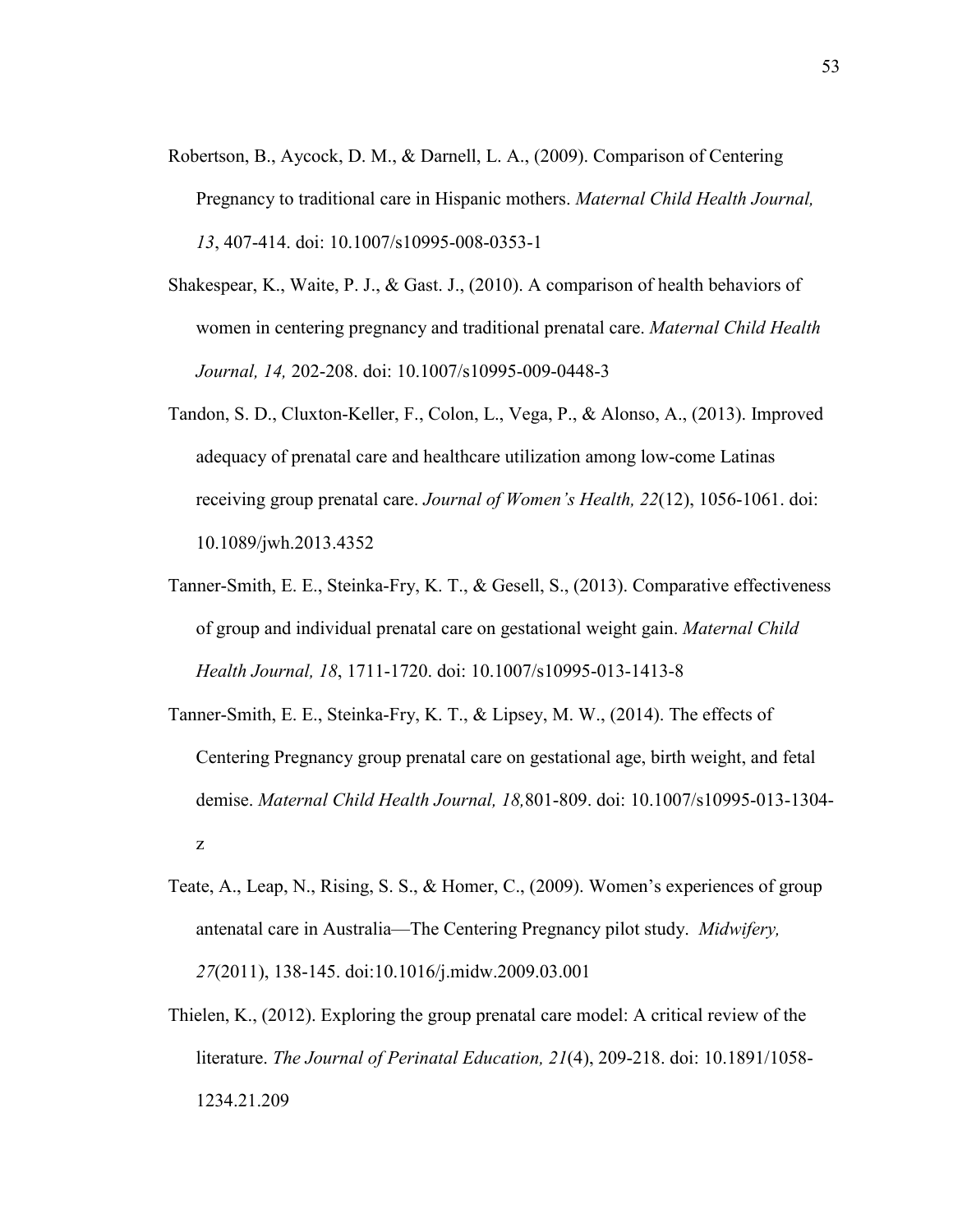- Trudnak, T., Arboleda, E., Kirby, R. S., & Perrin, K., (2013). Outcomes of Latina women in Centering Pregnancy group prenatal care compared with individual prenatal care. *Journal of Midwifery & Women's Health, 58*(4), 396-403. doi: 10.1111/jmwh.12000
- U.S. Department of Health and Human Services, (2014). *Maternal, Infant, and Child Health.* Retrieved from: http://www.healthypeople.gov/2020/topicsobjectives/topic/maternal-infant-and-child-health/objectives
- Wedin, K., Molin, J., & Crang Svalenius, E. L., (2010). Group antenatal care: New pedagogic method for antenatal care - A pilot study. *Midwifery, 26,*389-393. doi: 10.1016/j.midw.2008.10.010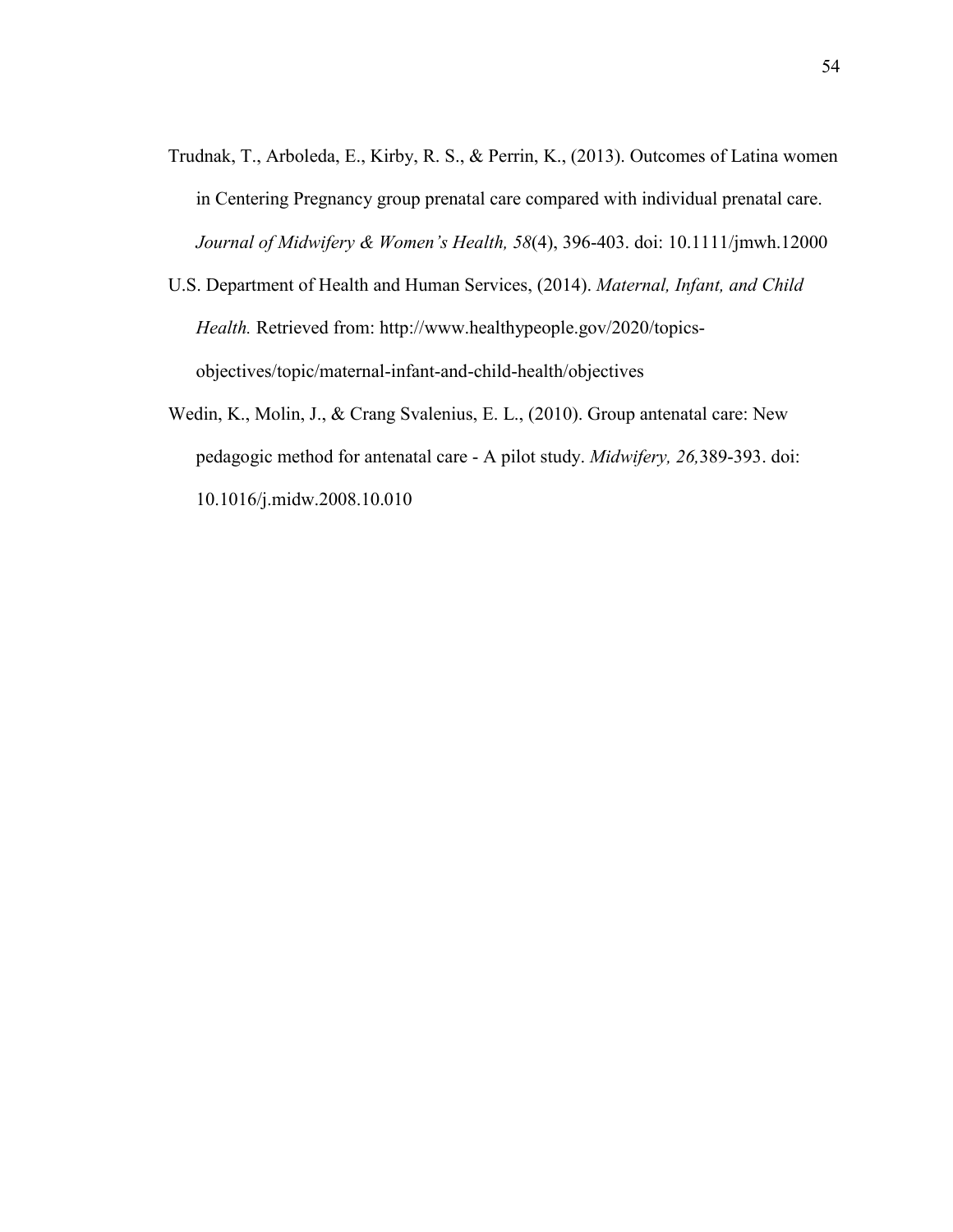# **Appendix**

| Citation                                                                                                                                                                                                                                                                                                                                               | Purpose                                                                                                                                                                                                                                                                                                    | Sample                                                                                                                   | Design                                                                                                                                                                                                                                                  | Measurement                                                                                                                                                                                                                                                                                                                                                                                                                                                                                                                 | Results/Conclusions                                                                                                                                                                                                                                                                                                                                                                                                                                                                   | Recommendations                                                                                                                                                                                                                                                                                                                                                                                                                        | Level $&$<br>Quality      |
|--------------------------------------------------------------------------------------------------------------------------------------------------------------------------------------------------------------------------------------------------------------------------------------------------------------------------------------------------------|------------------------------------------------------------------------------------------------------------------------------------------------------------------------------------------------------------------------------------------------------------------------------------------------------------|--------------------------------------------------------------------------------------------------------------------------|---------------------------------------------------------------------------------------------------------------------------------------------------------------------------------------------------------------------------------------------------------|-----------------------------------------------------------------------------------------------------------------------------------------------------------------------------------------------------------------------------------------------------------------------------------------------------------------------------------------------------------------------------------------------------------------------------------------------------------------------------------------------------------------------------|---------------------------------------------------------------------------------------------------------------------------------------------------------------------------------------------------------------------------------------------------------------------------------------------------------------------------------------------------------------------------------------------------------------------------------------------------------------------------------------|----------------------------------------------------------------------------------------------------------------------------------------------------------------------------------------------------------------------------------------------------------------------------------------------------------------------------------------------------------------------------------------------------------------------------------------|---------------------------|
| Ickovics, J. R.,<br>Reed, E.,<br>Magriples, U.,<br>Westdahl, C.,<br>Rising, S. S., $\&$<br>Kershaw, T. S.,<br>$(2011)$ . Effects of<br>group prenatal<br>care on<br>psychosocial risk<br>in pregnancy:<br>Results from a<br>randomized<br>controlled trial.<br>Psychology and<br>Health $26(2)$ ,<br>235-250. doi:<br>10/1080/0887044<br>6.2011.531577 | To determine if $N = 1047$<br>an integrated<br>group prenatal<br>care<br>intervention<br>can improve<br>psychosocial<br>outcomes when<br>compared to<br>traditional care<br>*Specifics:<br>increased self-<br>esteem &<br>social support,<br>and decreased<br>stress, social<br>conflict and<br>depression | all gathered<br>from 2 public<br>hospitals and<br>equally<br>randomized<br>into three<br>groups: TC,<br>$CP$ , and $CP+$ | Blocked<br>Randomized<br>control trial<br>Stratified by site<br>and expected<br>month of<br>delivery<br>Individuals were<br>placed based on<br>computer<br>randomization<br>*CP and CP+<br>were matched<br>cohorts with CP<br>acting as the<br>control. | 10 pt. Perceived Stress<br>Scale (PSS)<br>Self-esteem scale<br>Social Relationship<br>scale for social support<br>and social conflict<br>Affect only of the<br>CED-D scale<br>*Chi-square and<br>analysis of variance<br>were conducted for<br>differences between<br>groups and<br>demographic data.<br>**Hierarchical linear<br>regression, missed<br>regression or<br>multilevel models<br>were used to assess<br>effectiveness of the<br>interventions.<br>***Moderators of age,<br>race, & stress were<br>also tested. | <b>High Stress participants</b><br>in group care showed<br>increased self-esteem,<br>decrease in stress, and<br>decline in social<br>conflict and depression<br>up to one yr. post-<br>partum.<br>There was no statistical<br>significance on the<br>psychosocial factors on<br>a whole between the 3<br>groups. Differences<br>were seen in the<br>$CP/CP+$ groups for high<br>stress women.<br>High stress was noted<br>more with those of<br>African American race,<br>& age 14-19 | Use of a group<br>prenatal care for<br>high risk psycho-<br>social patients<br>should be<br>considered d/t the<br>benefits on self-<br>esteem and<br>depression.<br>Further research<br>needs to look at how<br>interventions can<br>affect all involved<br>and how to target<br>the at risk groups.<br>Further research also<br>needed to see how<br>the psychosocial<br>impact relates to the<br>biological impact of<br>group care. | Level: I<br>Quality:<br>A |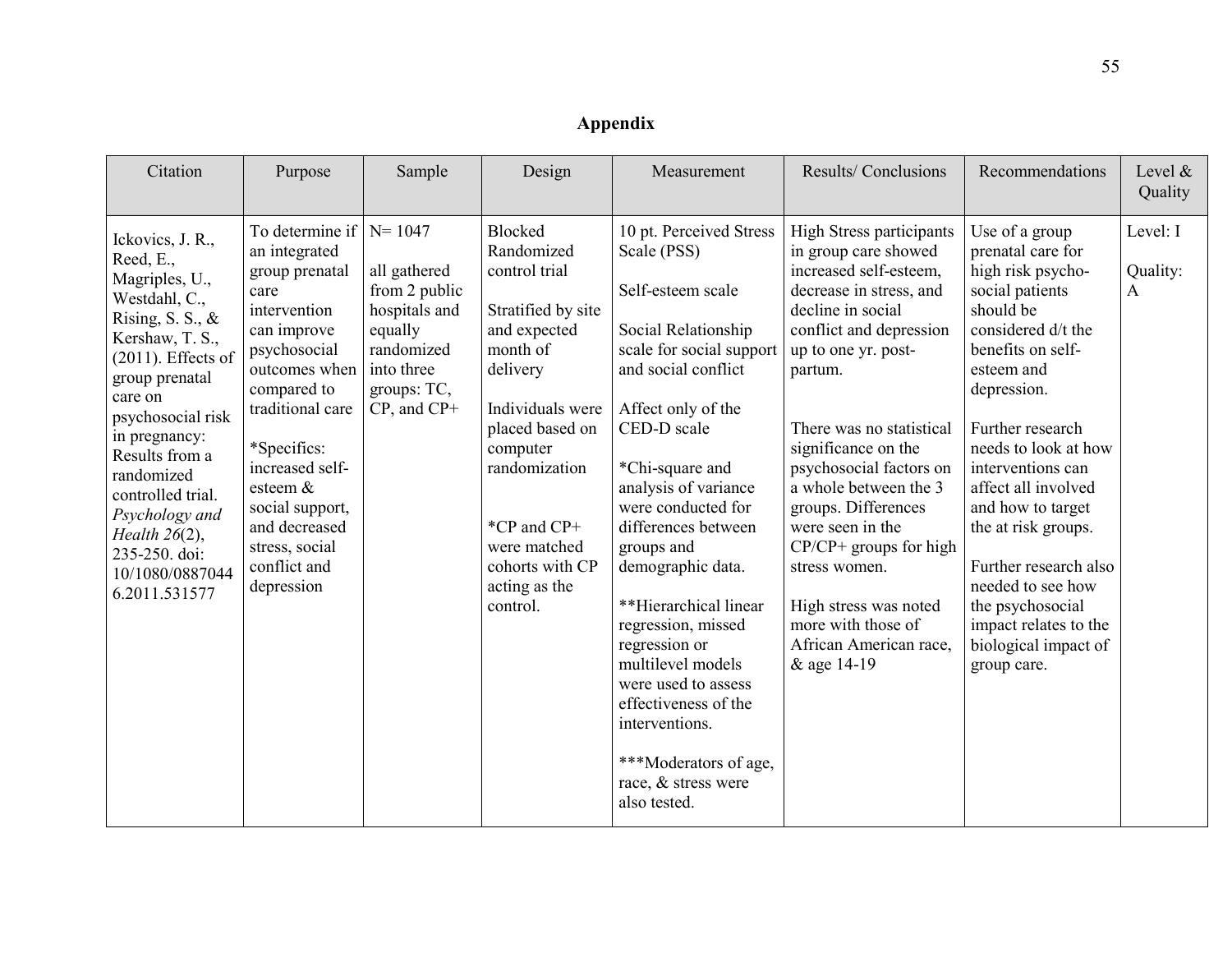| Citation                                                                                                                                                                                                                                                                                                                                  | Purpose                                                                                                                                                                                                                                                                                       | Sample                                                                                                                                                                                                                                                                     | Design                                                       | Measurement                                                                                                                                                         | Results/Conclusions                                                                                                                                                                                                                                                                                                                                                                                                                                          | Recommendations                                                                                                                                                                                                                                                                                                                                                                                               | Level $\&$<br>Quality            |
|-------------------------------------------------------------------------------------------------------------------------------------------------------------------------------------------------------------------------------------------------------------------------------------------------------------------------------------------|-----------------------------------------------------------------------------------------------------------------------------------------------------------------------------------------------------------------------------------------------------------------------------------------------|----------------------------------------------------------------------------------------------------------------------------------------------------------------------------------------------------------------------------------------------------------------------------|--------------------------------------------------------------|---------------------------------------------------------------------------------------------------------------------------------------------------------------------|--------------------------------------------------------------------------------------------------------------------------------------------------------------------------------------------------------------------------------------------------------------------------------------------------------------------------------------------------------------------------------------------------------------------------------------------------------------|---------------------------------------------------------------------------------------------------------------------------------------------------------------------------------------------------------------------------------------------------------------------------------------------------------------------------------------------------------------------------------------------------------------|----------------------------------|
| Kennedy, H. P.,<br>Farrell, T.,<br>Paden, R., Hill,<br>S., & Jolivet, R.,<br>$(2011)$ . A<br>randomized<br>clinical trial of<br>group prenatal<br>care in two<br>military<br>settings.<br>Military<br>Medicine<br>$176(10)$ , 1169-<br>1177. Retrieved<br>from<br>http://search.pro<br>quest.com/docvi<br>ew/898419723?<br>accountid=8593 | To compare<br>the effects of<br>group<br>prenatal care<br>to individual<br>care on the<br>outcomes of<br>family health<br>care<br>readiness.<br>Perinatal<br>health<br>behaviors,<br>perinatal and<br>infant health<br>outcomes<br>and family<br>health<br>outcomes<br>were also<br>looked at | 322 women<br>randomized to<br>either GPC or<br>IPC.<br>162 to IPC<br>160 to GPC<br>Criteria:<br>1 Pregnant $\leq 16$<br>wks<br>2.18 or older<br>3. no severe<br>medical<br>problems<br>4. able to speak<br>and understand<br>English<br>5. willingness to<br>randomization | Randomized<br>control trial<br>Utilized<br>Mixed<br>methods. | Linear mixed models<br>of analysis<br>All variables were<br>tested with two-tailed<br>alpha-confidence<br>interval<br>t-tests and Chi-square<br>analysis were used. | GPC were 6 times<br>more likely to have<br>adequate prenatal care<br>and pt's were more<br>satisfied with care<br>No statistically<br>significant different<br>in: birth outcomes for<br>preterm birth, low<br>birth weight, and birth<br>weight. No difference<br>in neonatal outcomes.<br>No difference<br>between the groups in<br>regards to breast-<br>feeding.<br>No initial difference<br>in PPD, but GPC<br>reported less shame &<br>guilt with PPD. | Future research<br>should look at<br>breastfeeding<br>retention for both<br>groups of pt's.<br>Future studies<br>should have more<br>frequent<br>measurements<br>during the study,<br>and more<br>assessment points<br>Military should<br>look to<br>implementation of<br>GPC and there<br>were no adverse<br>outcomes and<br>women in GPC<br>felt more<br>adequately<br>prepared and were<br>more satisfied. | Level: I<br>Quality:<br>$\bf{B}$ |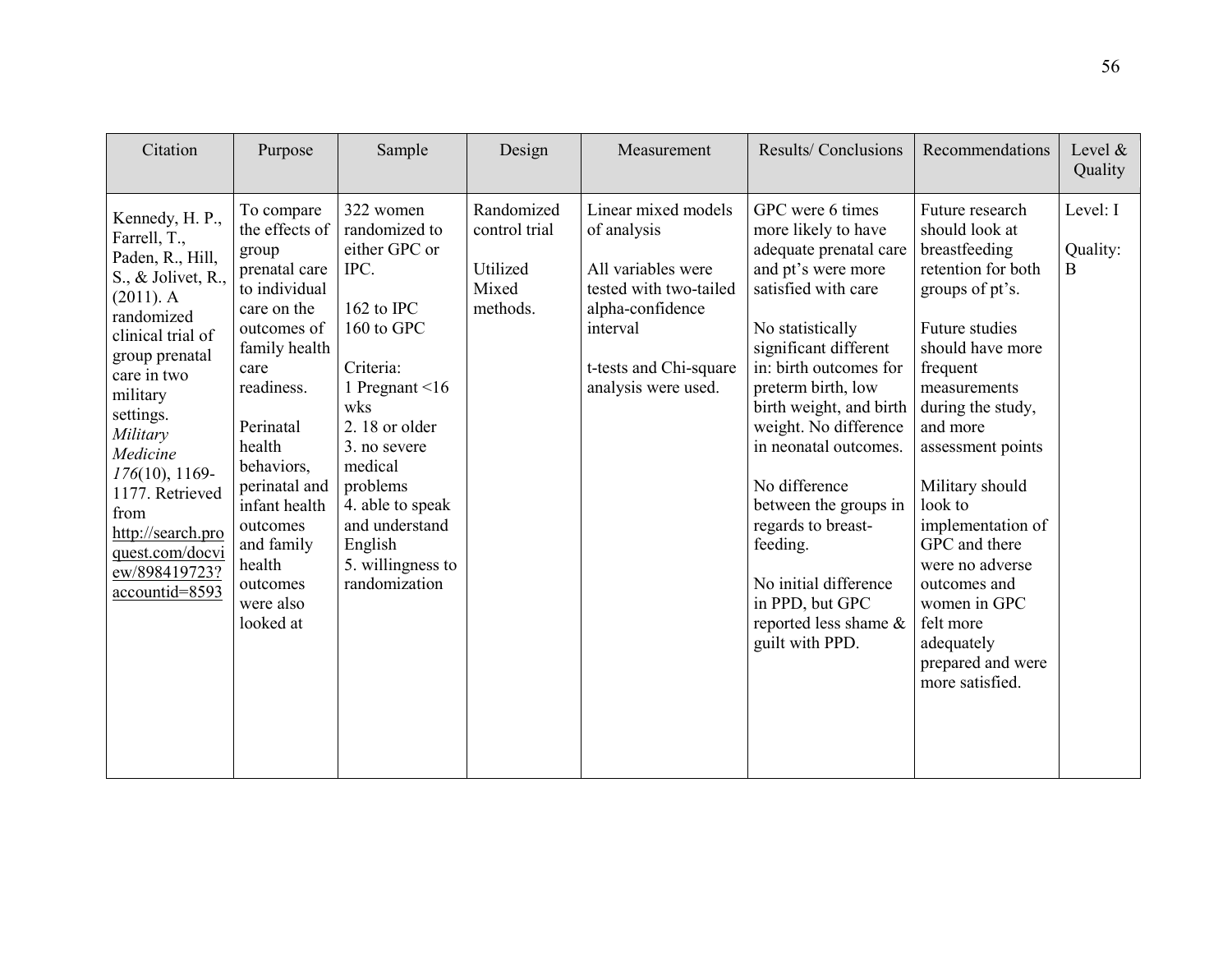| Citation                                                                                                                                                                                                                                                                                                                                                       | Purpose                                                                                                                                                                | Sample                                                                                                                                                                                                                                                                                                                                      | Design                                                               | Measurement                                                                                                                                                         |                            | Results/<br>Conclusions                                                                                                                                                                                                                                                                                                                                                                                                                                                                           | Recommendation<br>${\bf S}$                                                                                                                                                                          | Level $\&$<br>Quality     |
|----------------------------------------------------------------------------------------------------------------------------------------------------------------------------------------------------------------------------------------------------------------------------------------------------------------------------------------------------------------|------------------------------------------------------------------------------------------------------------------------------------------------------------------------|---------------------------------------------------------------------------------------------------------------------------------------------------------------------------------------------------------------------------------------------------------------------------------------------------------------------------------------------|----------------------------------------------------------------------|---------------------------------------------------------------------------------------------------------------------------------------------------------------------|----------------------------|---------------------------------------------------------------------------------------------------------------------------------------------------------------------------------------------------------------------------------------------------------------------------------------------------------------------------------------------------------------------------------------------------------------------------------------------------------------------------------------------------|------------------------------------------------------------------------------------------------------------------------------------------------------------------------------------------------------|---------------------------|
| Jafari, F.,<br>Eftekhar, H.,<br>Fotouhi, A.,<br>Mohammad, K.,<br>$\&$<br>Hantoushzadeh,<br>$S_{\cdot}$ , (2010).<br>Comparison of<br>maternal and<br>neonatal<br>outcomes of<br>group versus<br>individual<br>prenatal care: A<br>New experience<br>in Iran. Health<br>Care for Women<br>International<br>31,571-584.<br>doi:10.1080/073<br>9933100364632<br>3 | To<br>determine if<br>group<br>prenatal<br>care would<br>be more<br>effective<br>than<br>individual<br>care in<br>regards to<br>education<br>and support<br>components | 678 enrolled:<br>Final: 323<br>group care,<br>302 ind care<br>-7 lost to pp<br>in group care<br>-8 lost to pp<br>in ind care.<br>14 health<br>centers in<br>Zanjan that<br>provided 12<br>women each<br>Inc Criteria:<br>-Early<br>pregnancy to<br>2 mo pp<br>$-Preg < 24$<br>wk<br>no severe<br>medical prob<br>-Willing to<br>be in study | Cluster<br>Randomized<br>controlled<br>trial<br>Prospective<br>study | Background info:<br>student's t-test and<br>X2 tests<br>STATA used w/<br>logic link fx with<br>calculating odds<br>action and 95%<br>confidence interval<br>p level | 2.<br>3.<br>$\overline{4}$ | 1. Less likely to<br>have low birth<br>weight, preterm<br>birth, or IUGR<br>in group care.<br>Birth weight on<br>a whole was<br>higher in the<br>group prenatal<br>care group<br>No significant<br>different in<br>maternal<br>outcomes: UTI,<br>PROM, PIH,<br>vag infection<br>No different in<br>Apgar scores<br>5. Group<br>participants<br>were more<br>likely to take<br>Prenatal MVI<br>and iron<br>6. Breast feeding<br>was higher at<br>birth and at 2<br>mo PP in group<br>participants. | Further study to<br>determine what<br>aspects group<br>care help women<br>to be healthy<br>Further look at<br>social support<br>and education<br>given to family<br>members should<br>be considered. | Level: I<br>Quality:<br>B |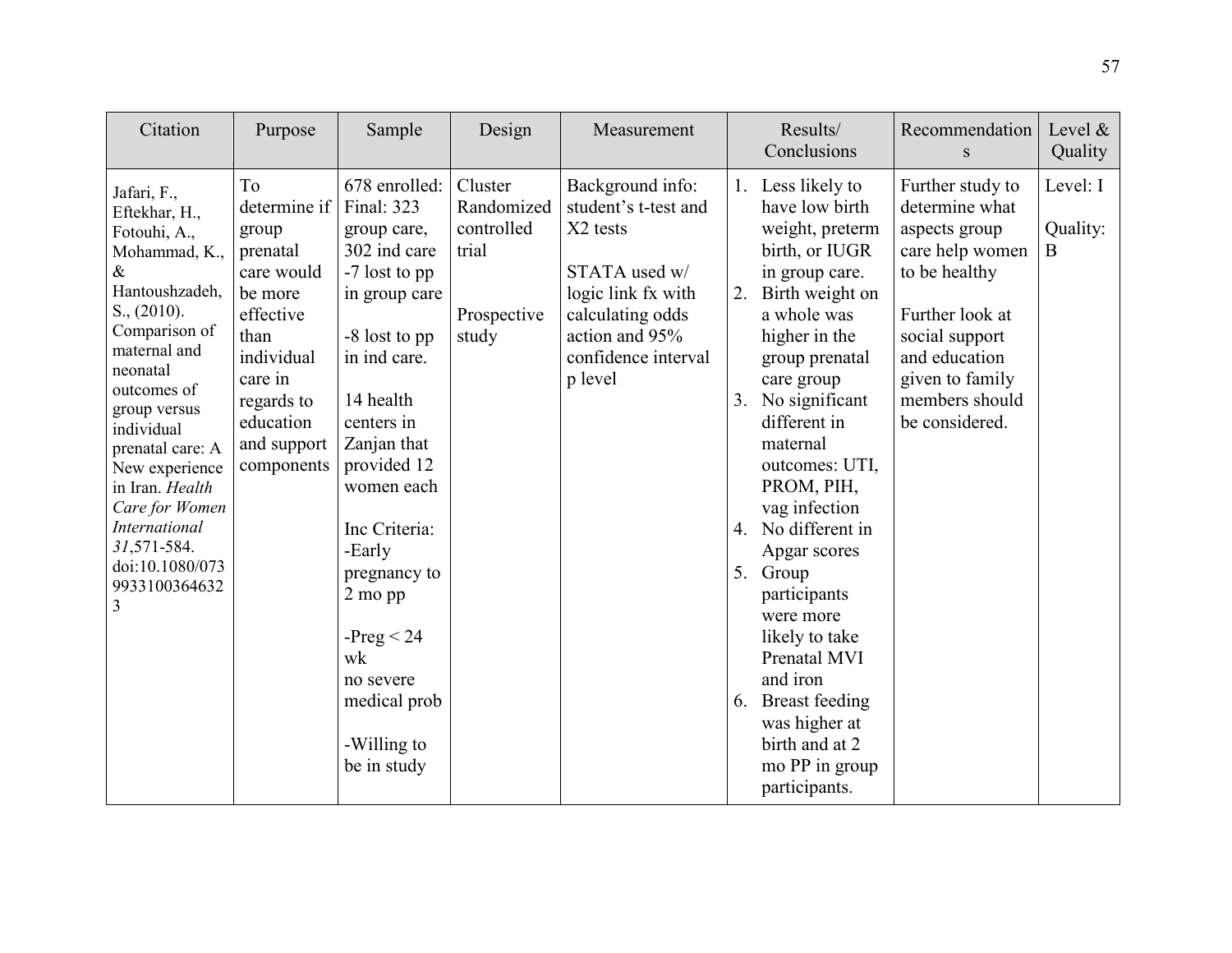| Citation                                                                                                                                                                                                                                                                                                                                           | Purpose                                                                                                                                                                                                                                                  | Sample                                                                                                                                                                                                       | Design                                                                                                                   | Measurement                                                                                                                                                                                                                                                                                                                                                      | <b>Results/Conclusions</b>                                                                                                                                                                                                                                                                                                                                                                                                                                                                                                                                              | Recommendations                                                                                                                                                                                                                                                                                                                                                      | Level $\&$<br>Quality     |
|----------------------------------------------------------------------------------------------------------------------------------------------------------------------------------------------------------------------------------------------------------------------------------------------------------------------------------------------------|----------------------------------------------------------------------------------------------------------------------------------------------------------------------------------------------------------------------------------------------------------|--------------------------------------------------------------------------------------------------------------------------------------------------------------------------------------------------------------|--------------------------------------------------------------------------------------------------------------------------|------------------------------------------------------------------------------------------------------------------------------------------------------------------------------------------------------------------------------------------------------------------------------------------------------------------------------------------------------------------|-------------------------------------------------------------------------------------------------------------------------------------------------------------------------------------------------------------------------------------------------------------------------------------------------------------------------------------------------------------------------------------------------------------------------------------------------------------------------------------------------------------------------------------------------------------------------|----------------------------------------------------------------------------------------------------------------------------------------------------------------------------------------------------------------------------------------------------------------------------------------------------------------------------------------------------------------------|---------------------------|
| Ickovics, J. R.,<br>Kershaw, T. S.,<br>Westdahl, C.,<br>Magriples, U.,<br>Massey, Z.,<br>Reynolds, H., $\&$<br>Rising, S. S.,<br>$(2007)$ . Group<br>prenatal care and<br>perinatal<br>outcomes: A<br>Randomized<br>controlled trial.<br>Obstetrics &<br>Gynecology 110(2<br>Pt 1), 330-339.<br>doi:<br>10.1097/01.AOG.<br>0000275284.2429<br>8.23 | To determine<br>if group<br>prenatal care<br>leads to better<br>reproductive<br>health<br>outcomes,<br>improved<br>psychosocial<br>outcomes and<br>patient<br>satisfaction,<br>and to<br>examine<br>potential<br>differences in<br>health care<br>costs. | Pregnant<br>women age 14-<br>25<br>Sample size:<br>1,047<br>Women were<br>taken from two<br>different<br>publicly<br>funded clinics<br>and randomly<br>assigned to<br>standard or<br>group prenatal<br>care. | A multisite<br>randomized<br>controlled trial<br>*Block<br>randomized<br>controlled<br>design for<br>group<br>selection. | Chi-squared and t-tests<br>comparing study<br>conditions:<br>demographics, medical<br>hx, & major study<br>Structured interviews<br>(Audio-CASI) before<br>session 1 of group care<br>and before 24 wk visit<br>for ind. care<br>Prenatal adequacy was<br>rated using Kotelchuck<br>Index<br><b>General Linear Model</b><br>and Logistic Regression<br>Analysis. | Group care showed<br>significantly dec rate of<br>preterm births.<br>Post hoc analysis<br>showed that when<br>comparing African<br>Americans alone, the<br>reduced risk of preterm<br>birth from group care<br>was strengthened.<br>Group Care: no change<br>in gestational age and<br>birth weight<br>comparison.<br>Group Care:<br>significantly less likely<br>to have inadequate care<br>Group Care: better<br>social outcomes, felt<br>more prepared for labor,<br>and higher satisfaction<br>with prenatal care.<br>No change in raw costs<br>between the groups. | Replication of<br>retrospective study<br>in a more diverse<br>population will help<br>to determine who<br>would best be served<br>with group care.<br>Future studies<br>should look at<br>mechanisms to<br>enhance community<br>healthy behaviors as<br>well as stress<br>reduction<br>techniques.<br>Efforts should look<br>at cost effectiveness<br>of group care. | Level: I<br>Quality:<br>B |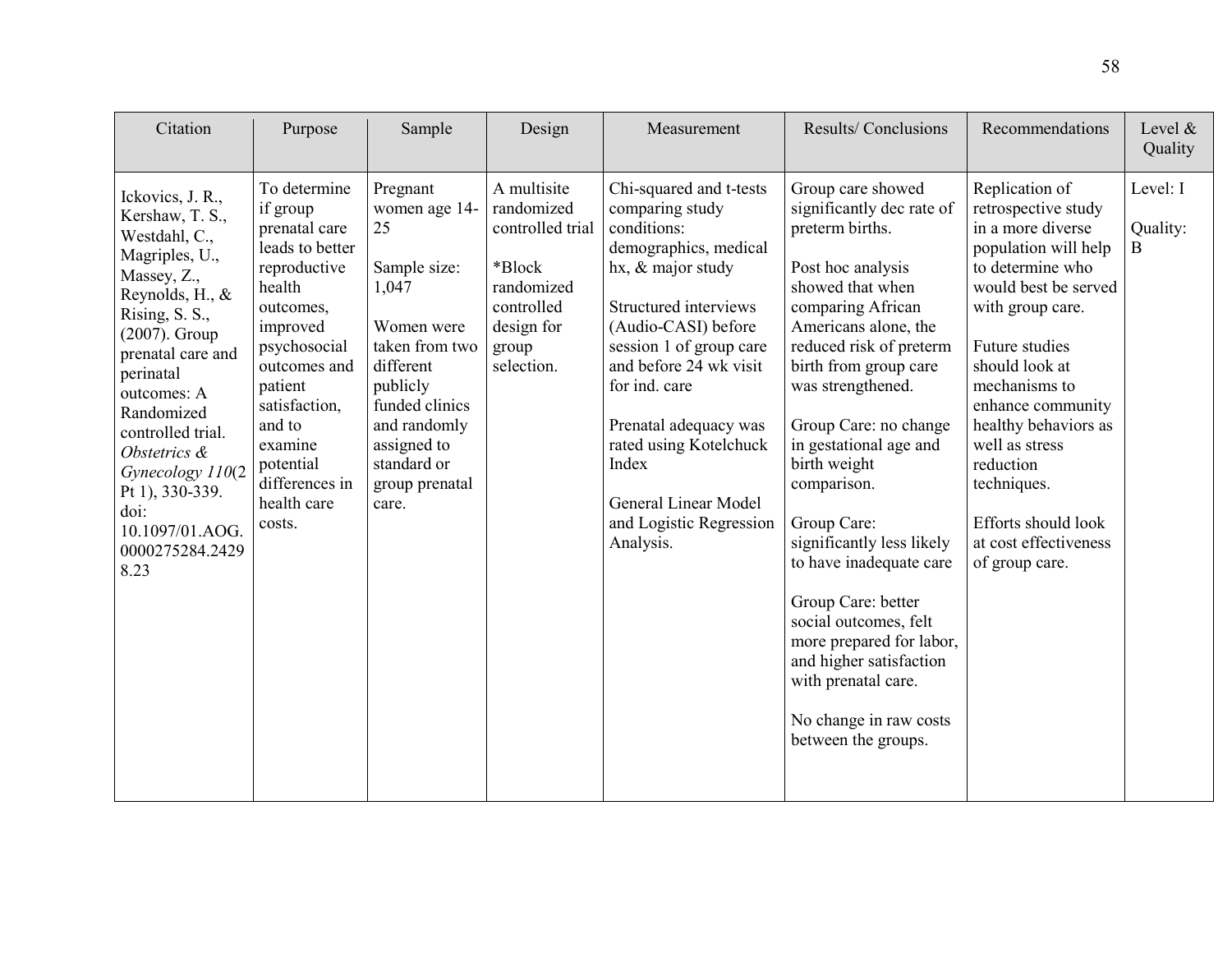| Citation                                                                                                                                                                                                                                                                                                                                                                                              | Purpose                                                                                      | Sample                                                                                                                                                                                                                        | Design                      | Measurement                                                                                                                            |                | Results/<br>Conclusions                                                                                                                                                                                                                                                                   | Recommendation<br>S                                                                                                                                                                                                                                                                           | Level $\&$<br>Quality     |
|-------------------------------------------------------------------------------------------------------------------------------------------------------------------------------------------------------------------------------------------------------------------------------------------------------------------------------------------------------------------------------------------------------|----------------------------------------------------------------------------------------------|-------------------------------------------------------------------------------------------------------------------------------------------------------------------------------------------------------------------------------|-----------------------------|----------------------------------------------------------------------------------------------------------------------------------------|----------------|-------------------------------------------------------------------------------------------------------------------------------------------------------------------------------------------------------------------------------------------------------------------------------------------|-----------------------------------------------------------------------------------------------------------------------------------------------------------------------------------------------------------------------------------------------------------------------------------------------|---------------------------|
| Ford, K.,<br>Weglicki, L.,<br>Kershaw, T.,<br>Schram, C.,<br>Hoyer, P.J., $&$<br>Jacobson,<br>M.L., (2002).<br>Effects of a<br>prenatal care<br>intervention of<br>adolescent<br>mothers on<br>birth weight,<br>repeat<br>pregnancy, and<br>education<br>outcomes at<br>one year<br>postpartum.<br>The Journal of<br>Perinatal<br>Education<br>$11(1), 35-38.$<br>doi:<br>10.1624/10581<br>2402X88588 | Evaluate a<br>peer-<br>centered<br>prenatal<br>care<br>program for<br>adolescent<br>mothers. | 282 urban<br>pregnant<br>adolescents<br>$-94\%$ AA<br>-4 % Cauc.<br>$-2\%$ other<br>Recruited<br>from 5<br>clinics in<br>Detroit, MI<br>98%<br>participants<br>were not<br>married.<br>38% had<br>been<br>pregnant<br>before. | Randomized<br>Control Trial | X2 tests to evaluate<br>change before and<br>after interventions.<br>Followed by logistic<br>regression models<br>to examine findings. | 1.<br>2.<br>3. | Mothers in<br>experimental<br>group decreased<br>rate of low birth<br>weight<br>Increased rate<br>of continued<br>education<br>during<br>pregnancy and<br>PP year for<br>experimental<br>group<br>Slight decrease<br>in unplanned<br>pregnancy at 1<br>$yr.$ in<br>experimental<br>group. | Better f/u for<br>participants after<br>delivery needs to<br>be stronger, this<br>may also provide<br>better data for<br>preventing repeat<br>pregnancy<br>Further study on<br>group care and<br>interventions is<br>needed<br>Study needs to<br>be repeated with<br>a larger sample<br>size. | Level: I<br>Quality:<br>B |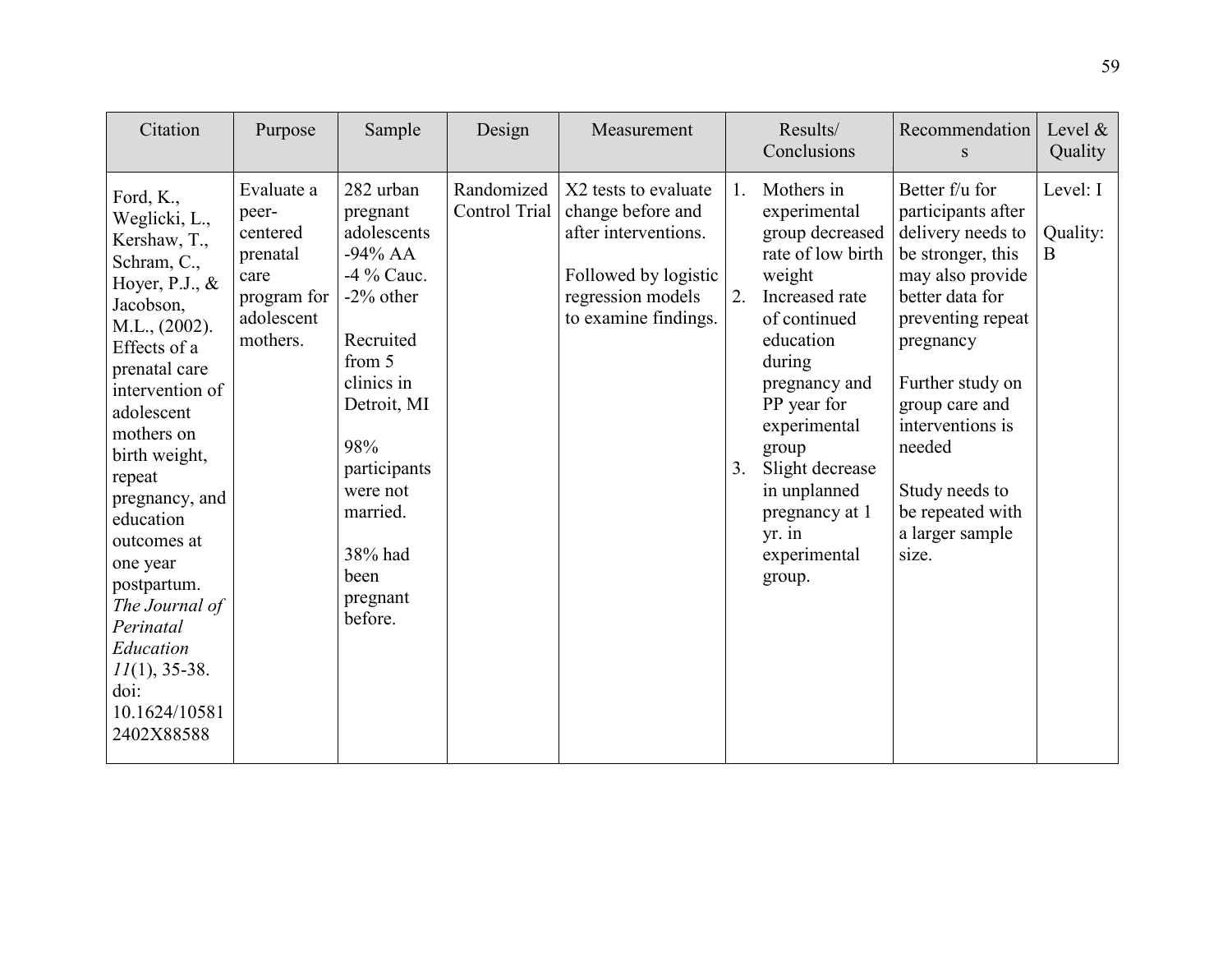| Citation                                                                                                                                                                                                                                                                                                                             | Purpose                                                                                                                                                                                                     | Sample                                                                | Design       | Measurement                                                                                                                                                                                                                                                                                                                                                                                                                                                                                                         | Results/Conclusions                                                                                                                                                                                                                                                                                                              | Recommendations                                                                                                                                                                                                                                                                                                                                                                                                                                                                    | Level $\&$<br>Quality      |
|--------------------------------------------------------------------------------------------------------------------------------------------------------------------------------------------------------------------------------------------------------------------------------------------------------------------------------------|-------------------------------------------------------------------------------------------------------------------------------------------------------------------------------------------------------------|-----------------------------------------------------------------------|--------------|---------------------------------------------------------------------------------------------------------------------------------------------------------------------------------------------------------------------------------------------------------------------------------------------------------------------------------------------------------------------------------------------------------------------------------------------------------------------------------------------------------------------|----------------------------------------------------------------------------------------------------------------------------------------------------------------------------------------------------------------------------------------------------------------------------------------------------------------------------------|------------------------------------------------------------------------------------------------------------------------------------------------------------------------------------------------------------------------------------------------------------------------------------------------------------------------------------------------------------------------------------------------------------------------------------------------------------------------------------|----------------------------|
| Heberlein, E.<br>C., Picklesimer,<br>A. H., Billings,<br>D. L.,<br>Covington-<br>Kolb, S., Farber,<br>N., & Frongillo,<br>E.A., (2015).<br>The<br>comparative<br>effects of group<br>prenatal care on<br>psychosocial<br>outcomes.<br><b>Archives</b><br><b>Womens</b> Mental<br>Health. doi:<br>10.1007/s00737<br>$-015 - 0564 - 6$ | To compare<br>psychosocial<br>outcomes of<br>women in CP<br>versus<br>traditional<br>care.<br>Specifically<br>looking at<br>high risk<br>groups, low<br>social<br>support, high<br>pregnancy<br>distress, s | 124 women in Prospective<br>CP<br>124 women in<br>traditional<br>care | cohort study | Prenatal distress<br>questionnaire (PDQ)<br>Planning preparation<br>coping (R-PCI)<br><b>Perceived Stress Scale</b><br>(PSS)<br>Positive Affect &<br>Negative Affect<br>(PANAS)<br><b>Depression Scale</b><br><b>Barkin Index Maternal</b><br>Functioning (BIMF)<br>Maternal Postnatal<br>attachment scale<br>(MPA)<br>Pregnancy related<br>empowerment scale<br>Surveys given at 12.5,<br>32 wks, and at 6 wk<br>postpartum.<br>*two-tailed ind sample<br>t-tests, Chi-square<br>tests, and multiple<br>regression | Group care did not<br>confer psychosocial<br>benefits across all<br>participants.<br>Women who were<br>had low social<br>support, and<br>pregnancy-specific<br>distress benefitted<br>from group care.<br>Decrease in post-<br>partum depression<br>symptoms and higher<br>maternal functioning<br>was noted in the CP<br>group. | Further study to<br>see if stress<br>reduction during<br>pregnancy will<br>lead to decreased<br>preterm birth.<br>This may be more<br>beneficial to those<br>in low SES status,<br>and low social<br>support.<br>Specific focus<br>should include<br>implementation of<br>CP and then focus<br>on who would<br>benefit from CP.<br>Other benefits<br>found by previous<br>studies should not<br>be excluded and<br>psychosocial<br>benefits should not<br>be placed above<br>them. | Level: II<br>Quality:<br>B |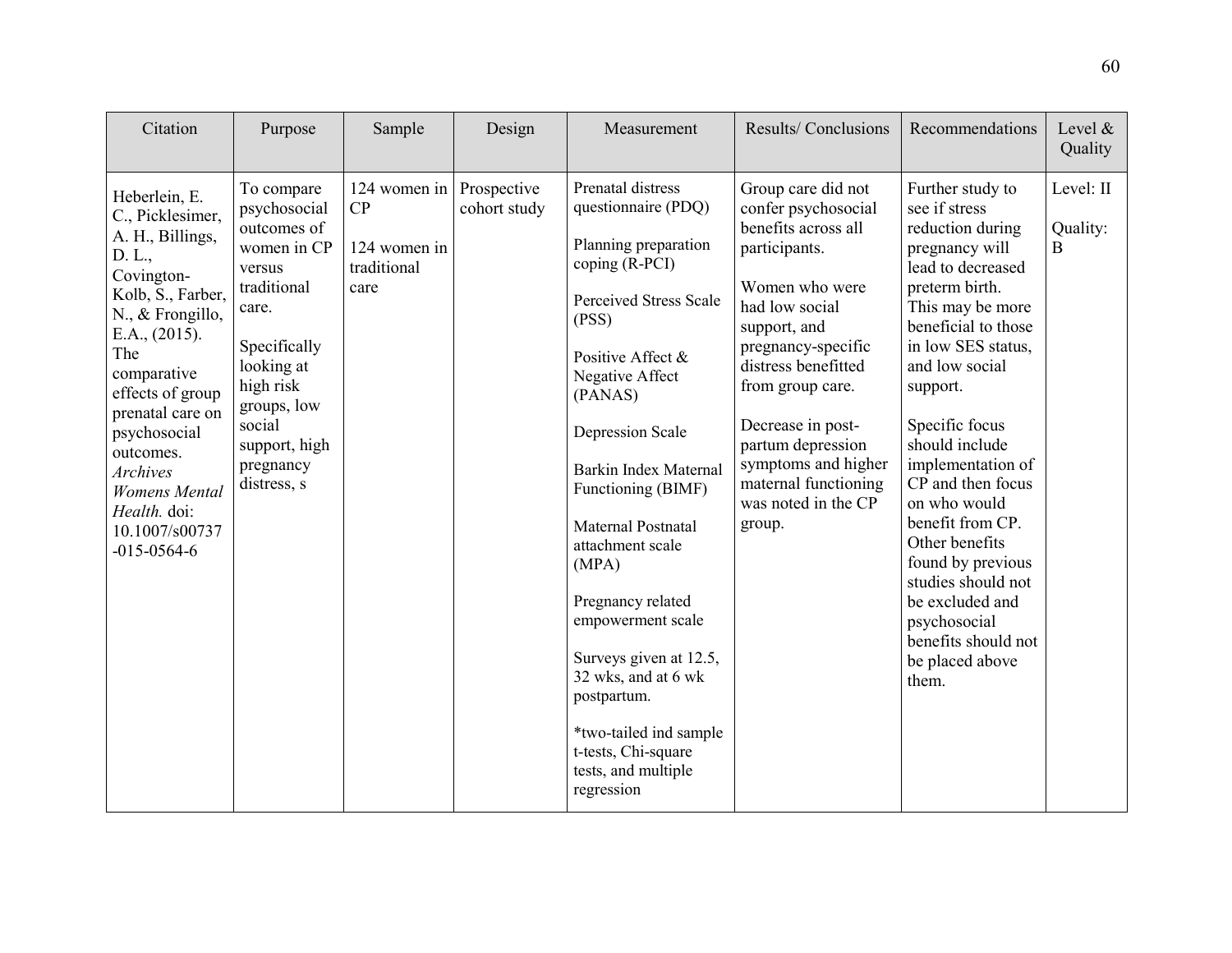| Citation                                                                                                                                                                                                                                                                | Purpose                                                                                                                                                               | Sample                                                                                                                                                                                                                                                                                                                              | Design                                                         | Measurement                                                                                                                                                                                                                                                                                                                                                                                                                                                                                                                                                                | Results/Conclusions                                                                                                                                                                                                                                                                                                                                                                                                                                 | Recommendations                                                                                                                                                                                                                                                                                                                                                                                                                       | Level $\&$<br>Quality      |
|-------------------------------------------------------------------------------------------------------------------------------------------------------------------------------------------------------------------------------------------------------------------------|-----------------------------------------------------------------------------------------------------------------------------------------------------------------------|-------------------------------------------------------------------------------------------------------------------------------------------------------------------------------------------------------------------------------------------------------------------------------------------------------------------------------------|----------------------------------------------------------------|----------------------------------------------------------------------------------------------------------------------------------------------------------------------------------------------------------------------------------------------------------------------------------------------------------------------------------------------------------------------------------------------------------------------------------------------------------------------------------------------------------------------------------------------------------------------------|-----------------------------------------------------------------------------------------------------------------------------------------------------------------------------------------------------------------------------------------------------------------------------------------------------------------------------------------------------------------------------------------------------------------------------------------------------|---------------------------------------------------------------------------------------------------------------------------------------------------------------------------------------------------------------------------------------------------------------------------------------------------------------------------------------------------------------------------------------------------------------------------------------|----------------------------|
| Robertson, B.,<br>Aycock, D. M.,<br>& Darnell, L.<br>A., (2009).<br>Comparison of<br>Centering<br>Pregnancy to<br>traditional care<br>in Hispanic<br>mothers.<br>Maternal Child<br><b>Health Journal</b><br>13, 407-414.<br>doi:<br>10.1007/s10995<br>$-008 - 0353 - 1$ | To compare<br>maternal $\&$<br>infant<br>perinatal<br>outcomes in<br>Hispanic<br>women<br>receiving the<br>CP model<br>with those<br>receiving<br>traditional<br>care | 49 women:<br>24 enrolled in<br>CP and 25<br>enrolled in<br>traditional<br>care<br>Participants<br>were self-<br>selected into<br>groups from a<br>hospital<br>based clinic.<br>Inclusion<br>criteria:<br>1. self-ID of<br>Hispanic<br>identity<br>2. age $> 18$<br>years<br>3. abiltiyt to<br>read & speak<br>English or<br>Spanish | Quasi-<br>experimental<br>prospective<br>comparative<br>design | Data collection<br>included:<br>1. Initial visit:<br>Demographics,<br>Pregnancy hx<br>scale, and<br>Rosenberg Self-<br>Esteem scale,<br>34-36 wks:<br>2.<br>Pre/Postnatal care<br>knowledge and<br>Pregnancy<br>relevant health<br>behaviors,<br>Post-partum Eval:<br>3.<br>Infant outcomes,<br>Breastfeeding<br>Behavior scale,<br>Rosenberg Self-<br>Esteem scale,<br>Depression scale,<br>and Pt<br>Participation &<br>Satisfaction scale.<br>CP pts were also<br>given a centering<br>evaluation.<br>Chi-square and t-tests<br>were used, as well as<br>paired t-tests | This article found that<br>maternal and infant<br>outcomes were<br>similar for both the<br>CP group and the<br>traditional group. No<br>statistical differences<br>were found, despite<br>previous literature<br>that discusses better<br>birth outcomes.<br>Self-selection landed<br>more primigravids<br>and those with fewer<br>living children to pick<br>the CP route.<br>Overall there was<br>great satisfaction with<br>centering pregnancy. | A larger more<br>randomized trial is<br>needed to see if<br>there are benefits<br>to having Hispanic<br>women in CP over<br>traditional care.<br>Childcare as well<br>as more flexible<br>times of day<br>should be offered<br>as this eliminated<br>patients who may<br>have benefited<br>from CP.<br>Overall CP is a<br>great and<br>supportive option,<br>but doesn't lend to<br>better outcomes in<br>the Hispanic<br>population. | Level: II<br>Quality:<br>B |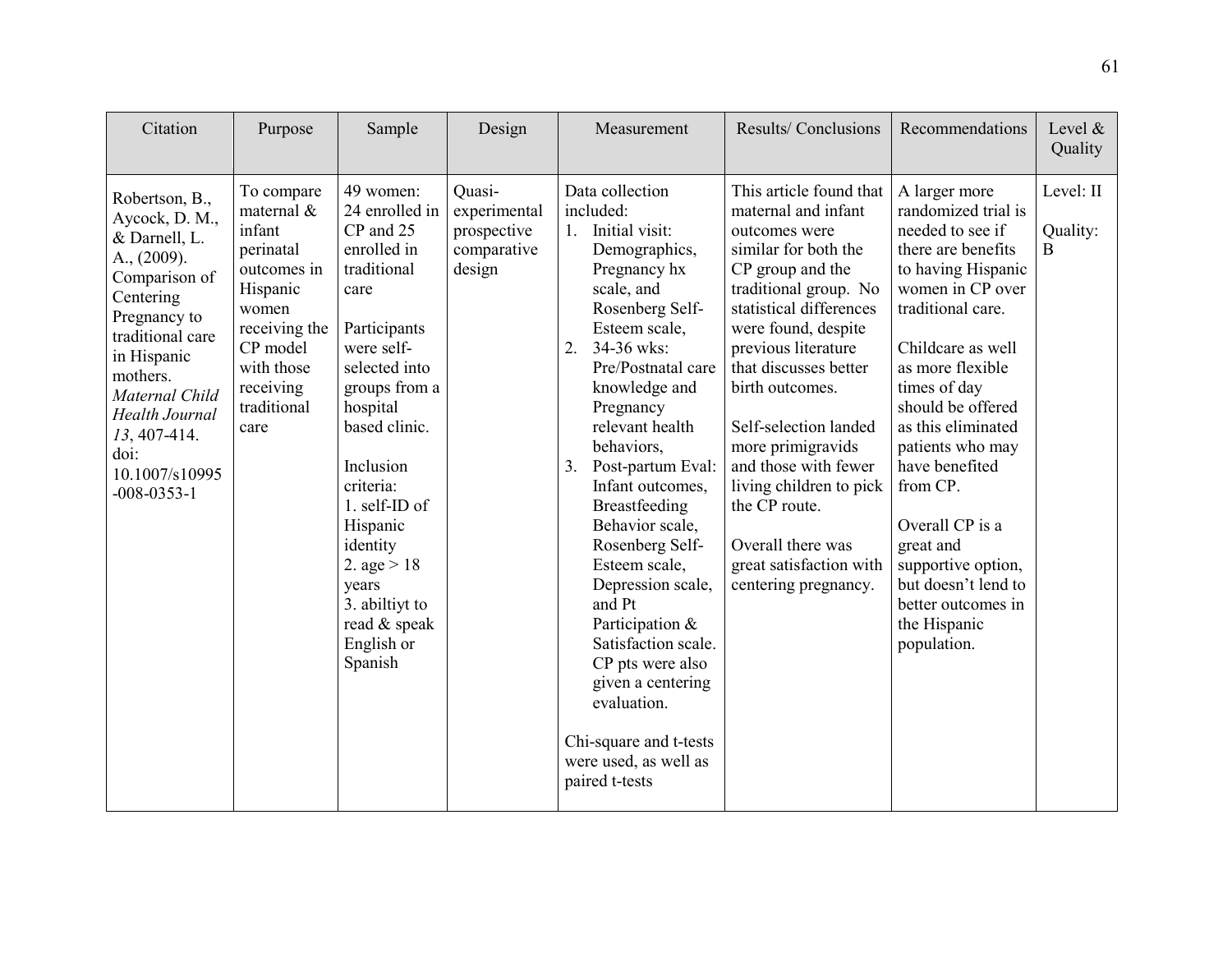| Citation                                                                                                                                                                                                                                                                                                                                                               | Purpose                                                                                                                     | Sample                                                                                                                                                                                                                        | Design                                 | Measurement                                                                                        | Results/Conclusions                                                                                                                                                                                                                                                                                                                                                                                     | Recommendations                                                                                                                                                                                                                           |
|------------------------------------------------------------------------------------------------------------------------------------------------------------------------------------------------------------------------------------------------------------------------------------------------------------------------------------------------------------------------|-----------------------------------------------------------------------------------------------------------------------------|-------------------------------------------------------------------------------------------------------------------------------------------------------------------------------------------------------------------------------|----------------------------------------|----------------------------------------------------------------------------------------------------|---------------------------------------------------------------------------------------------------------------------------------------------------------------------------------------------------------------------------------------------------------------------------------------------------------------------------------------------------------------------------------------------------------|-------------------------------------------------------------------------------------------------------------------------------------------------------------------------------------------------------------------------------------------|
| Ickovic, J. R.,<br>Kershaw, T. S.,<br>Westdahl, C.,<br>Rising, S. S.,<br>Klima, C.,<br>Reynolds, H., $\&$<br>Magriples, U.,<br>$(2003)$ . Group<br>prenatal care and<br>preterm birth<br>weight: Results<br>from a matched<br>cohort study at<br>public clinics.<br>Obstetrics &<br>Gynecology 102(5<br>Pt 1), 1051-1057.<br>doi:<br>10.1016/s0029-<br>7844(03)00765-8 | To examine<br>the impact of<br>group versus<br>individual<br>prenatal care<br>on birth<br>weight and<br>gestational<br>age. | 458 pregnant<br>women<br>entering<br>prenatal care at<br>$<24$ wks.<br>Matched by<br>clinic, age,<br>race, and<br>parity.<br>229 group care,<br>229 individual<br>care.<br>80% A.A, 15%<br>Latina<br>Most women<br>were LSES. | Prospective<br>matched<br>cohort study | Chi-square and t-tests<br>were used to analyze<br>tad. A significance<br>level was set at $P=0.05$ | Group prenatal care<br>resulted in higher birth<br>weights, especially in<br>preterm infants.<br>Group prenatal care<br>infants were less likely<br>to be low birth weight.<br>Longer time spent<br>during group visit<br>resulted in the nurse and<br>midwife to address more<br>psychological, social,<br>and behavior factors<br>lending to healthier<br>pregnancies and<br>decreased neonatal loss. | Further research to<br>look at the future of<br>group prenatal care<br>needs to be done.<br>Larger sample sizes<br>to address more<br>specific birth<br>outcomes such as<br>low birth weight and<br>neonatal loss should<br>be looked at. |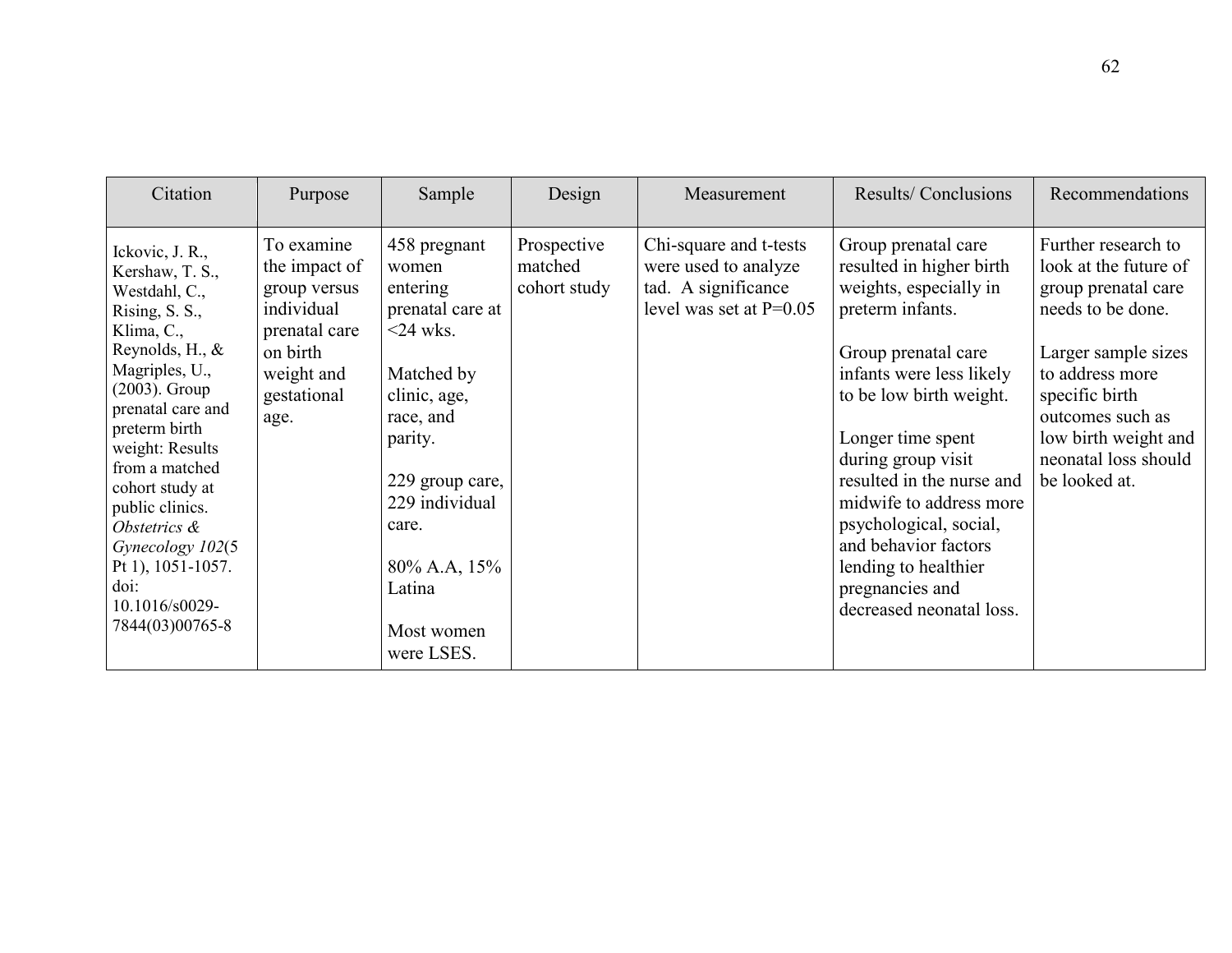| Citation                                                                                                                                                                                                                                                                                                                                                | Purpose                                                                                                         | Sample                                                                                                                                                                                                           | Design                      | Measurement                                                                                                                                                                                                                                                   | Results/Conclusions                                                                                                                                                                                                                                                                                                                                                                                                                                                                         | Recommendations                                                                                                                                                                                                                                                                                                                                                                                                                                           | Level $\&$<br>Quality       |
|---------------------------------------------------------------------------------------------------------------------------------------------------------------------------------------------------------------------------------------------------------------------------------------------------------------------------------------------------------|-----------------------------------------------------------------------------------------------------------------|------------------------------------------------------------------------------------------------------------------------------------------------------------------------------------------------------------------|-----------------------------|---------------------------------------------------------------------------------------------------------------------------------------------------------------------------------------------------------------------------------------------------------------|---------------------------------------------------------------------------------------------------------------------------------------------------------------------------------------------------------------------------------------------------------------------------------------------------------------------------------------------------------------------------------------------------------------------------------------------------------------------------------------------|-----------------------------------------------------------------------------------------------------------------------------------------------------------------------------------------------------------------------------------------------------------------------------------------------------------------------------------------------------------------------------------------------------------------------------------------------------------|-----------------------------|
| Benediktsson,<br>I., McDonald, S.<br>W., Vekved, M.,<br>McNeil, D. A.,<br>Dolan, S. M., &<br>Tough, S. C.,<br>(2013).<br>Comparing<br>centering<br>pregnancy to<br>standard<br>prenatal care<br>plus prenatal<br>education. BMC<br>Pregnancy and<br>Childbirth<br>$13$ (Supp 1). doi:<br>http://www.bio<br>medcentral.com/<br>$1471 -$<br>2393/13/S1/S5 | To compare<br>group<br>prenatal care<br>(Centering)<br>Pregnancy)<br>versus<br>prenatal<br>education<br>classes | 724 women<br>recruited<br>through All<br>Our Babies<br>Study in<br>Alberta<br>Canada.<br>619 women<br>in the Birth<br>and Babies<br>prenatal<br>classes and<br>106 women<br>in Centering<br>Pregnancy<br>program | Prospective<br>Cohort study | 3 separate surveys<br>were used were<br>mailed to the<br>participants:<br>Baseline survey<br>1.<br>$<$ 25 wks<br>2.<br>34-36 wks<br>3.<br>4 months post-<br>partum<br>Chi-square tests for<br>categorical variables<br>and Fischer's exact<br>test were used. | Women in CP were of<br>lower SES, lower<br>education. CP<br>reported inc. in<br>education on<br>nutrition, smoking, $\&$<br>alcohol use<br>No difference in the<br>group in:<br>stop smoking<br>1.<br>alcohol use<br>2.<br>3.<br>following a<br>specific diet<br>weight gain<br>4.<br>5.<br>recall regarding<br>education topics<br>Prenatal Ed classes<br>were found to have<br>lower s/sx anxiety,<br>depression, and stress.<br>No difference seen at<br>4 months between the<br>groups. | Study should be<br>repeated with<br>groups that have<br>similar<br>socioeconomic<br>statuses and<br>education levels.<br>CP should be<br>recommended for<br>all, but especially<br>for low SES.<br>While differences<br>were not<br>staggering the fact<br>that the CP group<br>had lower ed and<br>similar results<br>proves they are<br>learning and<br>benefitting from<br>care.<br>Further research to<br>determine more<br>effects should be<br>done | Level: III<br>Quality:<br>B |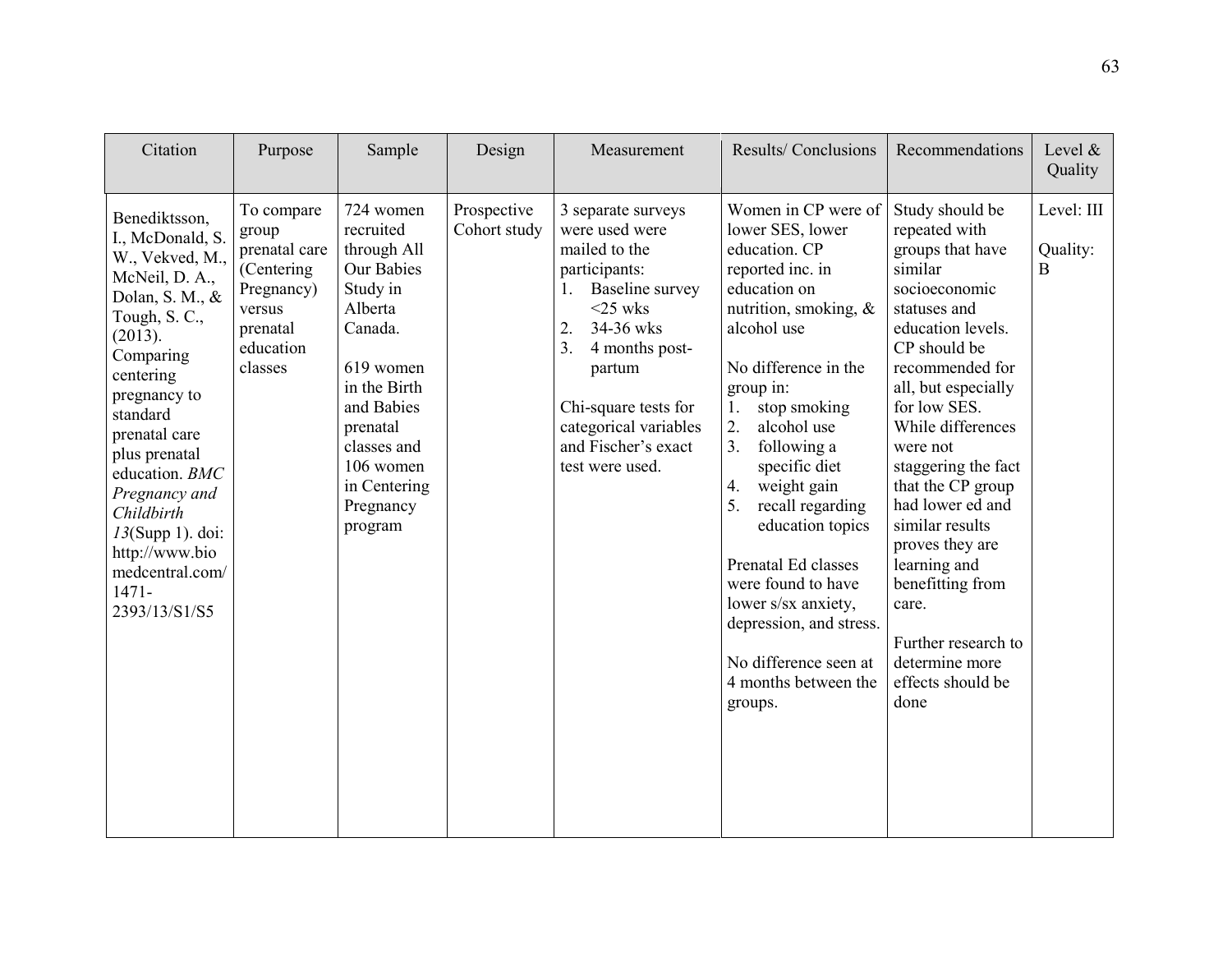| Citation                                                                                                                                                                                                                                                                                                                                              | Purpose                                                                                                                                                                                                                            | Sample                                                                                                                                                                                                                                                                                                    | Design                               | Measurement                                                                                                                                 | Results/Conclusions                                                                                                                                                                                                                                                                                                                                                                              | Recommendations                                                                                                                                            | Level $\&$<br>Quality       |
|-------------------------------------------------------------------------------------------------------------------------------------------------------------------------------------------------------------------------------------------------------------------------------------------------------------------------------------------------------|------------------------------------------------------------------------------------------------------------------------------------------------------------------------------------------------------------------------------------|-----------------------------------------------------------------------------------------------------------------------------------------------------------------------------------------------------------------------------------------------------------------------------------------------------------|--------------------------------------|---------------------------------------------------------------------------------------------------------------------------------------------|--------------------------------------------------------------------------------------------------------------------------------------------------------------------------------------------------------------------------------------------------------------------------------------------------------------------------------------------------------------------------------------------------|------------------------------------------------------------------------------------------------------------------------------------------------------------|-----------------------------|
| Tandon, S. D.,<br>Cluxton-Keller,<br>$F_{\cdot}$ , Colon, L.,<br>Vega, P., &<br>Alonso, A.,<br>(2013).<br>Improved<br>adequacy of<br>prenatal care<br>and healthcare<br>utilization<br>among low-<br>come Latinas<br>receiving group<br>prenatal care.<br>Journal of<br>Women's Health<br>$22(12)$ , 1056-<br>1061. doi:<br>10.1089/jwh.20<br>13.4352 | To examine<br>the effective-<br>ness of the<br>CP group<br>prenatal care<br>model in<br>improving<br>maternal and<br>child health<br>outcomes,<br>satisfaction<br>with prenatal<br>care, and<br>engagement<br>in prenatal<br>care. | 198 women in<br>CP<br>92 women in<br>traditional care<br>All women<br>were from 2<br>Palm beach<br>county public<br>health clinics<br>and:<br>Self-ID as<br>1.<br>Hispanic<br>or Mayan<br>2.<br>$<$ 20 wks<br>gestation<br>$Con-$<br>3.<br>firmed<br>pregnant<br>Self-<br>4.<br>selected to<br>the groups | Retrospective<br><b>Cohort Study</b> | PPSQ data was<br>abstracted and<br>measured in terms of<br><b>Standard Deviations.</b><br>A p value was<br>calculated for<br>analyzed data. | Improved engagement<br>in Prenatal care,<br>improved follow up to<br>care and felt more<br>prepared for<br>childcare.<br>Moms were more<br>likely to set up a<br>home medical<br>practice for their child<br>prior to birth, and<br>have less trips to the<br>ER in the first yr. of<br>life.<br>Limitations included<br>self-selection<br>resulting in a larger<br>CP than traditional<br>group | The author was<br>happy with study<br>results.<br>Further<br>exploration of all<br>Latina centering<br>groups should be<br>looked at, as well<br>as a RCT. | Level: III<br>Quality:<br>B |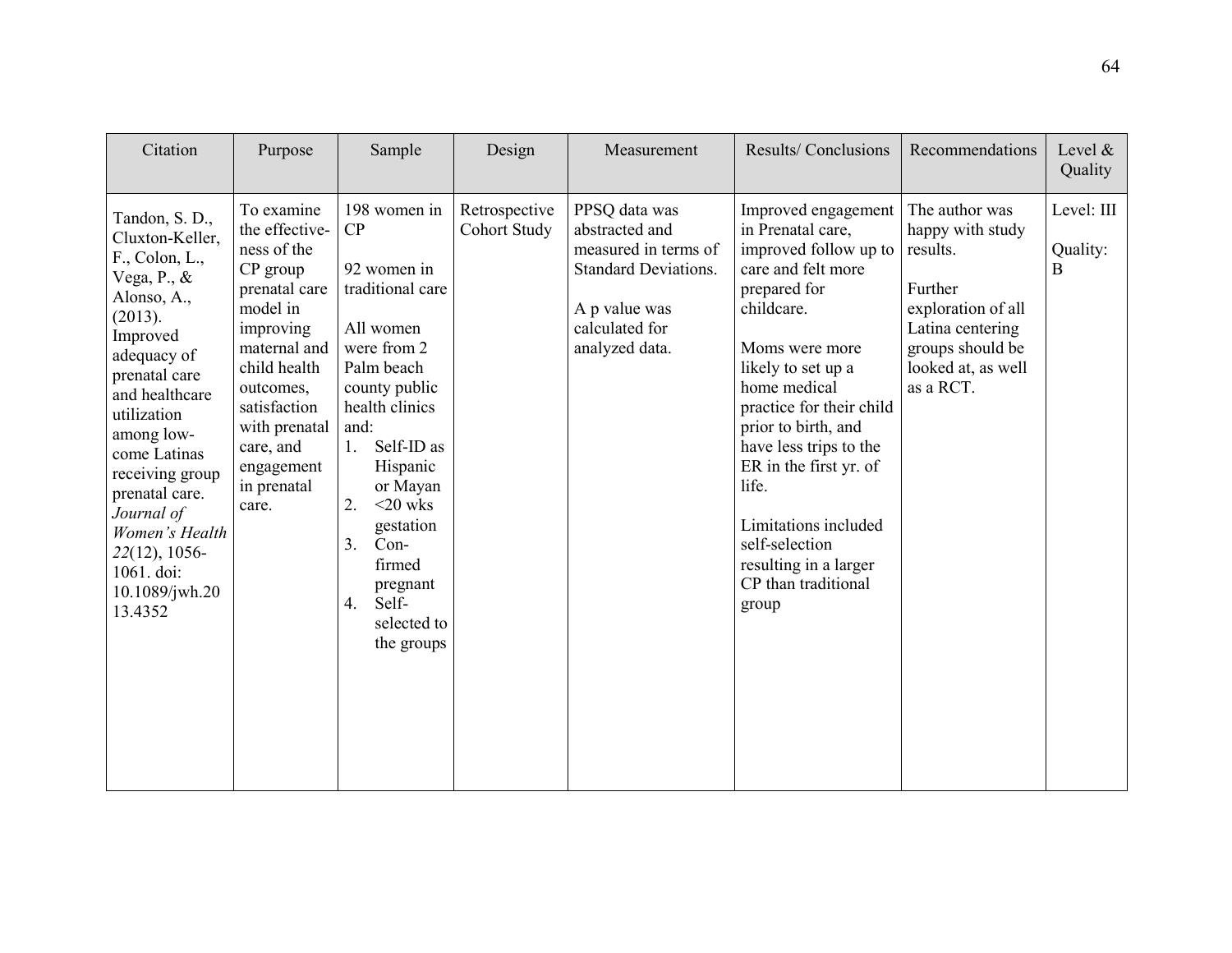| Citation                                                                                                                                                                                                                                                                                                      | Purpose                                                                                                                                                                                                                                   | Sample                                                                                                                                            | Design                               | Measurement                                                                                                                          | Results/<br>Conclusions                                                                                                                                                                                                                                             | Recommendation<br><sub>S</sub>                                                                                                                                                                                                                                                      | Level $\&$<br>Quality       |
|---------------------------------------------------------------------------------------------------------------------------------------------------------------------------------------------------------------------------------------------------------------------------------------------------------------|-------------------------------------------------------------------------------------------------------------------------------------------------------------------------------------------------------------------------------------------|---------------------------------------------------------------------------------------------------------------------------------------------------|--------------------------------------|--------------------------------------------------------------------------------------------------------------------------------------|---------------------------------------------------------------------------------------------------------------------------------------------------------------------------------------------------------------------------------------------------------------------|-------------------------------------------------------------------------------------------------------------------------------------------------------------------------------------------------------------------------------------------------------------------------------------|-----------------------------|
| Tanner-Smith,<br>E. E., Steinka-<br>Fry, K. T., $\&$<br>Gesell, S.,<br>(2013).<br>Comparative<br>effectiveness of<br>group and<br>individual<br>prenatal care on<br>gestational<br>weight gain.<br>Maternal Child<br><b>Health Journal</b><br>18, 1711-1720.<br>doi:<br>10.1007/s10995<br>$-013 - 1413 - 8$ . | To study<br>differences<br>in gestational<br>weight gain<br>for women in<br>CP and<br>individual<br>prenatal care.<br>Post-hoc<br>analysis was<br>used to<br>determine wt<br>gain on<br>preterm birth<br>and newborn<br>birth<br>weights. | 569 obstetric<br>charts were<br>reviewed<br>242 CP<br>327 individual<br>care<br>Propensity<br>scores were<br>used to create<br>matched<br>groups. | Retrospective<br><b>Chart Review</b> | Logistic coefficients<br>and odds rations were<br>calculated.<br>Weighted<br>multinomial logistic<br>regression models<br>were used. | CP women were less<br>likely to have<br>excessive weight gain<br>and no difference on<br>low weight gain.<br>**Results were more<br>significant for those<br>who were obese to<br>start with.<br>Overweight women in<br>CP has infants with<br>lower birth weights. | Further study on a<br>more generalized<br>population as this<br>study was done on<br>predominately<br>African American<br>women (77%).<br>Further studies<br>need to look at<br>casual pathways to<br>that are affected by<br>CP, to see what is<br>really making<br>these changes. | Level: III<br>Quality:<br>B |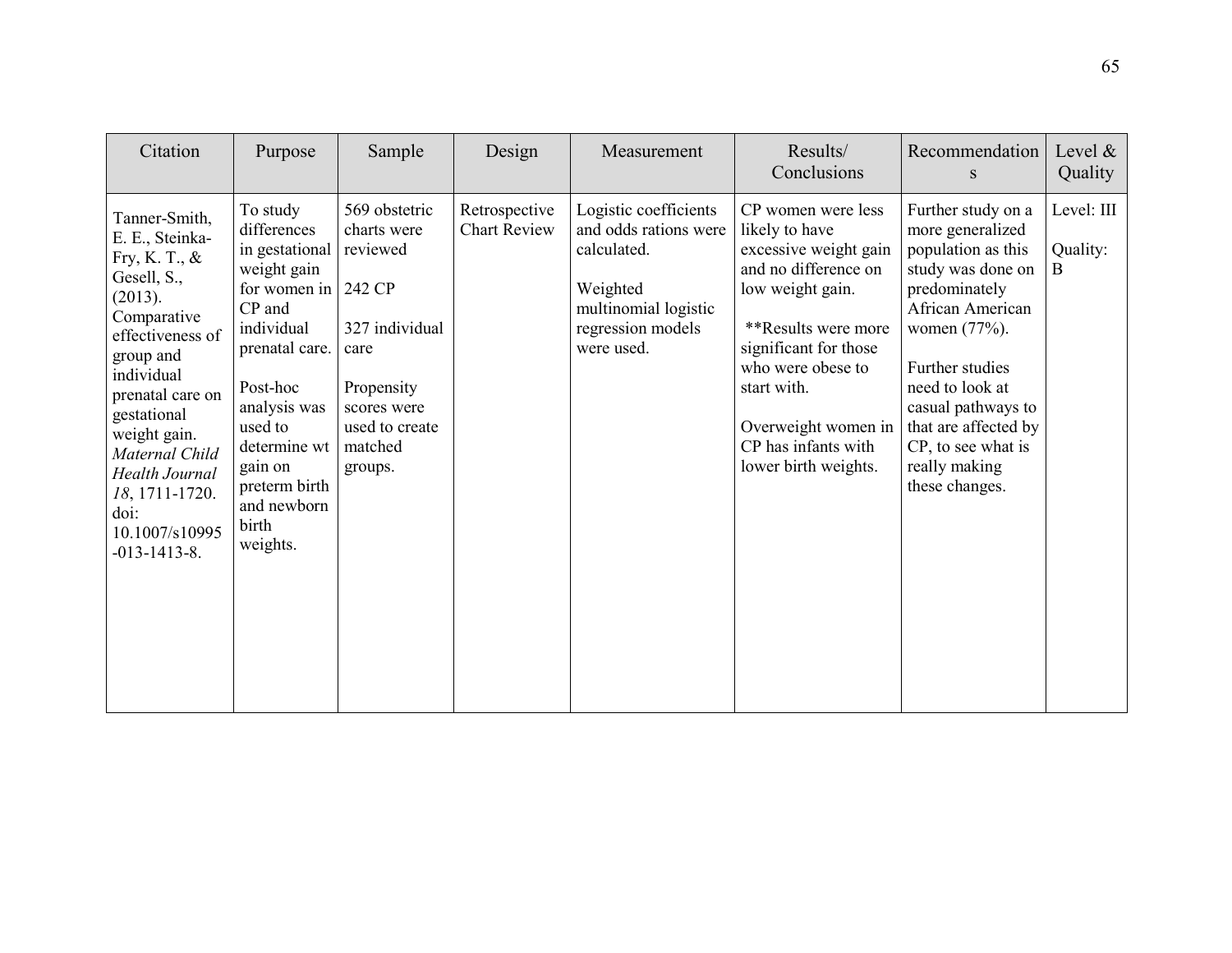| Citation                                                                                                                                                                                                                                                                                                                 | Purpose                                                                                                                                                                                                                                                                                                 | Sample                                                                                                                                                              | Design                               | Measurement                                                                                                                                                         | Results/Conclusions                                                                                                                                                                                                                                                                                                                                                                                                                                             | Recommendations                                                                                                                                                                                                                                                                                                                                                                                                                                                                 | Level $\&$<br>Quality       |
|--------------------------------------------------------------------------------------------------------------------------------------------------------------------------------------------------------------------------------------------------------------------------------------------------------------------------|---------------------------------------------------------------------------------------------------------------------------------------------------------------------------------------------------------------------------------------------------------------------------------------------------------|---------------------------------------------------------------------------------------------------------------------------------------------------------------------|--------------------------------------|---------------------------------------------------------------------------------------------------------------------------------------------------------------------|-----------------------------------------------------------------------------------------------------------------------------------------------------------------------------------------------------------------------------------------------------------------------------------------------------------------------------------------------------------------------------------------------------------------------------------------------------------------|---------------------------------------------------------------------------------------------------------------------------------------------------------------------------------------------------------------------------------------------------------------------------------------------------------------------------------------------------------------------------------------------------------------------------------------------------------------------------------|-----------------------------|
| Trudnak, T.,<br>Arboleda, E.,<br>Kirby, R. S., $\&$<br>Perrin, K.,<br>(2013).<br>Outcomes of<br>Latina women<br>in Centering<br>Pregnancy<br>group prenatal<br>care compared<br>with individual<br>prenatal care.<br>Journal of<br>Midwifery &<br>Women's Health<br>58(4), 396-403.<br>doi:<br>$10.1111/$ jmwh.1<br>2000 | To compare<br>pregnancy<br>outcomes of<br>Latina<br>women with<br>completed<br>CP versus<br>those who<br>completed<br>ind care.<br>Main Obj:<br>-look at<br>preterm<br>birth, LBW,<br>and birth<br>method<br>-maternal<br>cond. of wt<br>gain,<br>adequacy of<br>care, and<br>attendance at<br>PP visit | 487 Latina<br>women from a<br>public health<br>clinic<br>247 women in<br>CP<br>240 women in<br>individual<br>care.<br>Participants<br>self-selected<br>their groups | Retrospective<br><b>Cohort Study</b> | Chi-square and t-<br>tests were used.<br>Confidence intervals<br>were collected.<br>Logistic regression<br>and the APNCU<br>index for adequacy<br>of prenatal care. | No statistical<br>$1_{\cdot}$<br>significant<br>difference found<br>for preterm birth<br>or LBW.<br>2.<br>CP women more<br>likely to have<br>vaginal birth<br>3 <sub>1</sub><br>CP women less<br>likely to gain<br>below the<br>recommended<br>weight gain<br>4.<br>Increase in<br>"adequate"<br>prenatal care in<br>the CP women<br>5.<br>Increase in<br>women attending<br>a 6 wk PP visit in<br>$CP$ group<br>6.<br>Inc in formula<br>feeding in CP<br>group | Qualitative<br>interviews with<br>participants in the<br>study is critical to<br>next step research<br>to inquire about<br>some of the<br>difference noting<br>between this study<br>and other main<br>stream studies.<br>This will help<br>determine if the<br>differences noted<br>is due to Hispanic<br>nature.<br>Further research<br>understand cost<br>and further<br>implementation<br>strategies would<br>be helpful.<br>Important to fill<br>gaps in Hispanic<br>women | Level: III<br>Quality:<br>B |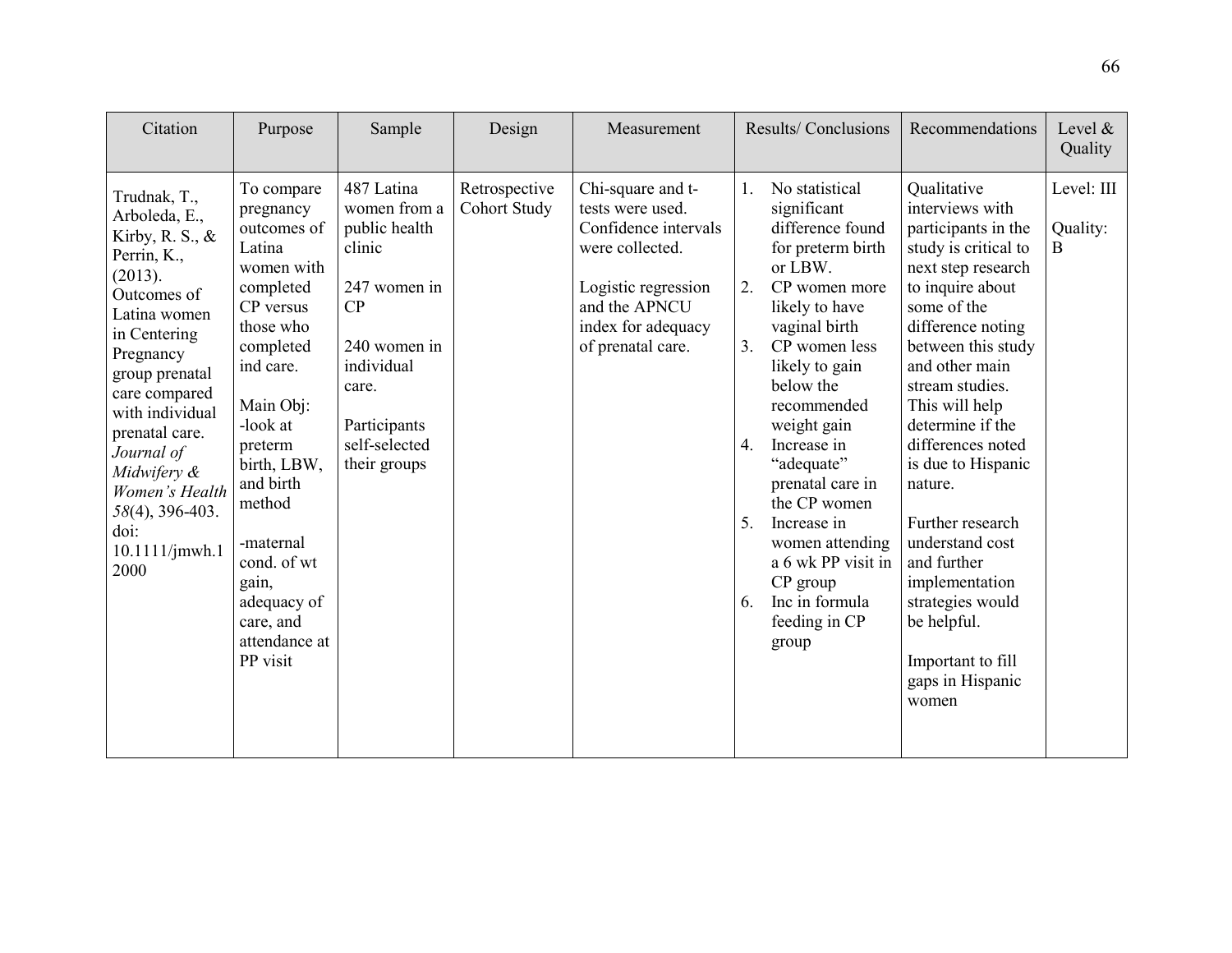| Citation                                                                                                                                                                                                                                                                                                                                           | Purpose                                                                              | Sample                                                                                                                                                                                    | Design                             | Measurement                                                                                                                                                                                                                                                                                                                                     |                            | <b>Results/Conclusions</b>                                                                                                                                                                                                                                                                                                                                                                                                       | Recommendations                                                                                                                                                                                                                                                                                                                                                                              | Level $\&$<br>Quality        |
|----------------------------------------------------------------------------------------------------------------------------------------------------------------------------------------------------------------------------------------------------------------------------------------------------------------------------------------------------|--------------------------------------------------------------------------------------|-------------------------------------------------------------------------------------------------------------------------------------------------------------------------------------------|------------------------------------|-------------------------------------------------------------------------------------------------------------------------------------------------------------------------------------------------------------------------------------------------------------------------------------------------------------------------------------------------|----------------------------|----------------------------------------------------------------------------------------------------------------------------------------------------------------------------------------------------------------------------------------------------------------------------------------------------------------------------------------------------------------------------------------------------------------------------------|----------------------------------------------------------------------------------------------------------------------------------------------------------------------------------------------------------------------------------------------------------------------------------------------------------------------------------------------------------------------------------------------|------------------------------|
| Picklesimer, A.<br>H., Billings, D.,<br>Hale, N.,<br>Blackhurst, D.,<br>& Covington,-<br>Kolb, S., (2012).<br>The effect of<br>centering<br>pregnancy group<br>prenatal care on<br>preterm birth in<br>a low-income<br>population.<br>American<br>Journal of<br>Obstetrics &<br>Gynecology 206,<br>415e1-7. Doi:<br>10.1016/j.ajog.2<br>012.01.040 | Evaluate the<br>impact of<br>group<br>prenatal care<br>on rates of<br>preterm birth. | 3767 women<br>who self-<br>selected<br>traditional<br>prenatal care<br>and 316<br>women who<br>self-selected<br>group prenatal<br>care.<br>* Study was<br>limited to<br>low-risk<br>women | Retrospec-<br>tive Cohort<br>Study | Multiple logistic<br>regression analysis.<br>X2 analysis for<br>categorical data was<br>used and student t-test<br>for continuous data.<br>All statistical analysis<br>were performed with<br><b>SAS</b> statistical<br>software<br>Multivariate logistic<br>regression modeling<br>that controlled for<br>variations in patient<br>population. | 1.<br>2.<br>3.<br>4.<br>5. | Group care<br>members more<br>likely to be<br>younger,<br>minority, and<br>nulliparous<br>Preterm delivery<br>$37$ wks: 7.9%<br>group care, 12.7%<br>traditional<br>Preterm delivery<br>$<32$ wks: 1.3%<br>group care, $3.1\%$<br>traditional care.<br>Group care<br>participants<br>demonstrated<br>more adequate<br>prenatal care<br>measure by<br>Kotelchuck Index<br>No statistical<br>difference found<br>in LBW $<$ 2500g. | Further testing is<br>needed to help<br>tease out the<br>benefits for race<br>and low income<br>patients.<br>Further study<br>should focus on 2<br>factors:<br>A. Enhanced level<br>of social support to<br>reduced stress,<br>increase coping,<br>and<br>B. By decreasing<br>stress are we<br>lowing<br>inflammatory<br>mediators that<br>contribute to the<br>cascade for preterm<br>labor | Level:<br>Ш<br>Quality:<br>B |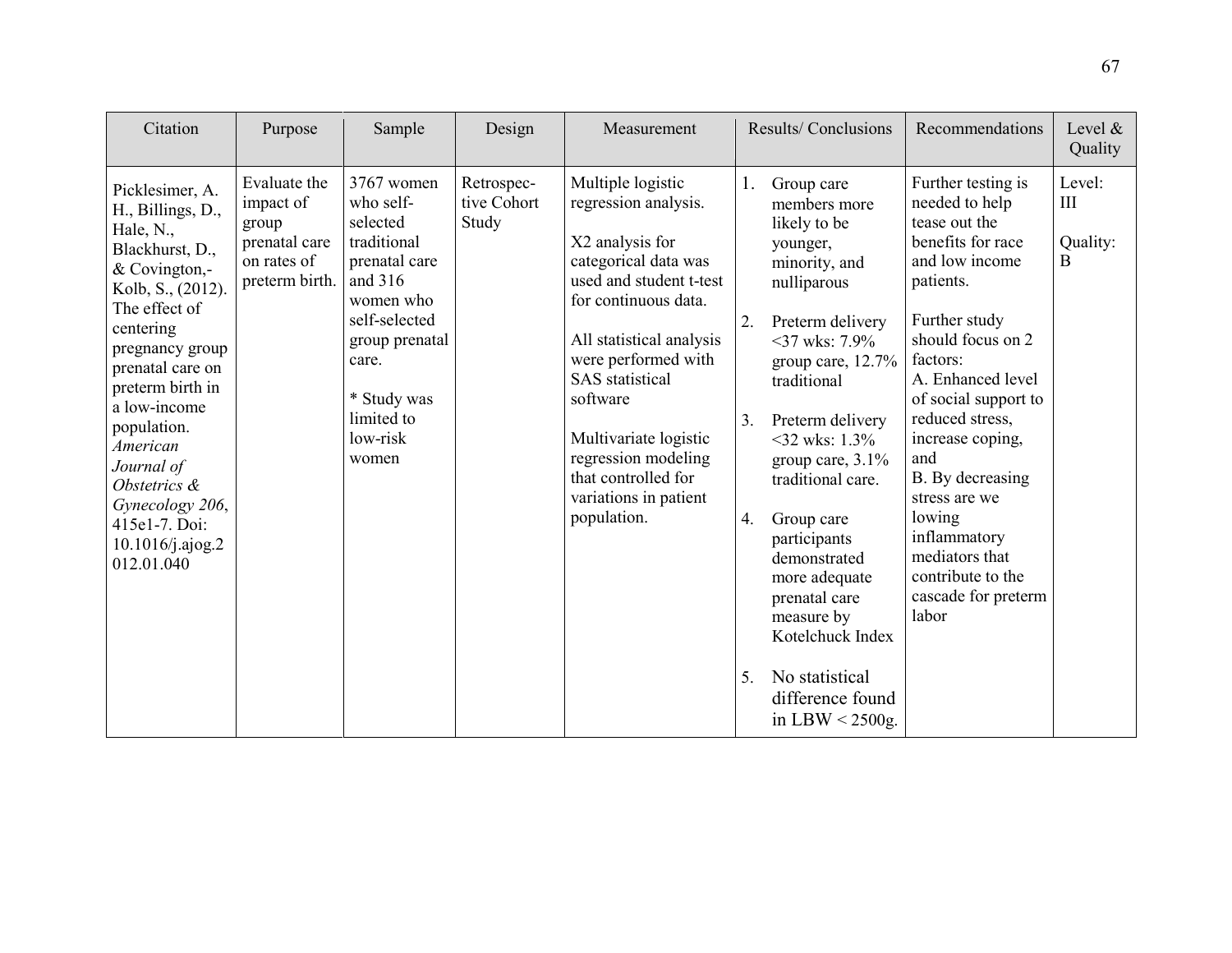| Citation                                                                                                                                                                                                                                                                       | Purpose                                                                                                                                                                                                                                                                             | Sample                                                                                                                                                                                                                                                                                                     | Design                                                    | Measurement                                                                                                                                                                                                                                                                                                                          | <b>Results/Conclusions</b>                                                                                                                                                                                                                                                                                                                                                                                                                                                  | Recommendations                                                                                                                                                                                                                                                                                                                                                                                                                                                                                                                  | Level $\&$<br>Quality    |
|--------------------------------------------------------------------------------------------------------------------------------------------------------------------------------------------------------------------------------------------------------------------------------|-------------------------------------------------------------------------------------------------------------------------------------------------------------------------------------------------------------------------------------------------------------------------------------|------------------------------------------------------------------------------------------------------------------------------------------------------------------------------------------------------------------------------------------------------------------------------------------------------------|-----------------------------------------------------------|--------------------------------------------------------------------------------------------------------------------------------------------------------------------------------------------------------------------------------------------------------------------------------------------------------------------------------------|-----------------------------------------------------------------------------------------------------------------------------------------------------------------------------------------------------------------------------------------------------------------------------------------------------------------------------------------------------------------------------------------------------------------------------------------------------------------------------|----------------------------------------------------------------------------------------------------------------------------------------------------------------------------------------------------------------------------------------------------------------------------------------------------------------------------------------------------------------------------------------------------------------------------------------------------------------------------------------------------------------------------------|--------------------------|
| Shakespear, K.,<br>Waite, P. J., &<br>Gast. J., (2010). A<br>comparison of<br>health behaviors<br>of women in<br>centering<br>pregnancy and<br>traditional<br>prenatal care.<br>Maternal Child<br><b>Health Journal</b><br>14, 202-208. doi:<br>10.1007/s10995-<br>009-0448-3. | To determine<br>if pt in group<br>prenatal care<br>have better:<br>1. Health<br>practices as<br>scored on a<br>behavioral<br>index<br>2. Report<br>changing<br>health<br>behaviors<br>during<br>pregnancy<br>3. Do women<br>value their<br>prenatal care<br>more with<br>centering? | Women age 18<br>and up,<br>gestational age<br>28-42 weeks,<br>Attended first<br>prenatal appt<br>prior to 12<br>weeks.<br>A convenience<br>sample of<br>participants<br>from a<br>southern US<br>clinic<br>125 total<br>surveys, 50<br>CP, and 75<br>traditional.<br>Pt's self-<br>selected their<br>group | Correlational,<br>cross-sectional<br>two-group<br>design. | Power analysis was<br>performed using<br>G*Power software<br>Lindgren's Health<br>Practices Questionnaire<br>II and HPQ-34 were<br>used<br>A Likert Scale was also<br>used to identify how<br>happy patients were<br>with their prenatal care<br>A Wilcoxon Rank Sum<br>test was used and a Chi-<br>Square test for nominal<br>data. | Overall the Health<br>Index shows that pt's<br>involved in CP had<br>lower scores than those<br>involved in traditional<br>care.<br>-No significant<br>difference was found in<br>asking about appropriate<br>weight gain,<br>-There was no<br>significant different in<br>smoking between the<br>two groups.<br>Line item analysis<br>showed that possibly<br>there was no health<br>improvement in the CP<br>group and this had more<br>to do with their lower<br>scores. | Further advancement<br>of health promotion<br>including smoking<br>cessation and weight<br>gain would be<br>greatly beneficial to<br>those who<br>participate in<br>centering.<br>Further content<br>should be included<br>to make sure that<br>women feel<br>comfortable asking<br>questions, reporting<br>concerns, and<br>seeking further help<br>should also be<br>included.<br>Studies which<br>include more<br>minorities and how<br>health promotion<br>affects birth weight<br>and preterm labor<br>should be addressed. | Level: III<br>Quality: B |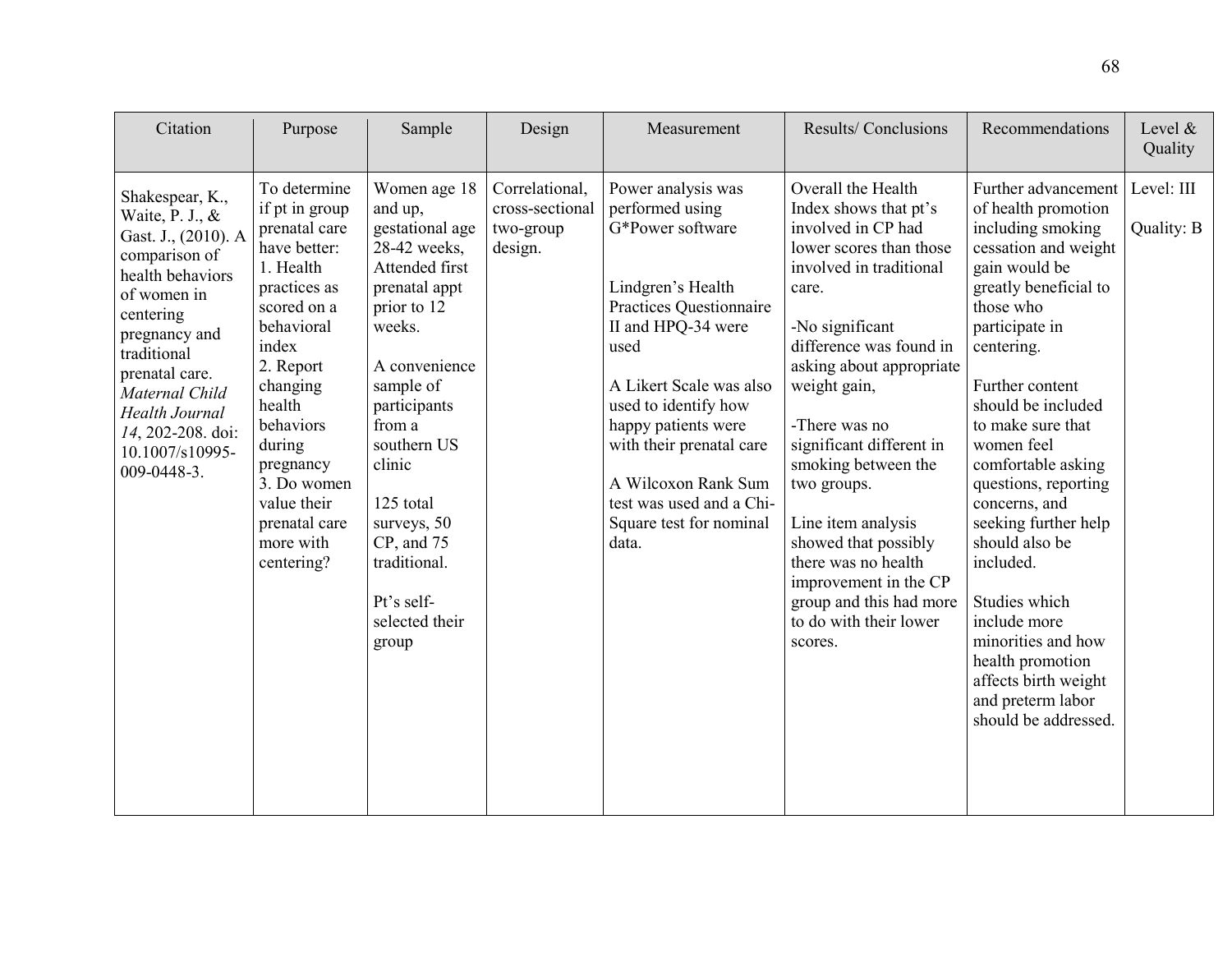| Citation                                                                                                                                                                                                                                          | Purpose                                                                                                                                                   | Sample                                                                                                                                                                                                             | Design                                                                    | Measurement                                                                                                                                                                           | Results/Conclusions                                                                                                                                                                                                                                                                                                                                                                                                                       | Recommendations                                                                                                                                                                                                                                                                                                                                                                                              | Level $\&$<br>Quality       |
|---------------------------------------------------------------------------------------------------------------------------------------------------------------------------------------------------------------------------------------------------|-----------------------------------------------------------------------------------------------------------------------------------------------------------|--------------------------------------------------------------------------------------------------------------------------------------------------------------------------------------------------------------------|---------------------------------------------------------------------------|---------------------------------------------------------------------------------------------------------------------------------------------------------------------------------------|-------------------------------------------------------------------------------------------------------------------------------------------------------------------------------------------------------------------------------------------------------------------------------------------------------------------------------------------------------------------------------------------------------------------------------------------|--------------------------------------------------------------------------------------------------------------------------------------------------------------------------------------------------------------------------------------------------------------------------------------------------------------------------------------------------------------------------------------------------------------|-----------------------------|
| Wedin, K.,<br>Molin, $J_{\cdot}$ , $\&$<br>Crang<br>Svalenius, E.L.,<br>$(2010)$ . Group<br>antenatal care:<br>New pedagogic<br>method for<br>antenatal care-a<br>pilot study.<br>Midwifery<br>26,389-393. doi:<br>10.1016/j.midw.<br>2008.10.010 | To determine<br>the effects of<br>group<br>antenatal<br>care on<br>women's<br>social<br>networks<br>compared<br>with<br>traditional<br>antenatal<br>care. | 45 women in<br>the group<br>prenatal care<br>85 women in<br>the traditional<br>care model.<br>Women were<br>chosen from 5<br>different<br>antenatal<br>clinics. Those<br>in group care,<br>were self-<br>selected. | Quasi-<br>experimental<br>After-only non-<br>equivalent<br>control group. | A posttest was done<br>at 36 weeks on all<br>participants (in both<br>groups) as well as a<br>6 month follow up<br>call.<br>Information was<br>analyzed using a<br>Likert type scale. | Study found that<br>1.<br>group care<br>participants did<br>show an affinity<br>for ongoing<br>networking.<br>2.<br>Both groups felt<br>that there was not<br>good follow up or<br>discussion on<br>post-natal care<br>and<br>breastfeeding.<br>3.<br>Group care<br>offered time<br>saving for the<br>midwife and<br>participants in<br>group care still<br>felt they were<br>given plenty of<br>time for<br>discussion and<br>questions. | Further research<br>into post-natal care<br>should be<br>addressed to see<br>where the fall out<br>is.<br>Group prenatal<br>care is a good<br>option for women<br>in Sweden to meet<br>other women and<br>continue to make<br>pregnancy normal.<br>Larger scale<br>research needs to<br>be done.<br>Central<br>distribution of<br>surveys would be<br>beneficial to make<br>sure all women<br>received them. | Level: III<br>Quality:<br>B |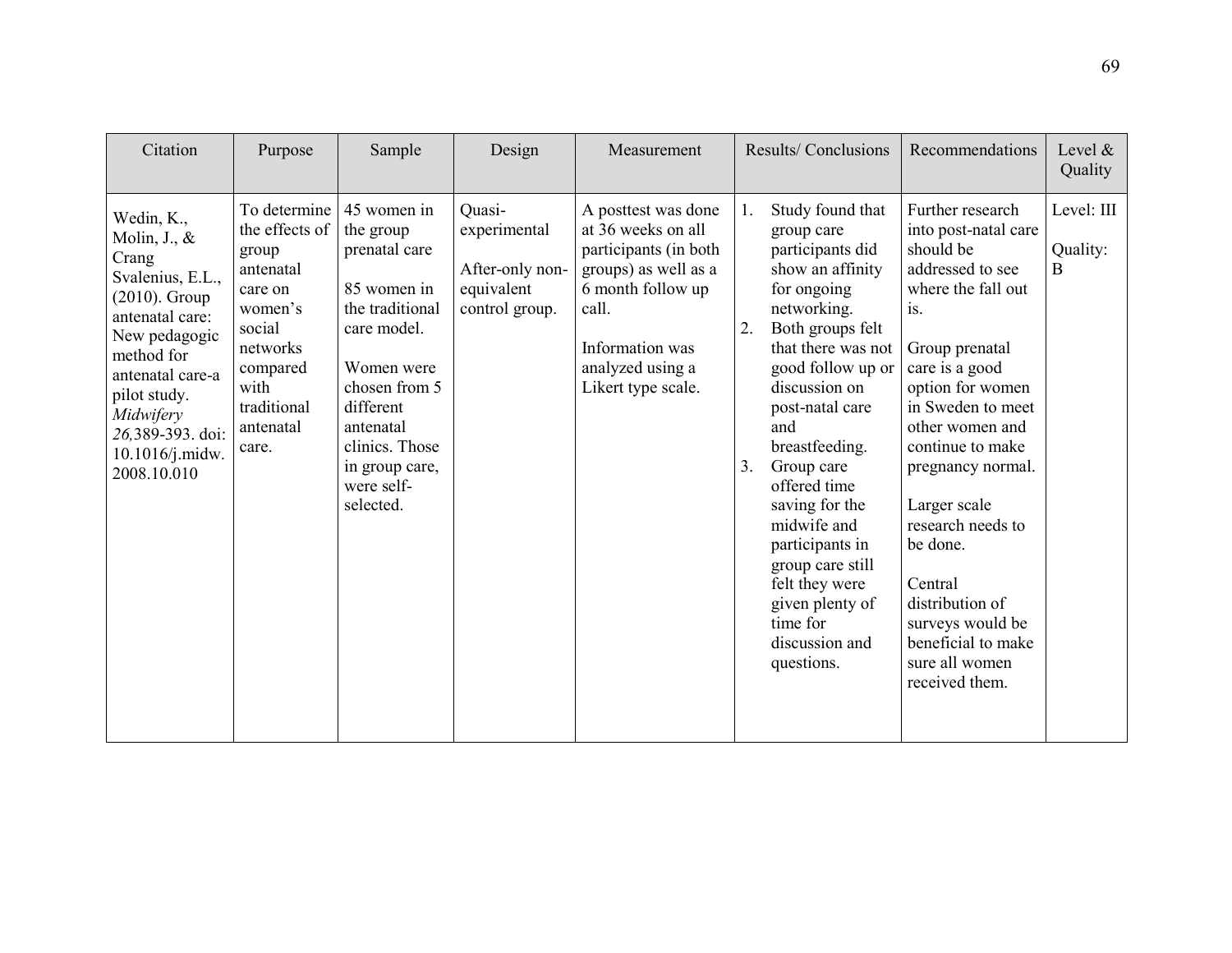| Citation                                                                                                                                                                                                                                                                                                                                    | Purpose                                                                                                                                     | Sample                                                                                                      | Design                                                                                 | Measurement                                                                                                                                                         | Results/Conclusions                                                                                                                                                                                                                                                                                                                                                                                                                                | Recommendations                                                                                                                                                                            | Level &<br>Quality          |
|---------------------------------------------------------------------------------------------------------------------------------------------------------------------------------------------------------------------------------------------------------------------------------------------------------------------------------------------|---------------------------------------------------------------------------------------------------------------------------------------------|-------------------------------------------------------------------------------------------------------------|----------------------------------------------------------------------------------------|---------------------------------------------------------------------------------------------------------------------------------------------------------------------|----------------------------------------------------------------------------------------------------------------------------------------------------------------------------------------------------------------------------------------------------------------------------------------------------------------------------------------------------------------------------------------------------------------------------------------------------|--------------------------------------------------------------------------------------------------------------------------------------------------------------------------------------------|-----------------------------|
| Kennedy, H. P.,<br>Farrell, T.,<br>Paden, R., Hill,<br>S., Jolivet, R.,<br>Willetts, $J_{\cdot}$ , $\&$<br>Rising, S. S.,<br>$(2009)$ . "I<br>wasn't alone"-<br>A Study of<br>group prenatal<br>care in the<br>military.<br>Journal of<br>Midwifery &<br>Women's Health<br>$54(3)$ , 176-183.<br>doi:<br>doi:10.1016/j.jm<br>wh.2008.11.004 | To describe<br>the results of $\mid$ from 2<br>a qualitative<br>study of<br>women's<br>experiences<br>with the CP<br>model of<br>group care | 234 women<br>different Air<br>Force bases<br>completed the<br>trial.<br>322 women<br>initially<br>enrolled. | Qualitative<br>Randomized<br>Clinical Trial<br>with 3 month<br>follow up<br>interviews | Interviews were<br>transcribe with<br>ATLAS.ti<br>Coding was done on<br>the interviews by<br>multiple reviewers<br>and then thematic<br>analyses were<br>performed. | 1. CP's felt more<br>supported than<br>individual care,<br>enjoyed friendships<br>formed, and felt that<br>they learned more<br>than those in<br>individual care.<br>2. CP's felt more<br>privacy was needed<br>during personal<br>screening, and felt the<br>providers should be<br>available outside of<br>class<br>3. INC expressed<br>concerns that they<br>were blown off by<br>provider and that they<br>felt rushed during<br>appointments. | Further research to<br>look at<br>Quantitative<br>information from<br>CP<br>Research partners<br>perceptions of CP<br>Implementation of<br>CP as an option<br>for women in the<br>military | Level: III<br>Quality:<br>B |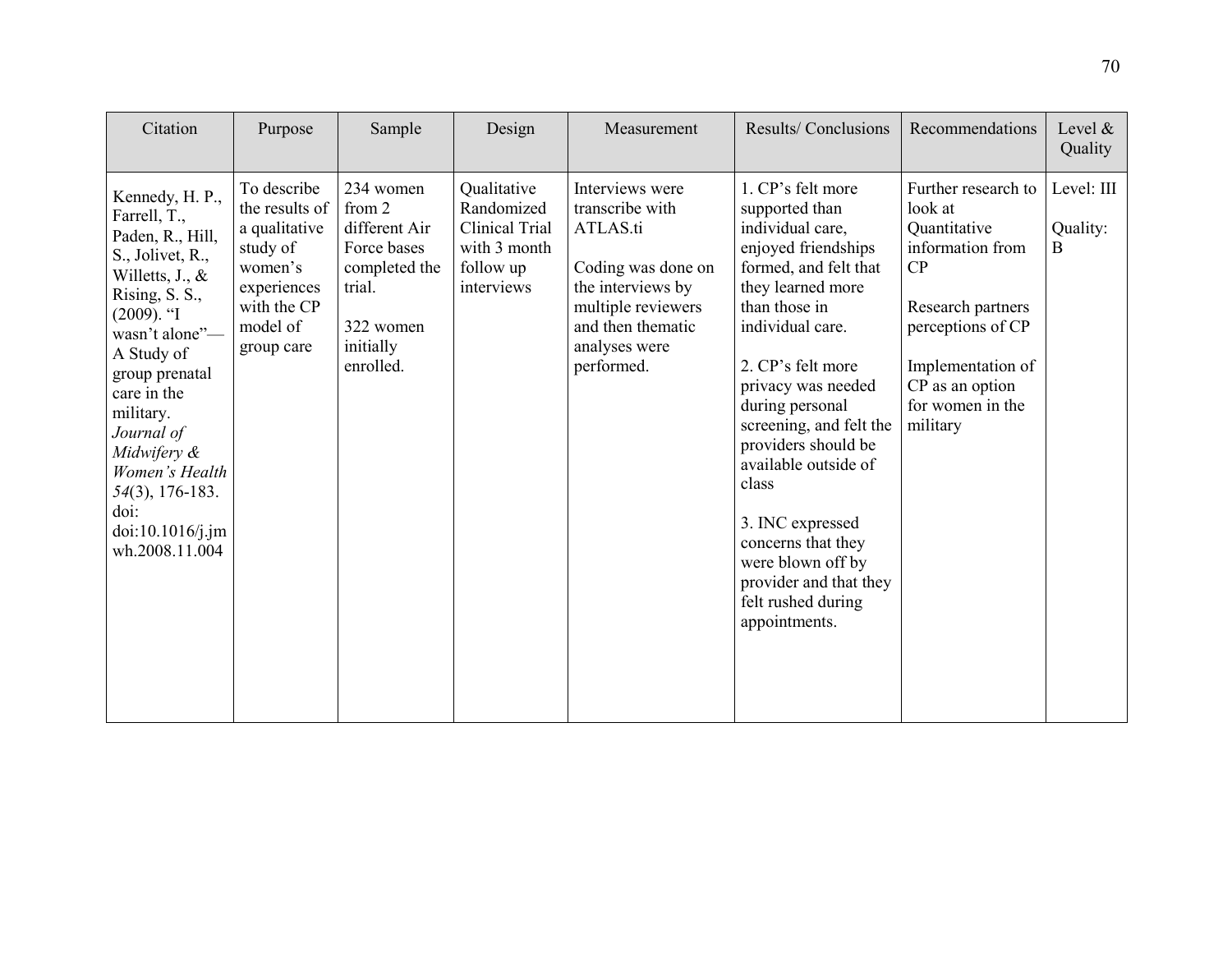| Citation                                                                                                                                                                                                                                                        | Purpose                                                                                                                                                                                       | Sample                                                                                                                                                                                                                                                                                    | Design                                                                                     | Measurement                                                                                  | Results/Conclusions                                                                                                                                                                                                                                                                                                                                                                                                                                                                                                                          | Recommendations                                                                                                                                                                            | Level $\&$<br>Quality                 |
|-----------------------------------------------------------------------------------------------------------------------------------------------------------------------------------------------------------------------------------------------------------------|-----------------------------------------------------------------------------------------------------------------------------------------------------------------------------------------------|-------------------------------------------------------------------------------------------------------------------------------------------------------------------------------------------------------------------------------------------------------------------------------------------|--------------------------------------------------------------------------------------------|----------------------------------------------------------------------------------------------|----------------------------------------------------------------------------------------------------------------------------------------------------------------------------------------------------------------------------------------------------------------------------------------------------------------------------------------------------------------------------------------------------------------------------------------------------------------------------------------------------------------------------------------------|--------------------------------------------------------------------------------------------------------------------------------------------------------------------------------------------|---------------------------------------|
| Klima, C., Norr,<br>K., Vonderheid,<br>S. & Handler,<br>$A_{.,}$ (2009).<br>Introduction of<br>centering<br>pregnancy in a<br>Public health<br>clinic. Journal<br>of Midwifery &<br>Women's Health<br>$54(1), 27-34.$<br>doi:<br>10.1016/j.jmwh.<br>2008.05.008 | Looked at<br>acceptance<br>of CP in a<br>public health<br>clinic by<br>staff,<br>providers,<br>and<br>participants<br>Look at birth<br>outcomes for<br>CP on<br>African<br>American<br>women. | Public health<br>clinic in<br>Midwest.<br>61 women in<br>CP groups.<br>207 women<br>in control<br>group.<br>Age 21-38,<br>exclusively<br>African<br>American,<br>$\leq$ 18 wks<br>gestation at<br>entrance to<br>CP.<br>3 focus<br>groups were<br>also created<br>with these<br>patients. | Mixed<br>methods<br>Prenatal/Post<br>natal medical<br>record<br>reviews<br>Focus<br>Groups | Individual t-tests and<br>Chi-square analysis<br>were used to look at<br>perinatal outcomes. | No statistical<br>differences were<br>reached in regards to<br>preterm birth, inc<br>birth weights, or<br>breast feeding after<br>discharge. Thought to<br>be due to low sample.<br>Late PNC affected<br>entrance into $CP (>18$<br>wks).<br>Focus groups showed<br>that overall staff and<br>participants were<br>happy with CP. Pt's<br>felt well prepared for<br>labor, pain, & birth.<br>Pt's felt supported,<br>less worried, and felt<br>they received better<br>care in CP<br>Staff/midwives felt<br>implementation was<br>difficult. | Suggest<br>implementation of<br>CP in African<br>American women,<br>lower SES areas.<br>Study should be<br>repeated with a<br>larger sample to<br>show true<br>statistical<br>differences. | Level: III<br>Quality:<br>$\mathbf B$ |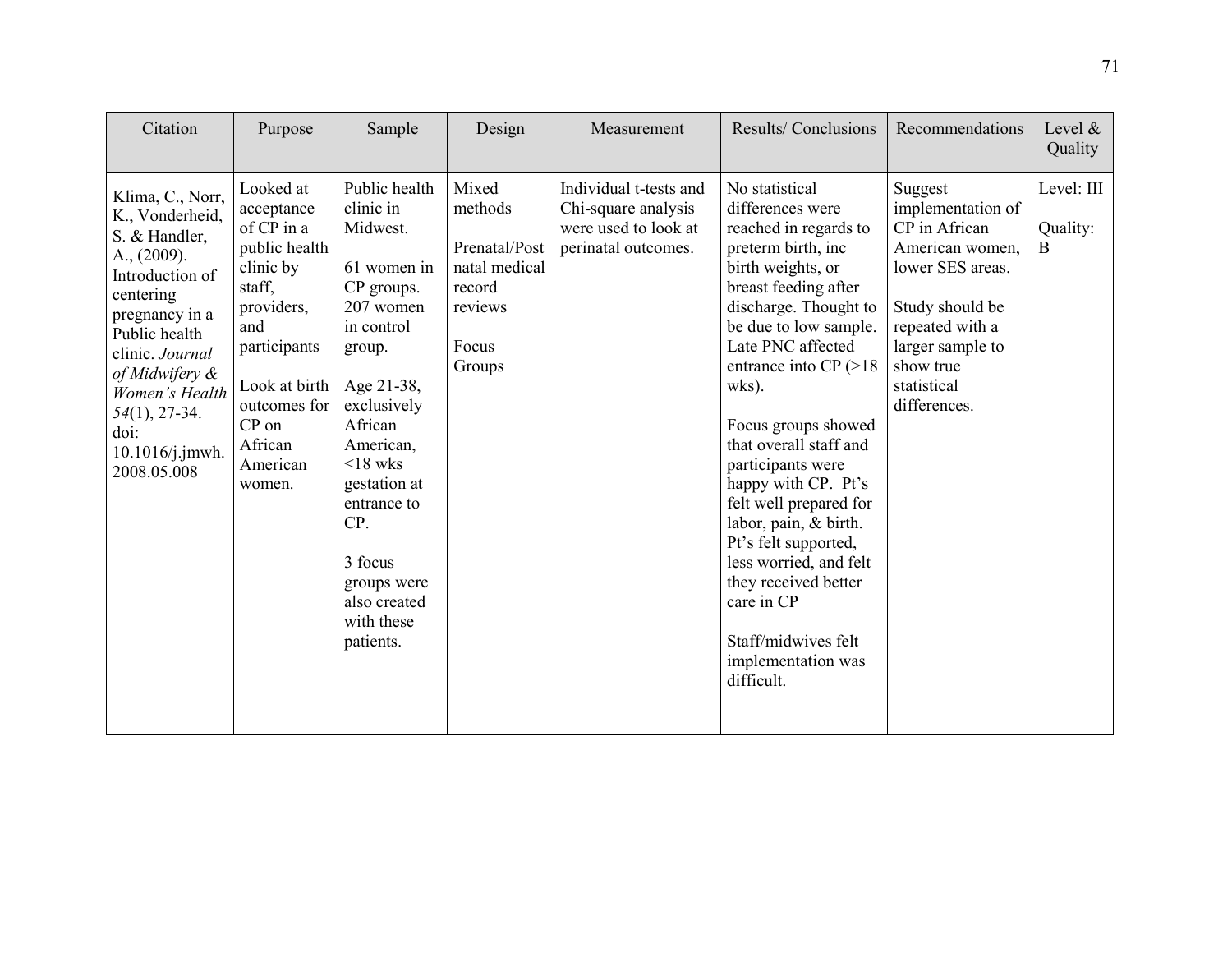| Citation                                                                                                                                                                                                                                        | Purpose                                                                                                                                                                                                                                                      | Sample                                                                                                                                                                     | Design                     | Measurement                                                                                                                                                                                                                                                                                                                                                                                                                      | Results/Conclusions                                                                                                                                                                                                                                                                                                                                                                                                                                                                                   | Recommendations                                                                                                                                                                                                                                                                                                                                                                                                                                                  | Level $\&$<br>Quality                |
|-------------------------------------------------------------------------------------------------------------------------------------------------------------------------------------------------------------------------------------------------|--------------------------------------------------------------------------------------------------------------------------------------------------------------------------------------------------------------------------------------------------------------|----------------------------------------------------------------------------------------------------------------------------------------------------------------------------|----------------------------|----------------------------------------------------------------------------------------------------------------------------------------------------------------------------------------------------------------------------------------------------------------------------------------------------------------------------------------------------------------------------------------------------------------------------------|-------------------------------------------------------------------------------------------------------------------------------------------------------------------------------------------------------------------------------------------------------------------------------------------------------------------------------------------------------------------------------------------------------------------------------------------------------------------------------------------------------|------------------------------------------------------------------------------------------------------------------------------------------------------------------------------------------------------------------------------------------------------------------------------------------------------------------------------------------------------------------------------------------------------------------------------------------------------------------|--------------------------------------|
| Baldwin, K.<br>$A_{.,}$ (2006).<br>Comparison of<br>selected<br>outcomes of<br>centering<br>pregnancy<br>versus<br>traditional.<br>Journal of<br>Midwifery &<br>Womens<br>Health $5I(4)$ ,<br>266-272.<br>doi:10.1016/j.j<br>mwh2005.11.0<br>11 | To compare<br>and contrast<br>CP versus<br>traditional<br>care in<br>regards to:<br>knowledge,<br>social<br>support,<br>perception of<br>health locus<br>of control,<br>and<br>perceptions<br>$\alpha$ f<br>participation<br>and<br>satisfaction<br>of care. | 98 healthy<br>pregnant women<br>between ages 18-<br>42 were<br>included.<br>All participants<br>were English<br>speaking<br>48 in the<br>traditional group<br>and 50 in CP | Pretest-Posttest<br>design | Data collection used the<br>following instruments:<br>*Rising pregnancy<br>Review sheet<br>*Fetal Health Locus of<br>Control by Walton &<br>Wollaston<br>*De Vellis's Health<br>Locus of Control tool<br>*Prenatal Psychosocial<br>Profile<br>*Participation and<br>Satisfaction tool by<br>Curry, Campbell &<br>Christian<br>A Chi-squared analysis<br>of variance & covariance<br>were assessed. Pretest<br>was the covariant. | In regards to<br>knowledge of<br>pregnancy being<br>greater with CP was<br>supported. Increased<br>knowledge showed a<br>larger improvement<br>from pre to post test in<br>the CP group.<br>Increased social<br>support and inc health<br>locus of control was no<br>supported and show no<br>significant<br>improvement in CP<br>over traditional<br>pregnancy.<br>Scores related to<br>satisfaction of care<br>showed no difference<br>in the CP and the<br>traditional care model<br>of pregnancy. | A larger sample<br>size along with a<br>different posttest<br>would be helpful.<br>Exploration of<br>more social<br>questions and<br>interactions would<br>better assess level<br>of change between<br>the two groups.<br>Study should be<br>repeated at<br>different sites to<br>see if the<br>difference changes<br>with different<br>midwives.<br>Further study to<br>determine if CP<br>would benefit teens<br>and ethnic<br>minorities would<br>be helpful. | Level:<br>$\rm III$<br>Quality:<br>B |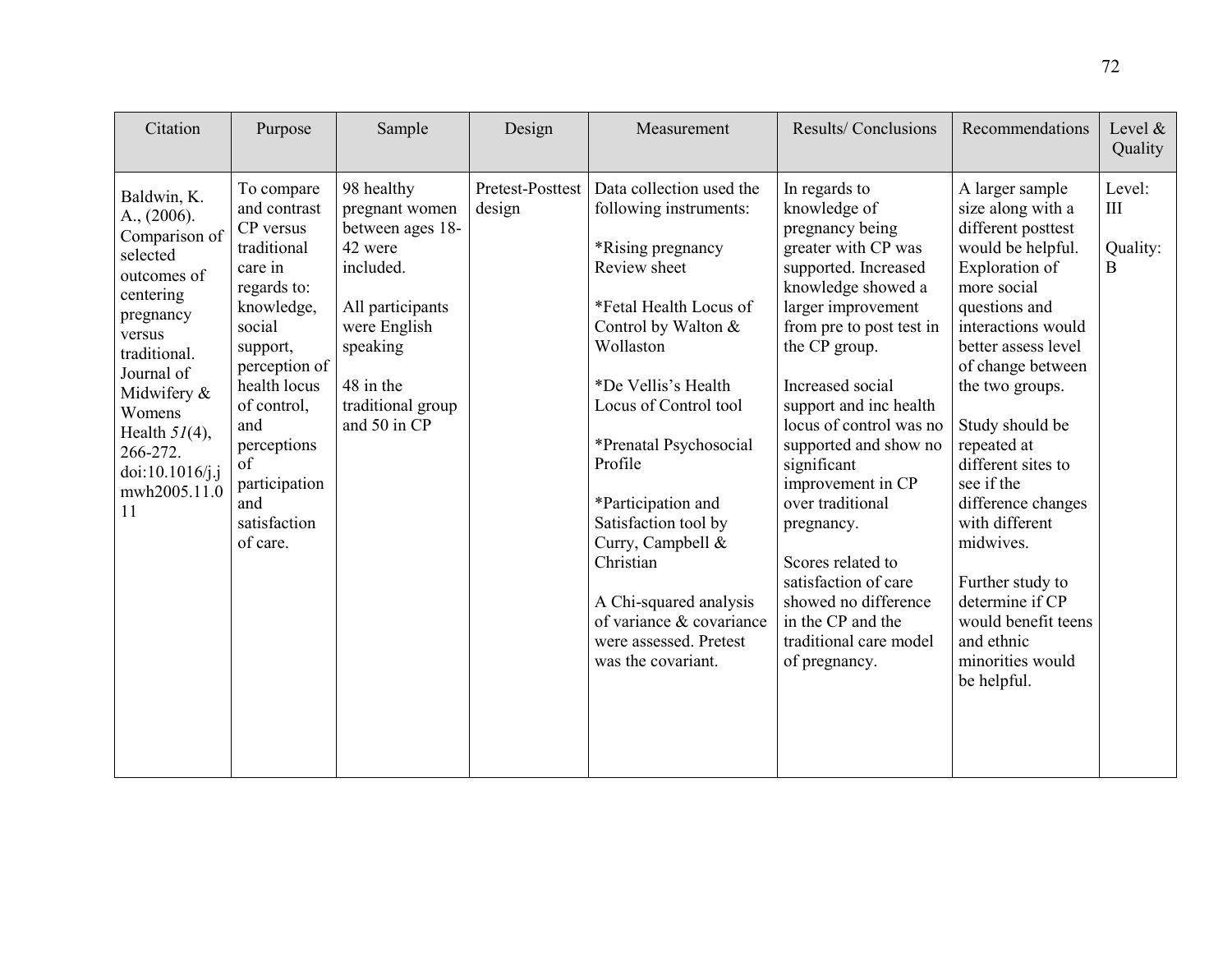| Citation                                                                                                                                                                                                                                                                              | Purpose                                                                                    | Sample                                                                                                                                                                                                                                                    | Design                                                        | Measurement                                                                                                                                   | Results/Conclusions                                                                                                                                                                                                                                                                                                                                                                                                                                             | Recommendations                                                                                                                                                                                                                                                                                                                              | Level $\&$<br>Quality       |
|---------------------------------------------------------------------------------------------------------------------------------------------------------------------------------------------------------------------------------------------------------------------------------------|--------------------------------------------------------------------------------------------|-----------------------------------------------------------------------------------------------------------------------------------------------------------------------------------------------------------------------------------------------------------|---------------------------------------------------------------|-----------------------------------------------------------------------------------------------------------------------------------------------|-----------------------------------------------------------------------------------------------------------------------------------------------------------------------------------------------------------------------------------------------------------------------------------------------------------------------------------------------------------------------------------------------------------------------------------------------------------------|----------------------------------------------------------------------------------------------------------------------------------------------------------------------------------------------------------------------------------------------------------------------------------------------------------------------------------------------|-----------------------------|
| Bloom, K. C.,<br>$(2005)$ . Use of<br>centering<br>pregnancy<br>program in<br>school-based<br>clinic: A pilot<br>study. Clinical<br>excellence for<br><b>Nurse</b><br>Practitioners<br>$9(4)$ , 214-218<br>Retrieved<br>from:<br>http://www.spr<br>ingerpub.com/ $j$<br>ournals.html/ | To evaluate<br>selected<br>outcomes of<br>$CP$ in a<br>school-based<br>adolescent<br>group | 63 total girls<br>from a Young<br>Parents<br>Center.<br>$10$ in $CP$<br>$53$ in<br>traditional care<br>Criteria:<br>-age $12-29$<br>-enrolled as a<br>student<br>$-22$ wks<br>gestation<br>-low risk<br>patients<br>Pt's self-<br>selected their<br>group | Non-<br>equivalent<br>control group<br>Pre-test/Post-<br>test | Pregnancy, Birth and<br><b>Baby Knowledge</b><br>Pre/Post Test<br>Self-Esteem<br>Inventory<br>Health Locus of<br><b>Control Questionnaire</b> | No statistical<br>significant in Self-<br>Esteem between the<br>two groups were<br>noted.<br>No statistical<br>significance between<br>the two groups for<br>birth and health<br>outcomes<br>**Important to note<br>that both groups lost a<br>significant number of<br>girls to follow up<br>testing. The control<br>group had 3 preterm<br>births with none in the<br>CP group. However<br>since numbers were<br>small significance<br>could not be obtained. | Future research to<br>include larger<br>sample sizes and<br>looking at cost<br>analysis of CP<br>verses traditional<br>care.<br>Future research<br>needs to look at<br>education level for<br>appropriateness to<br>age<br>Implementation of<br>CP seems to be a<br>good option in a<br>school like this,<br>but needs much<br>more research | Level: III<br>Quality:<br>B |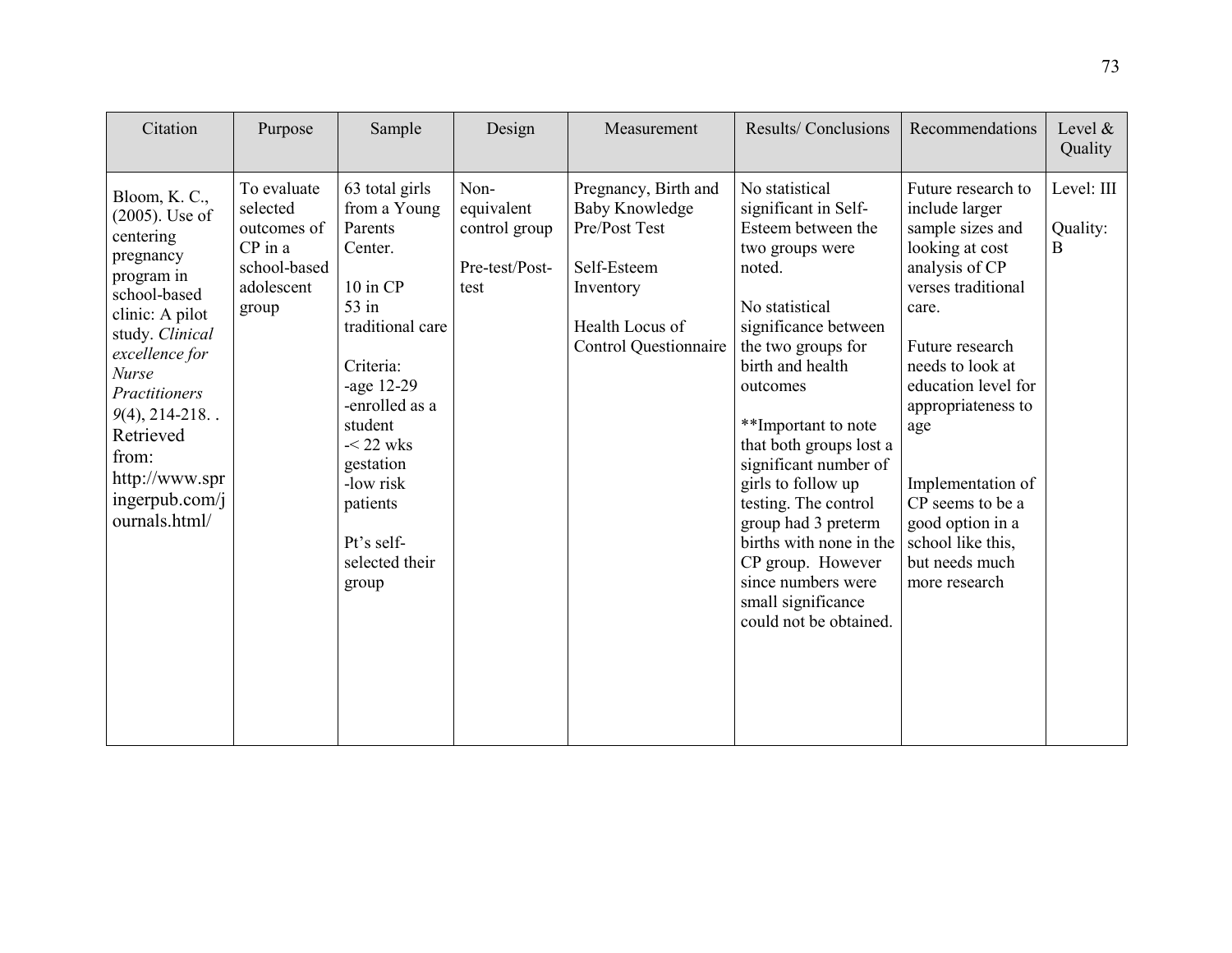| Citation                                                                                                                                                                                                                                                                                                          | Purpose                                                                                                                                                                                                  | Sample                                                                                                                                                                                                 | Design                               | Measurement                                                                                                                                                                                                                                    |                                        | Results/Conclusions                                                                                                                                                                                                                                                                                                                                                                                                          | Recommendations                                                                                                                                                                                                              | Level $\&$<br>Quality      |
|-------------------------------------------------------------------------------------------------------------------------------------------------------------------------------------------------------------------------------------------------------------------------------------------------------------------|----------------------------------------------------------------------------------------------------------------------------------------------------------------------------------------------------------|--------------------------------------------------------------------------------------------------------------------------------------------------------------------------------------------------------|--------------------------------------|------------------------------------------------------------------------------------------------------------------------------------------------------------------------------------------------------------------------------------------------|----------------------------------------|------------------------------------------------------------------------------------------------------------------------------------------------------------------------------------------------------------------------------------------------------------------------------------------------------------------------------------------------------------------------------------------------------------------------------|------------------------------------------------------------------------------------------------------------------------------------------------------------------------------------------------------------------------------|----------------------------|
| Tanner-Smith, E<br>.E., Steinka-Fry,<br>K. T., & Lipsey,<br>M.W., (2014).<br>The effects of<br>Centering<br>Pregnancy<br>group prenatal<br>care on<br>gestational age,<br>birth weight,<br>and fetal<br>demise.<br>Maternal Child<br><b>Health Journal</b><br>18,801-809. doi:<br>10.1007/s10995<br>$-013-1304-z$ | To provide<br>further<br>evidence by<br>examining<br>group care<br>versus<br>traditional<br>care.<br>Specifically<br>looking at<br>gestational<br>age, birth<br>weight, and<br>fetal demise<br>outcomes. | Propensity<br>matched<br>methods were<br>used<br>651 CP<br>5,504<br>traditional care<br>**High risk<br>patients and<br>those with rare<br>medical<br>conditions<br>were excluded<br>from the<br>study. | Retrospective<br><b>Chart Review</b> | Gestational age was<br>measured in weeks<br>and other variables<br>were looked at using<br>binary variables.<br>Weighted logistic<br>regression models<br>were used.<br>Confidence intervals<br>and Standard<br>Deviations were<br>calculated. | 1.<br>2.<br>3 <sub>1</sub><br>4.<br>5. | CP group had<br>significantly<br>higher gestation<br>ages than<br>traditional care<br>Significantly<br>higher birth<br>weights for CP<br>group. Post-hoc<br>analysis showed<br>higher weights<br>for pre-term<br>infants and LBW<br>infants for those<br>in CP<br>No difference in<br>odds of preterm<br>birth between<br>groups<br>Lower incidence<br>of LBW in CP<br>group<br>Lower odds of<br>fetal demise in<br>CP group | Further study to<br>look at the<br>mechanics behind<br>why CP works.<br>Study of the casual<br>pathways that<br>relate to CP model<br>should be looked<br>at such as social<br>support, improved<br>health behaviors<br>etc. | Level: IV<br>Quality:<br>B |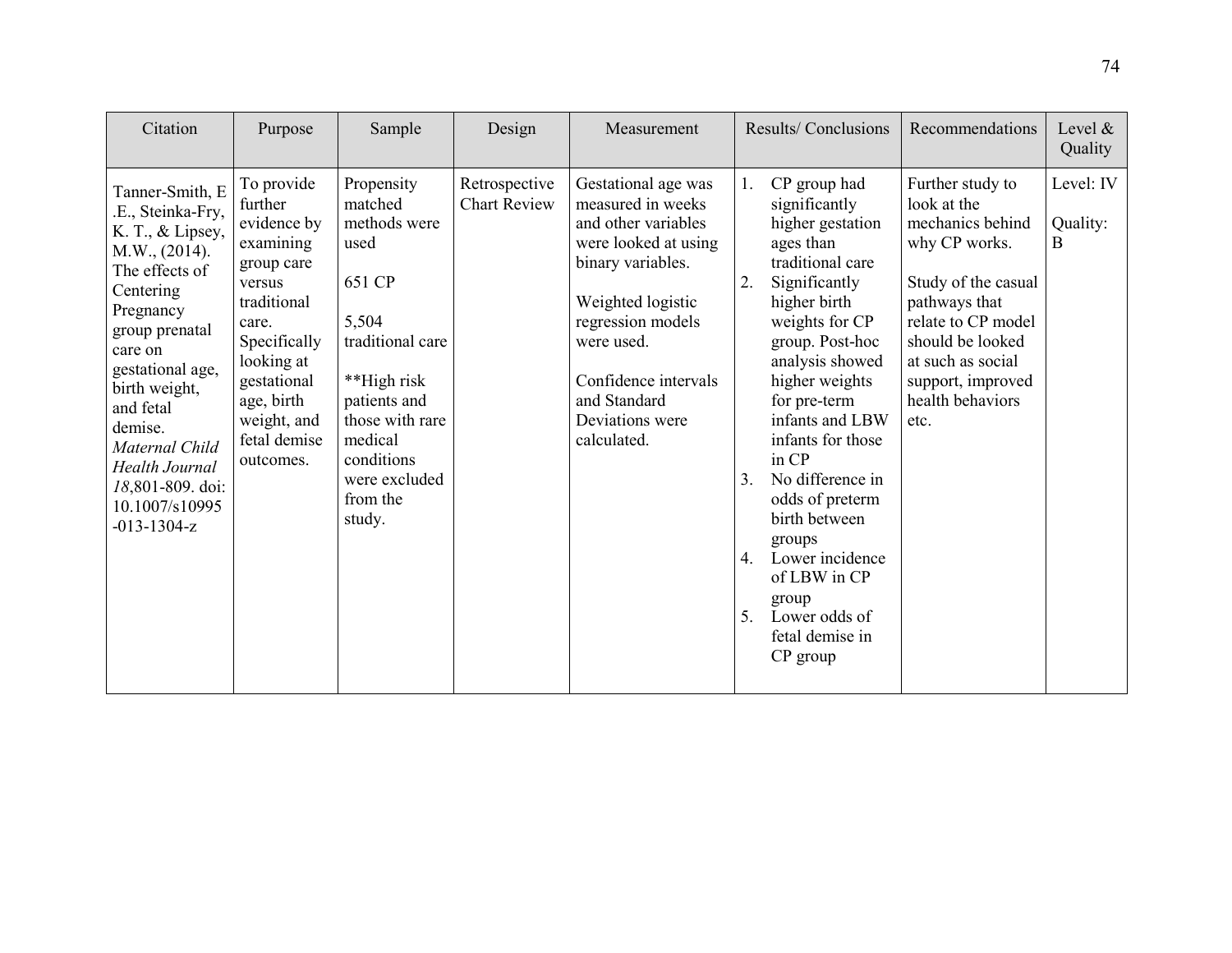| Citation                                                                                                                                                                                                                                                                            | Purpose                                                                                                                                                  | Sample                                                                                | Design                                                        | Measurement                                                                                                                                                                           | Results/Conclusions                                                                                                                                                                                                                                                                                                                                                   | Recommendations                                                                                                                                                                                                   | Level $\&$<br>Quality                  |
|-------------------------------------------------------------------------------------------------------------------------------------------------------------------------------------------------------------------------------------------------------------------------------------|----------------------------------------------------------------------------------------------------------------------------------------------------------|---------------------------------------------------------------------------------------|---------------------------------------------------------------|---------------------------------------------------------------------------------------------------------------------------------------------------------------------------------------|-----------------------------------------------------------------------------------------------------------------------------------------------------------------------------------------------------------------------------------------------------------------------------------------------------------------------------------------------------------------------|-------------------------------------------------------------------------------------------------------------------------------------------------------------------------------------------------------------------|----------------------------------------|
| Teate, A., Leap,<br>N., Rising, S. S.,<br>$&$ Homer, $C_{\cdot}$ ,<br>(2009).<br>Women's<br>experiences of<br>group antenatal<br>care in<br>Australia-The<br>Centering<br>pregnancy pilot<br>study.<br>Midwifery<br>$27(2011)$ , 138-<br>145.<br>doi:10.1016/j.mi<br>dw.2009.03.001 | To determine<br>the<br>experiences<br>of women in<br>$CP$ in<br>Australia in<br>order to see<br>if<br>implementati<br>on in<br>Australia is<br>possible. | 33 participants<br>in CP from<br>two suburban<br>hospitals in<br>Sydney,<br>Australia | Descriptive<br>Study<br>Antenatal and<br>Postnatal<br>surveys | Qualitative data was<br>analyzed using<br><b>Statistical Package for</b><br>Social Science<br>format.<br>PPSQ questions were<br>looked at.<br>Retrospective look at<br>birth records. | Overall women were<br>happy that<br>participated in care.<br>Times of<br>appointments, lack of<br>child care, an work<br>commitments were<br>the top reasons<br>women did not<br>participate in GPC<br>#'s were not analyzed<br>against a control<br>group but there was<br>only 1 preterm birth at<br>36 wks and<br>subsequently only 1<br>baby below 2500<br>grams. | CP is safe and an<br>acceptable form of<br>prenatal care. A<br>large scale<br>research project<br>should be done to<br>look at other<br>factors related to<br>CP.<br>CP should be<br>implemented in<br>Australia. | Level: IV<br>Quality:<br>$\mathcal{C}$ |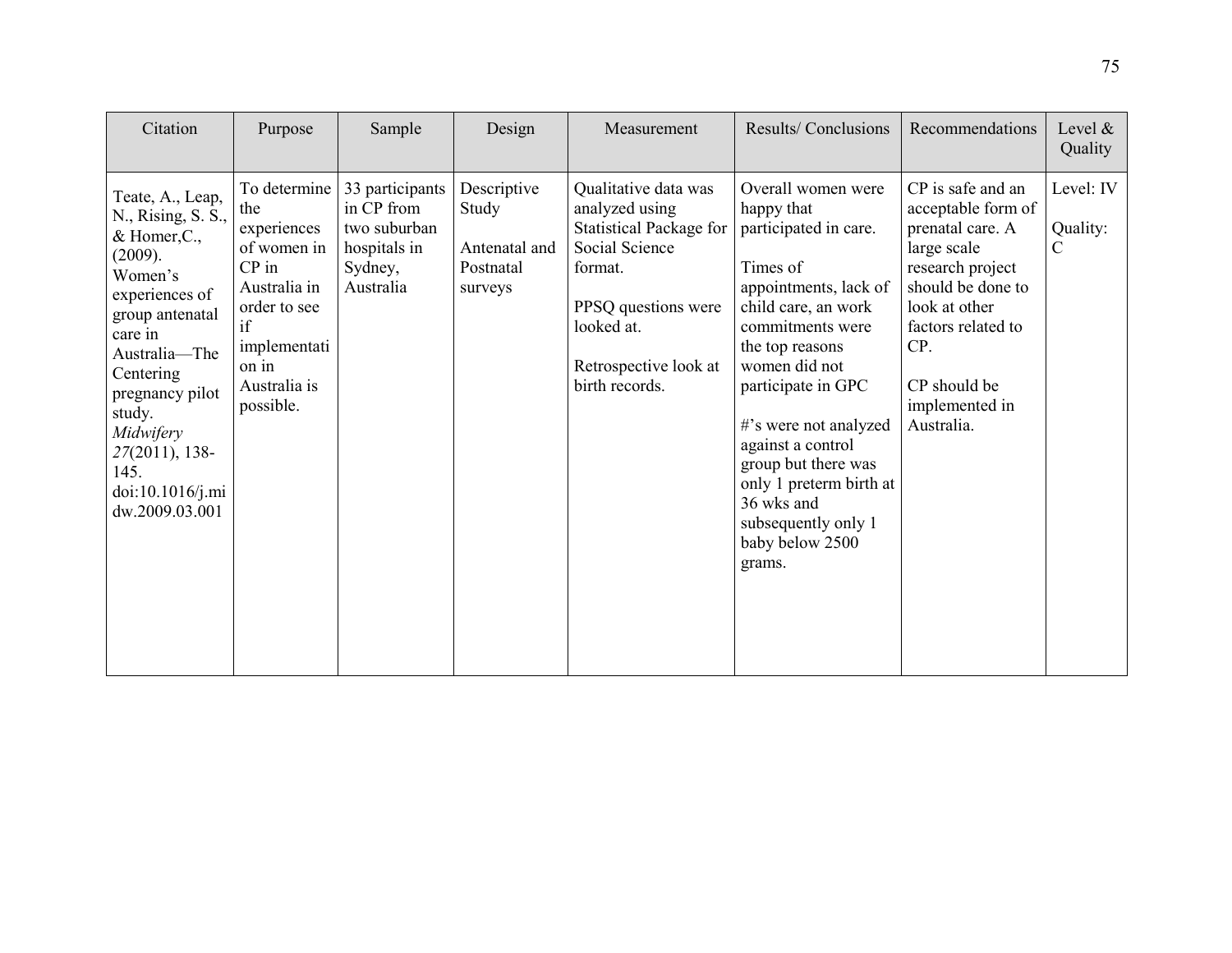| Citation                                                                                                                                                                                                                                                            | Purpose                                                                                                                                                                                                                     | Sample                                                                                                                      | Design               | Measurement                                                                                                                                                                                                                                                                                                                                        | Results/Conclusions                                                                                                                                                                                                                                                                                                                                                                                                                                                                                 | Recommendations                                                                                                                                                                                                              | Level &<br>Quality                    |
|---------------------------------------------------------------------------------------------------------------------------------------------------------------------------------------------------------------------------------------------------------------------|-----------------------------------------------------------------------------------------------------------------------------------------------------------------------------------------------------------------------------|-----------------------------------------------------------------------------------------------------------------------------|----------------------|----------------------------------------------------------------------------------------------------------------------------------------------------------------------------------------------------------------------------------------------------------------------------------------------------------------------------------------------------|-----------------------------------------------------------------------------------------------------------------------------------------------------------------------------------------------------------------------------------------------------------------------------------------------------------------------------------------------------------------------------------------------------------------------------------------------------------------------------------------------------|------------------------------------------------------------------------------------------------------------------------------------------------------------------------------------------------------------------------------|---------------------------------------|
| Grady, M. A., $\&$<br>Bloom, K.C.,<br>(2004).<br>Pregnancy<br>outcomes of<br>adolescents<br>enrolled in a<br>Centering<br>Pregnancy<br>program.<br>Journal of<br>Midwifery and<br>Women's Health<br>$49(5)$ , 412-420.<br>doi:<br>$10.1016$ /j.jmwh.<br>2004.05.009 | Describe the<br>implementatio<br>n and<br>evaluation of<br>a CP program<br>designed to<br>facilitate<br>positive<br>outcomes in<br>an adolescent<br>population<br>that<br>traditionally<br>has more<br>adverse<br>outcomes. | Urban<br>hospital<br>based clinic.<br>124 women<br>who gave<br>birth after<br>going<br>through the<br>centering<br>program. | Observation<br>Study | 2 Evaluations were<br>done using a $0-10$<br>scale.<br>The evaluation was<br>developed by Sharon<br>Rising to develop<br>client satisfaction<br>during CP.<br>2 outside comparison<br>groups of same age<br>teens were used for<br>comparison groups and<br>a Chi-Square analysis<br>was used to evaluate<br>the data between the<br>three groups. | CP group showed a low<br>rate of LBW infants<br>$(8.9\%)$ as well as low<br>rate of preterm birth<br>$(10.5\%)$ .<br>When compared the CP<br>group had lower no<br>show rates appts<br>Overall satisfaction with<br>CP and prenatal care<br>was 9.2 on 0-10 scale.<br>Most teens felt that they<br>learned from other teens<br>and enjoyed the social<br>interaction of learning.<br>Rates for picking a<br>pediatrician prior to<br>birth and breast-feeding<br>were higher in the CP<br>patients. | Author<br>recommends a full<br>RCT to further<br>evaluate the data.<br>Future needs<br>should also<br>include more than<br>one PP visit to<br>ensure that mom<br>and baby are<br>adjusting well<br>during the first<br>year. | Level: IV<br>Quality:<br><sub>B</sub> |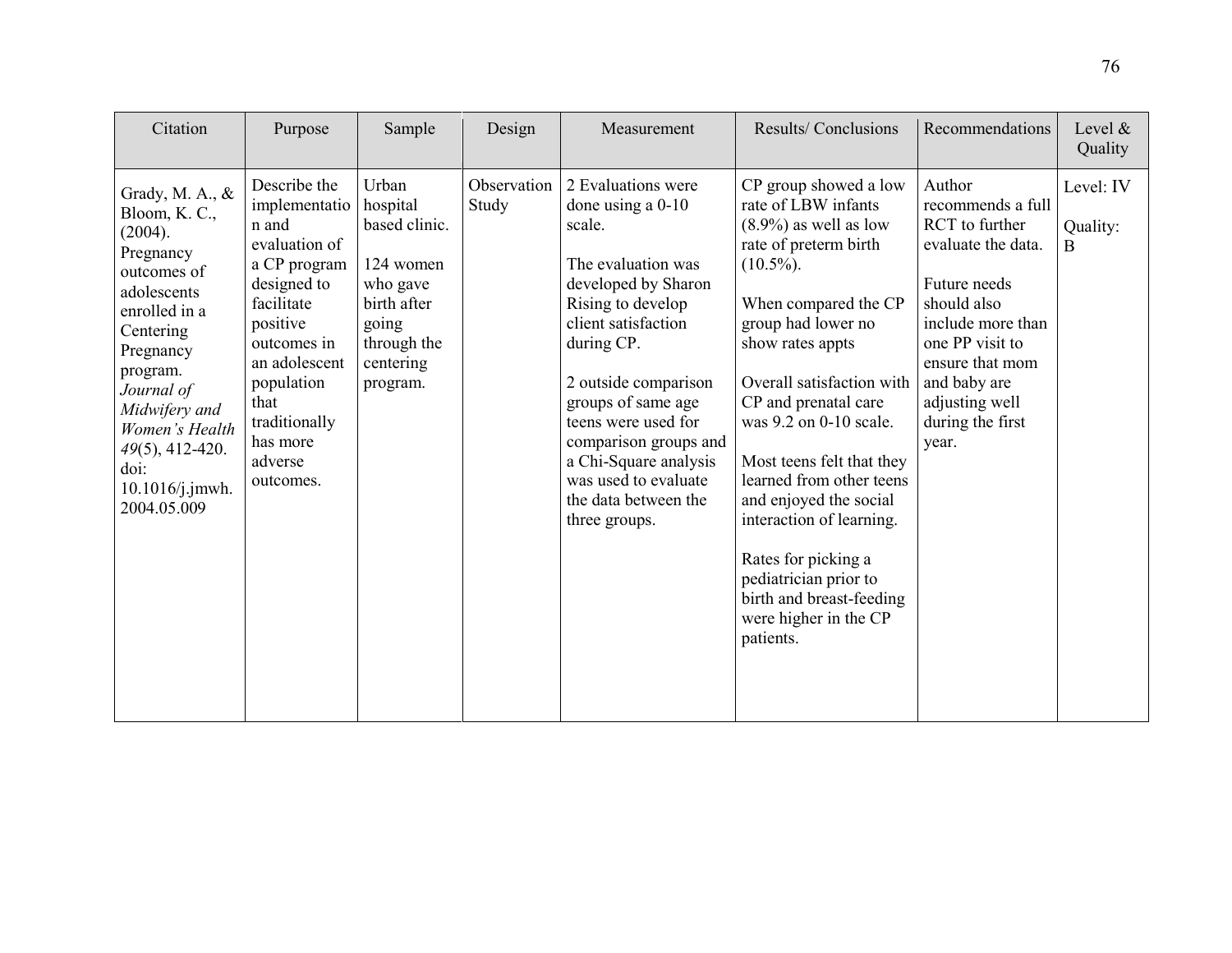| Citation                                                                                                                                                                                                                   | Purpose                                                                     | Sample | Design | Measurement | Results/Conclusions                                                                                                                                                                                                                             | Recommendations                                                                                                                                                                                                                                                                                                                    | Level $&$<br>Quality   |
|----------------------------------------------------------------------------------------------------------------------------------------------------------------------------------------------------------------------------|-----------------------------------------------------------------------------|--------|--------|-------------|-------------------------------------------------------------------------------------------------------------------------------------------------------------------------------------------------------------------------------------------------|------------------------------------------------------------------------------------------------------------------------------------------------------------------------------------------------------------------------------------------------------------------------------------------------------------------------------------|------------------------|
| Bell, K., (2012).<br>Centering<br>Pregnancy:<br>Changing the<br>system,<br>empowering<br>women and<br>strengthening<br>families.<br><b>International</b><br>Journal of<br>Childbirth<br>Education $27(1)$ ,<br>70-76. doi: | To inform<br>others about<br>Centering<br>Pregnancy<br>and its<br>benefits. | N/A    | N/A    | N/A         | This article calls us to<br>be with women and for<br>women instead of in-<br>charge of women.<br>Benefits mentioned are<br>reduced preterm births,<br>reduced LBW infants,<br>increased breastfeeding<br>rates, increased<br>perceived support. | Centering<br>Pregnancy should<br>become more<br>mainstream and<br>all women should<br>be invited to<br>participate.<br>Advocates of CP<br>are challenged to<br>make sure it is<br>holistic, nurturing,<br>and empowering<br>in nature.<br>Readers are<br>encouraged to<br>inquire about<br>starting their own<br>centering groups. | Level: V<br>Quality: B |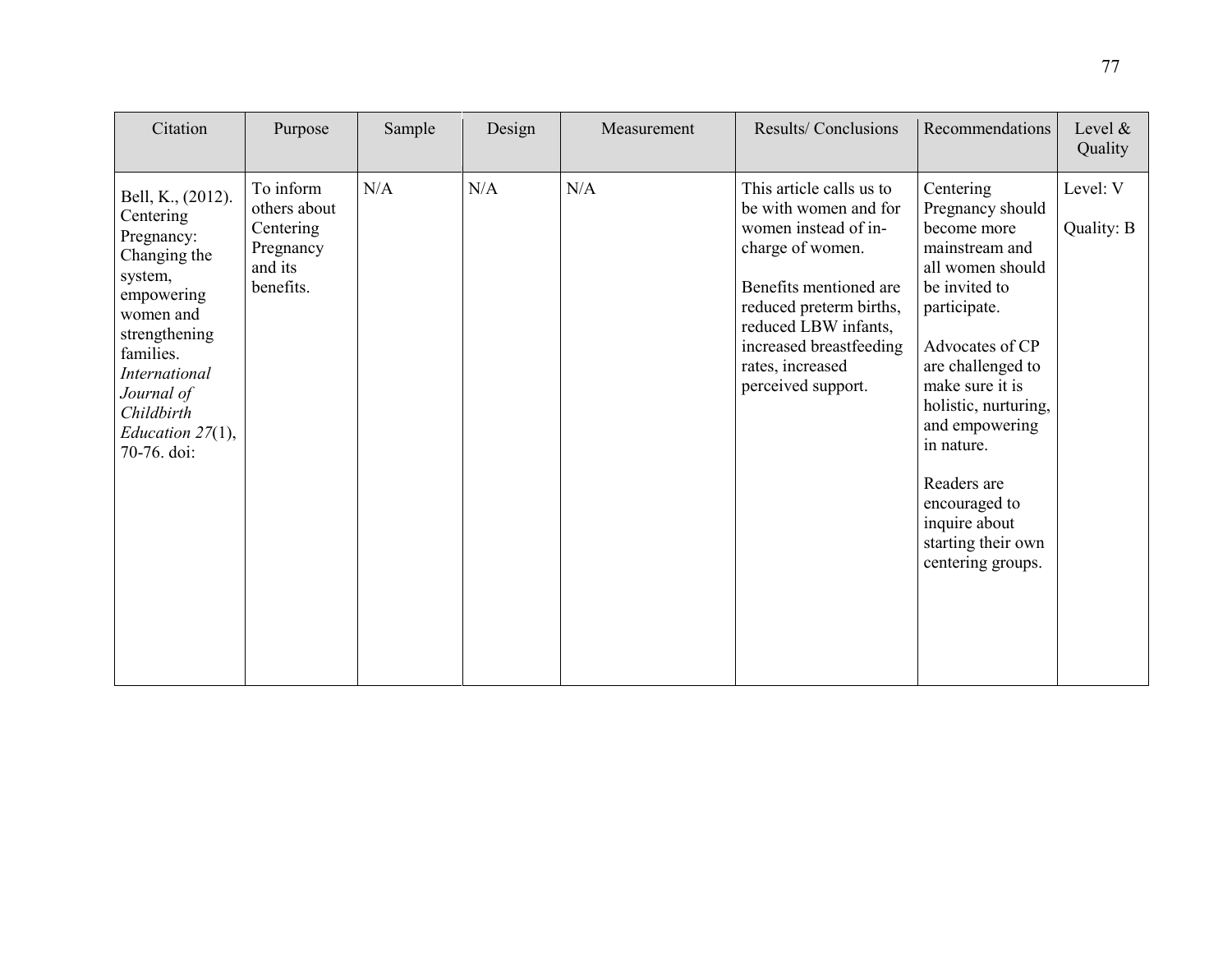| Citation                                                                                                                                                                                                                       | Purpose                                                                                                                                                  | Sample                                                                                          | Design                                  | Measurement                                                                                                                                                                                                                                                                                         | Results/Conclusions                                                                                                                                                                                                                                                                                                                                                     | Recommendations                                                                                                                                               | Level &<br>Quality        |
|--------------------------------------------------------------------------------------------------------------------------------------------------------------------------------------------------------------------------------|----------------------------------------------------------------------------------------------------------------------------------------------------------|-------------------------------------------------------------------------------------------------|-----------------------------------------|-----------------------------------------------------------------------------------------------------------------------------------------------------------------------------------------------------------------------------------------------------------------------------------------------------|-------------------------------------------------------------------------------------------------------------------------------------------------------------------------------------------------------------------------------------------------------------------------------------------------------------------------------------------------------------------------|---------------------------------------------------------------------------------------------------------------------------------------------------------------|---------------------------|
| Thielen, K.,<br>(2012).<br>Exploring the<br>group prenatal<br>care Model: A<br>critical review<br>of the literature.<br>The Journal of<br>Perinatal<br>Education<br>$2I(4)$ , 209-218.<br>doi:<br>10.1891/1058-<br>1234.21.209 | To answer<br>the<br>questions:<br>"Does group<br>prenatal care<br>produce<br>better<br>perinatal<br>outcomes<br>over<br>individual<br>prenatal<br>care?" | 34 total<br>articles from<br>1998-2009.<br>17 research<br>articles and<br>17 review<br>articles | Critical<br>Review of<br>the Literature | Results were<br>synthesized in regards<br>to Qualitative versus<br>quantitative<br>information.<br>Information<br>comparing group to<br>individual care as<br>well as outcomes such<br>as gestation age<br>length, birth weight,<br>and preterm birth<br>were all listed in a<br>comparative table. | Longer gestations and<br>higher birth weights<br>in infants born to<br>mothers in group care<br>was reported.<br>Higher birth weight in<br>preterm babies.<br>Teens involved in<br>group care had<br>decreased preterm<br>births and decreased<br>low birth weights.<br>However teens had a<br>hard time making the<br>time commitment to<br>centering<br>appointments. | Increase research<br>comparing group<br>care and individual<br>care is needed.<br>Larger samples<br>and randomization<br>is needed for full<br>understanding. | Level: V<br>Quality:<br>B |